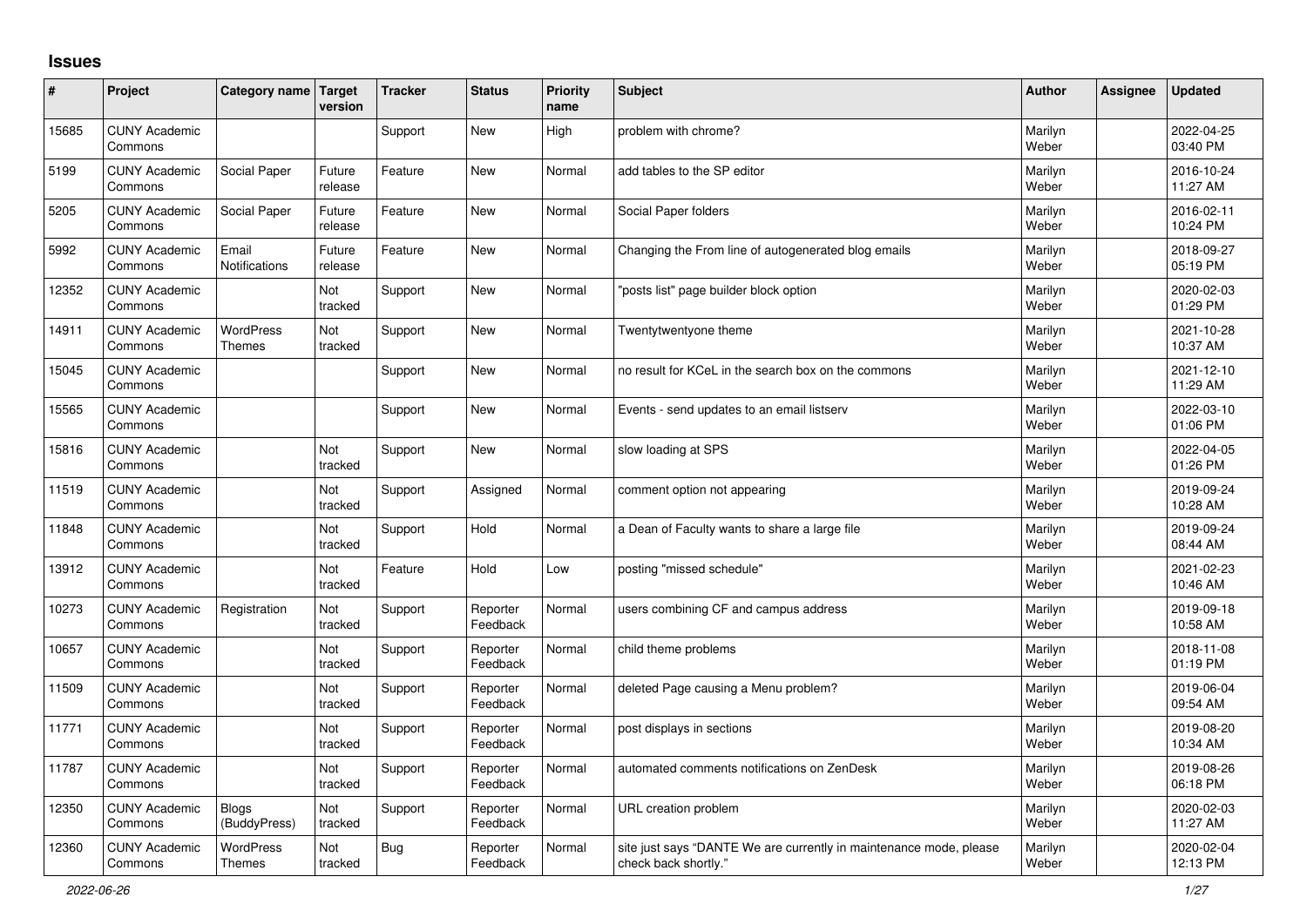| #     | Project                         | Category name              | Target<br>version     | <b>Tracker</b> | <b>Status</b>        | <b>Priority</b><br>name | <b>Subject</b>                                                 | <b>Author</b>    | Assignee | <b>Updated</b>         |
|-------|---------------------------------|----------------------------|-----------------------|----------------|----------------------|-------------------------|----------------------------------------------------------------|------------------|----------|------------------------|
| 13034 | <b>CUNY Academic</b><br>Commons |                            | Not<br>tracked        | Support        | Reporter<br>Feedback | Normal                  | a site is asking people to join the Commons to get a download  | Marilyn<br>Weber |          | 2020-07-12<br>07:23 AM |
| 13255 | <b>CUNY Academic</b><br>Commons |                            | Not<br>tracked        | Support        | Reporter<br>Feedback | Normal                  | Accessibility problems                                         | Marilyn<br>Weber |          | 2020-09-01<br>05:48 PM |
| 13975 | <b>CUNY Academic</b><br>Commons | Social Paper               | Not<br>tracked        | Support        | Reporter<br>Feedback | Normal                  | can't approve comments on Social Paper paper                   | Marilyn<br>Weber |          | 2021-02-12<br>09:33 AM |
| 14074 | <b>CUNY Academic</b><br>Commons | <b>WordPress</b><br>(misc) | Not<br>tracked        | Support        | Reporter<br>Feedback | Normal                  | page password protection problem                               | Marilyn<br>Weber |          | 2021-03-02<br>11:03 AM |
| 14398 | <b>CUNY Academic</b><br>Commons |                            | <b>Not</b><br>tracked | Support        | Reporter<br>Feedback | Normal                  | Events plug-in notification problem                            | Marilyn<br>Weber |          | 2021-05-11<br>11:21 AM |
| 14784 | <b>CUNY Academic</b><br>Commons |                            |                       | Support        | Reporter<br>Feedback | Normal                  | User report of logo problem when using Customizer theme        | Marilyn<br>Weber |          | 2021-09-17<br>10:25 AM |
| 14900 | <b>CUNY Academic</b><br>Commons |                            | Not<br>tracked        | Support        | Reporter<br>Feedback | Normal                  | previous theme?                                                | Marilyn<br>Weber |          | 2021-10-25<br>10:31 AM |
| 15169 | <b>CUNY Academic</b><br>Commons |                            | 2.0.2                 | Support        | Reporter<br>Feedback | Normal                  | new Prelude website zipfiles for custom theme and other files. | Marilyn<br>Weber |          | 2022-06-14<br>11:36 AM |
| 15260 | <b>CUNY Academic</b><br>Commons |                            |                       | Support        | Reporter<br>Feedback | Normal                  | Diacritical markings   European Stages                         | Marilyn<br>Weber |          | 2022-02-04<br>08:16 AM |
| 15370 | <b>CUNY Academic</b><br>Commons |                            |                       | Support        | Reporter<br>Feedback | Normal                  | All-in-One Event Calendar?                                     | Marilyn<br>Weber |          | 2022-02-17<br>11:03 AM |
| 15655 | <b>CUNY Academic</b><br>Commons |                            | 2.0.2                 | Support        | Reporter<br>Feedback | Normal                  | Event Aggregator plugin?                                       | Marilyn<br>Weber |          | 2022-06-14<br>11:36 AM |
| 16099 | <b>CUNY Academic</b><br>Commons |                            |                       | Support        | Reporter<br>Feedback | Normal                  | request for Newsletter Glue                                    | Marilyn<br>Weber |          | 2022-05-13<br>12:14 PM |
| 11665 | <b>CUNY Academic</b><br>Commons |                            |                       | Support        | Resolved             | Immediate               | 'My Groups" conflating two groups                              | Marilyn<br>Weber |          | 2019-07-24<br>10:43 PM |
| 5435  | <b>CUNY Academic</b><br>Commons |                            | Not<br>tracked        | <b>Bug</b>     | Resolved             | Urgent                  | Can't see the dashboard                                        | Marilyn<br>Weber |          | 2016-04-12<br>11:33 AM |
| 7994  | <b>CUNY Academic</b><br>Commons | <b>WordPress</b><br>(misc) | 1.10.17               | <b>Bug</b>     | Resolved             | Urgent                  | Comments not appearing                                         | Marilyn<br>Weber |          | 2017-04-20<br>11:16 AM |
| 7995  | <b>CUNY Academic</b><br>Commons | Domain<br>Mapping          | Not<br>tracked        | <b>Bug</b>     | Resolved             | Urgent                  | http://on.socialpaper.gc.cuny.edu down?                        | Marilyn<br>Weber |          | 2017-04-21<br>11:07 AM |
| 12584 | <b>CUNY Academic</b><br>Commons |                            | Not<br>tracked        | <b>Bug</b>     | Resolved             | Urgent                  | No way to register                                             | Marilyn<br>Weber |          | 2020-03-27<br>02:38 PM |
| 4880  | <b>CUNY Academic</b><br>Commons | Password<br>Reset          | Not<br>tracked        | Support        | Resolved             | High                    | CUNY Central person having password trouble                    | Marilyn<br>Weber |          | 2015-11-10<br>12:40 PM |
| 6039  | <b>CUNY Academic</b><br>Commons | Membership                 | 1.9.28                | Bug            | Resolved             | High                    | User cannot change her email                                   | Marilyn<br>Weber |          | 2016-09-19<br>03:03 PM |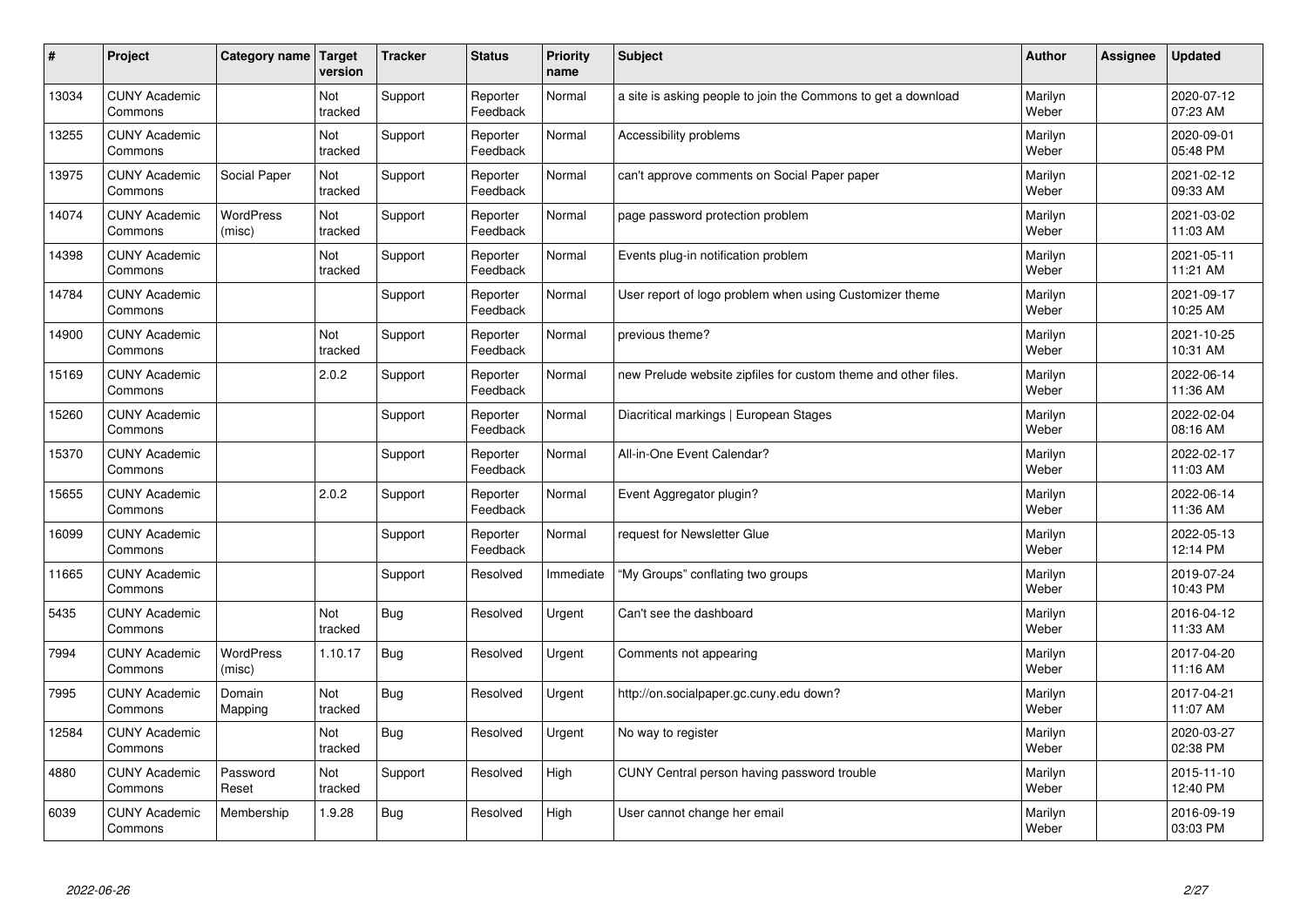| #     | Project                         | Category name Target              | version        | <b>Tracker</b> | <b>Status</b> | <b>Priority</b><br>name | <b>Subject</b>                                                                          | <b>Author</b>    | <b>Assignee</b> | <b>Updated</b>         |
|-------|---------------------------------|-----------------------------------|----------------|----------------|---------------|-------------------------|-----------------------------------------------------------------------------------------|------------------|-----------------|------------------------|
| 8125  | <b>CUNY Academic</b><br>Commons | <b>WordPress</b><br><b>Themes</b> | 1.10.19        | Bug            | Resolved      | High                    | careerplan admin page failing to load with "currently unable to handle<br>this request" | Marilyn<br>Weber |                 | 2017-07-13<br>12:54 PM |
| 9276  | <b>CUNY Academic</b><br>Commons |                                   |                | Bug            | Resolved      | High                    | problem adding a member to a group - wrong username?                                    | Marilyn<br>Weber |                 | 2018-02-25<br>12:47 PM |
| 12393 | <b>CUNY Academic</b><br>Commons | <b>WordPress</b><br>(misc)        |                | Support        | Resolved      | High                    | size limit for files                                                                    | Marilyn<br>Weber |                 | 2020-02-18<br>10:13 AM |
| 12483 | <b>CUNY Academic</b><br>Commons |                                   | 1.16.7         | <b>Bug</b>     | Resolved      | High                    | post error                                                                              | Marilyn<br>Weber |                 | 2020-02-28<br>02:44 PM |
| 13173 | <b>CUNY Academic</b><br>Commons | Group Library                     | 1.17.1         | Support        | Resolved      | High                    | all uploads to the library are silent                                                   | Marilyn<br>Weber |                 | 2020-08-10<br>04:12 PM |
| 13227 | <b>CUNY Academic</b><br>Commons | Group Library                     | 1.17.2         | <b>Bug</b>     | Resolved      | High                    | folder not appearing in library                                                         | Marilyn<br>Weber |                 | 2020-08-21<br>04:22 PM |
| 13633 | <b>CUNY Academic</b><br>Commons |                                   | Not<br>tracked | Bug            | Resolved      | High                    | PublicsLab site down                                                                    | Marilyn<br>Weber |                 | 2020-11-30<br>02:01 PM |
| 13656 | <b>CUNY Academic</b><br>Commons |                                   |                | Bug            | Resolved      | High                    | site down                                                                               | Marilyn<br>Weber |                 | 2020-12-11<br>12:50 PM |
| 13675 | <b>CUNY Academic</b><br>Commons | Group Library                     | 1.18.1         | Bug            | Resolved      | High                    | broken Library                                                                          | Marilyn<br>Weber |                 | 2020-12-09<br>05:02 PM |
| 13715 | <b>CUNY Academic</b><br>Commons |                                   | Not<br>tracked | Bug            | Resolved      | High                    | https://ulysses.commons.gc.cuny.edu down                                                | Marilyn<br>Weber |                 | 2020-12-22<br>03:02 PM |
| 14008 | <b>CUNY Academic</b><br>Commons |                                   |                | Bug            | Resolved      | High                    | invisible user                                                                          | Marilyn<br>Weber |                 | 2021-02-18<br>05:53 PM |
| 14526 | <b>CUNY Academic</b><br>Commons | Registration                      | 1.18.12        | <b>Bug</b>     | Resolved      | High                    | registration interface won't show a space to enter nonCUNY code                         | Marilyn<br>Weber |                 | 2021-06-03<br>04:02 PM |
| 14799 | <b>CUNY Academic</b><br>Commons |                                   | 1.18.19        | Support        | Resolved      | High                    | install the official Classic Widgets?                                                   | Marilyn<br>Weber |                 | 2021-09-22<br>02:17 PM |
| 3620  | <b>CUNY Academic</b><br>Commons | Groups (misc)                     | Not<br>tracked | Bug            | Resolved      | Normal                  | admins of The Group for Group Admins                                                    | Marilyn<br>Weber |                 | 2014-11-03<br>08:38 AM |
| 4012  | <b>CUNY Academic</b><br>Commons |                                   | 1.7.20         | Bug            | Resolved      | Normal                  | Two users reporting same Forbidden 403 error message.                                   | Marilyn<br>Weber |                 | 2015-05-01<br>08:13 PM |
| 4881  | <b>CUNY Academic</b><br>Commons | ZenDesk                           | Not<br>tracked | <b>Bug</b>     | Resolved      | Normal                  | ZenDesk emails not being sent                                                           | Marilyn<br>Weber |                 | 2015-12-07<br>01:34 AM |
| 5059  | <b>CUNY Academic</b><br>Commons |                                   | Not<br>tracked | Bug            | Resolved      | Normal                  | Instagram embed?                                                                        | Marilyn<br>Weber |                 | 2016-01-26<br>12:05 AM |
| 5629  | <b>CUNY Academic</b><br>Commons | <b>Public Portfolio</b>           | 1.10.4         | Support        | Resolved      | Normal                  | Title field in profile can't be edited                                                  | Marilyn<br>Weber |                 | 2016-12-13<br>11:19 AM |
| 5844  | <b>CUNY Academic</b><br>Commons |                                   | Not<br>tracked | Support        | Resolved      | Normal                  | edit Host Files on Windows 10 problems                                                  | Marilyn<br>Weber |                 | 2016-07-27<br>09:08 AM |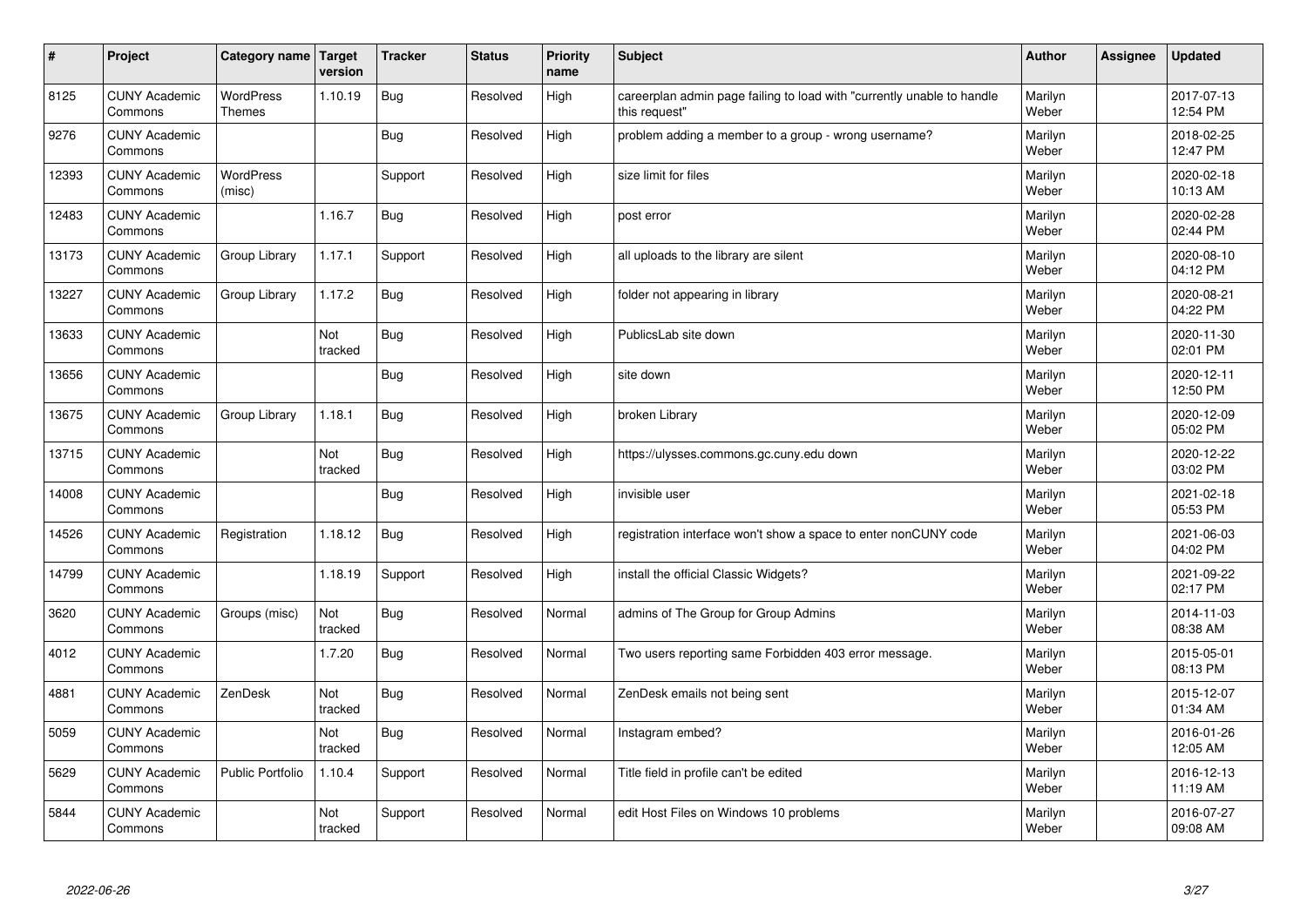| $\vert$ # | Project                         | Category name   Target        | version        | <b>Tracker</b>    | <b>Status</b> | <b>Priority</b><br>name | <b>Subject</b>                                              | <b>Author</b>    | Assignee | <b>Updated</b>         |
|-----------|---------------------------------|-------------------------------|----------------|-------------------|---------------|-------------------------|-------------------------------------------------------------|------------------|----------|------------------------|
| 6106      | <b>CUNY Academic</b><br>Commons | Server                        | Not<br>tracked | Bug               | Resolved      | Normal                  | 504 error                                                   | Marilyn<br>Weber |          | 2017-11-15<br>01:55 PM |
| 6818      | <b>CUNY Academic</b><br>Commons | Email<br><b>Notifications</b> | 1.10.3         | Support           | Resolved      | Normal                  | No more email notifications?                                | Marilyn<br>Weber |          | 2016-11-22<br>02:51 PM |
| 7337      | <b>CUNY Academic</b><br>Commons | Membership                    | Not<br>tracked | Bug               | Resolved      | Normal                  | User with new email                                         | Marilyn<br>Weber |          | 2017-01-06<br>11:05 AM |
| 7486      | <b>CUNY Academic</b><br>Commons | Membership                    | Not<br>tracked | Support           | Resolved      | Normal                  | changed email address                                       | Marilyn<br>Weber |          | 2017-01-24<br>10:00 PM |
| 7607      | <b>CUNY Academic</b><br>Commons | <b>WordPress</b><br>(misc)    | Not<br>tracked | Feature           | Resolved      | Normal                  | mp4 files                                                   | Marilyn<br>Weber |          | 2017-02-15<br>07:37 PM |
| 7608      | <b>CUNY Academic</b><br>Commons | Registration                  | Not<br>tracked | Feature           | Resolved      | Normal                  | create an account                                           | Marilyn<br>Weber |          | 2017-02-15<br>10:45 PM |
| 7745      | <b>CUNY Academic</b><br>Commons | WordPress<br>Plugins          | 1.10.13        | Support           | Resolved      | Normal                  | Featured Video Plus plugin requested                        | Marilyn<br>Weber |          | 2017-03-03<br>01:51 PM |
| 7767      | <b>CUNY Academic</b><br>Commons |                               | Not<br>tracked | Bug               | Resolved      | Normal                  | Site loading problems                                       | Marilyn<br>Weber |          | 2017-03-21<br>09:57 PM |
| 7775      | <b>CUNY Academic</b><br>Commons | Membership                    | Not<br>tracked | Support           | Resolved      | Normal                  | Email change                                                | Marilyn<br>Weber |          | 2017-03-08<br>10:09 PM |
| 7803      | <b>CUNY Academic</b><br>Commons |                               |                | <b>Bug</b>        | Resolved      | Normal                  | user email change                                           | Marilyn<br>Weber |          | 2017-03-16<br>11:58 AM |
| 7836      | <b>CUNY Academic</b><br>Commons | Social Paper                  | Not<br>tracked | Support           | Resolved      | Normal                  | missing Social Paper                                        | Marilyn<br>Weber |          | 2017-11-15<br>01:31 PM |
| 7922      | <b>CUNY Academic</b><br>Commons | Membership                    | Not<br>tracked | Support           | Resolved      | Normal                  | add me as an admin to the MALs alumni site?                 | Marilyn<br>Weber |          | 2017-04-06<br>05:19 PM |
| 7972      | <b>CUNY Academic</b><br>Commons |                               | Not<br>tracked | Support           | Resolved      | Normal                  | expand the memory limit for videos?                         | Marilyn<br>Weber |          | 2017-04-20<br>10:07 AM |
| 8120      | <b>CUNY Academic</b><br>Commons | Membership                    | Not<br>tracked | Support           | Resolved      | Normal                  | add me as an admin to https://nyslavery.commons.gc.cuny.edu | Marilyn<br>Weber |          | 2017-05-10<br>02:19 PM |
| 8259      | <b>CUNY Academic</b><br>Commons |                               | Not<br>tracked | Bug               | Resolved      | Normal                  | missing dashboard                                           | Marilyn<br>Weber |          | 2017-11-15<br>01:28 PM |
| 8308      | <b>CUNY Academic</b><br>Commons | <b>WordPress</b><br>Plugins   | Not<br>tracked | Support           | Resolved      | Normal                  | WP Migration plugin                                         | Marilyn<br>Weber |          | 2017-11-15<br>01:27 PM |
| 8379      | <b>CUNY Academic</b><br>Commons |                               | Not<br>tracked | Support           | Resolved      | Normal                  | request for site build help                                 | Marilyn<br>Weber |          | 2017-07-01<br>10:48 AM |
| 8446      | <b>CUNY Academic</b><br>Commons | <b>WordPress</b><br>Plugins   | 1.11.14        | Support           | Resolved      | Normal                  | request for multiple accordion menu plugins                 | Marilyn<br>Weber |          | 2018-05-07<br>09:57 PM |
| 8459      | <b>CUNY Academic</b><br>Commons |                               | Not<br>tracked | Documentatio<br>n | Resolved      | Normal                  | comprehensive list of plugins?                              | Marilyn<br>Weber |          | 2017-10-11<br>11:24 AM |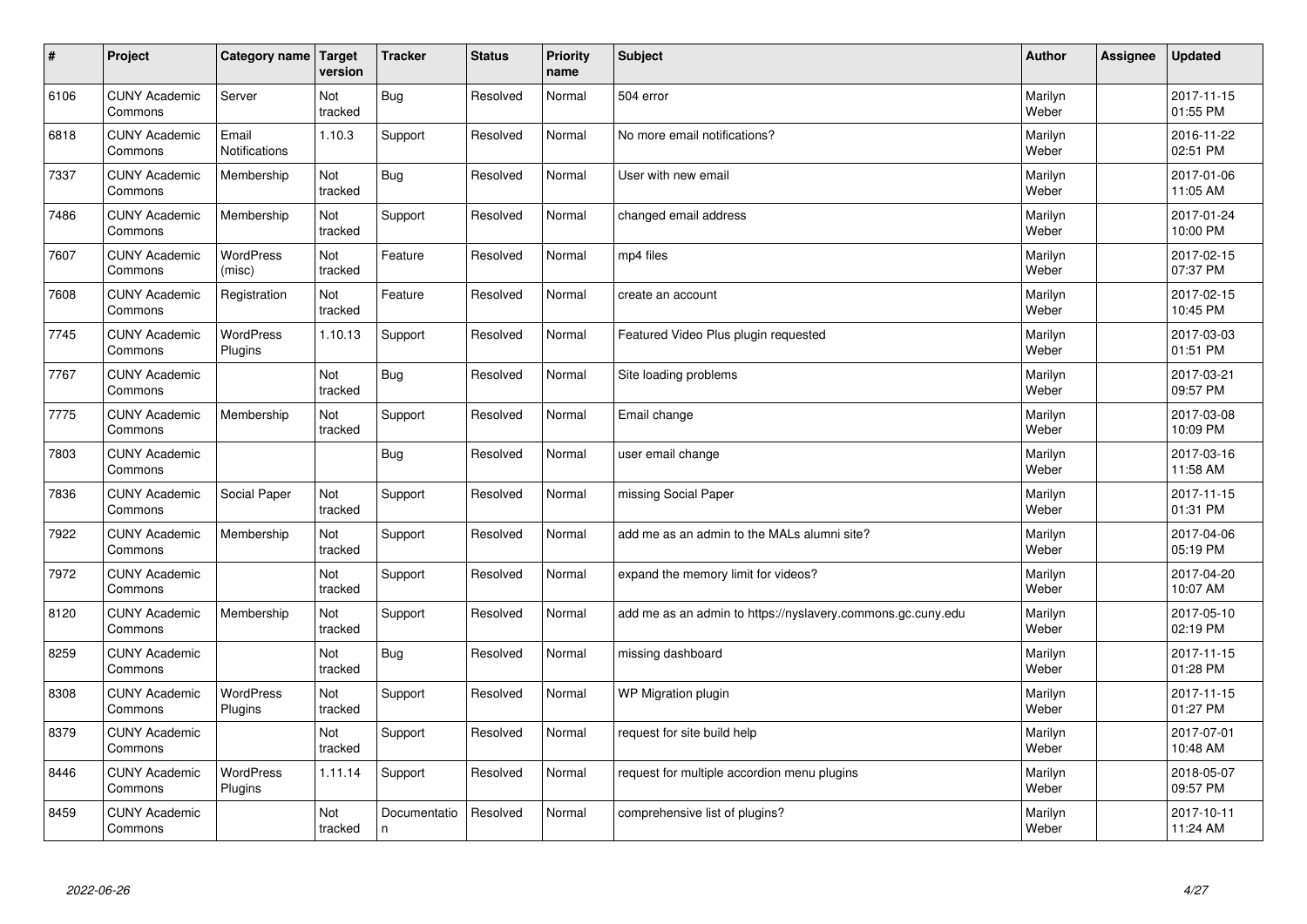| $\vert$ # | Project                         | Category name               | Target<br>version | <b>Tracker</b> | <b>Status</b> | <b>Priority</b><br>name | <b>Subject</b>                                           | <b>Author</b>    | Assignee | <b>Updated</b>         |
|-----------|---------------------------------|-----------------------------|-------------------|----------------|---------------|-------------------------|----------------------------------------------------------|------------------|----------|------------------------|
| 8464      | <b>CUNY Academic</b><br>Commons |                             | Not<br>tracked    | Support        | Resolved      | Normal                  | WP UI                                                    | Marilyn<br>Weber |          | 2017-10-11<br>11:23 AM |
| 8471      | <b>CUNY Academic</b><br>Commons |                             | Not<br>tracked    | Support        | Resolved      | Normal                  | admin at https://commons.gc.cuny.edu/                    | Marilyn<br>Weber |          | 2017-09-06<br>01:50 PM |
| 8481      | <b>CUNY Academic</b><br>Commons | Membership                  | Not<br>tracked    | Support        | Resolved      | Normal                  | admin of http://swipanalytic.org/organizers/             | Marilyn<br>Weber |          | 2019-02-19<br>01:58 PM |
| 8529      | <b>CUNY Academic</b><br>Commons |                             | Not<br>tracked    | Support        | Resolved      | Normal                  | Iframe regiest?                                          | Marilyn<br>Weber |          | 2017-08-16<br>04:40 PM |
| 8531      | <b>CUNY Academic</b><br>Commons | Membership                  | Not<br>tracked    | Support        | Resolved      | Normal                  | admin of https://admissions.commons.gc.cuny.edu          | Marilyn<br>Weber |          | 2017-08-15<br>04:20 PM |
| 8552      | <b>CUNY Academic</b><br>Commons | <b>WordPress</b><br>Plugins | 1.11.10           | Bug            | Resolved      | Normal                  | Events Calendar problem                                  | Marilyn<br>Weber |          | 2017-08-18<br>04:36 PM |
| 8553      | <b>CUNY Academic</b><br>Commons |                             | Not<br>tracked    | Support        | Resolved      | Normal                  | storage limits?                                          | Marilyn<br>Weber |          | 2017-08-18<br>04:36 PM |
| 8566      | <b>CUNY Academic</b><br>Commons | Membership                  | Not<br>tracked    | Support        | Resolved      | Normal                  | user email change                                        | Marilyn<br>Weber |          | 2017-11-15<br>01:27 PM |
| 8576      | <b>CUNY Academic</b><br>Commons | <b>WordPress</b><br>Plugins | 1.11.11           | Support        | Resolved      | Normal                  | Digital Measures plugin request                          | Marilyn<br>Weber |          | 2017-09-01<br>03:44 PM |
| 8577      | <b>CUNY Academic</b><br>Commons | Membership                  | Not<br>tracked    | Support        | Resolved      | Normal                  | another user email change                                | Marilyn<br>Weber |          | 2017-08-25<br>10:23 AM |
| 8630      | <b>CUNY Academic</b><br>Commons | Membership                  | Not<br>tracked    | Support        | Resolved      | Normal                  | Change in email/campus                                   | Marilyn<br>Weber |          | 2017-08-30<br>03:48 PM |
| 8638      | <b>CUNY Academic</b><br>Commons | Group Blogs                 | 1.11.11           | Bug            | Resolved      | Normal                  | members not syncing from group to site                   | Marilyn<br>Weber |          | 2017-09-01<br>03:50 PM |
| 8661      | <b>CUNY Academic</b><br>Commons | Group Blogs                 | Not<br>tracked    | Bug            | Resolved      | Normal                  | new group, old site, can't link?                         | Marilyn<br>Weber |          | 2017-11-15<br>01:26 PM |
| 8693      | <b>CUNY Academic</b><br>Commons | WordPress<br>Plugins        |                   | Support        | Resolved      | Normal                  | Existing blog wants to replace Mailpoet with Newsletters | Marilyn<br>Weber |          | 2017-09-12<br>02:24 PM |
| 8721      | <b>CUNY Academic</b><br>Commons | <b>WordPress</b><br>Plugins | 1.11.13           | Bug            | Resolved      | Normal                  | more problems with Events calendar                       | Marilyn<br>Weber |          | 2017-09-21<br>10:35 AM |
| 8726      | <b>CUNY Academic</b><br>Commons |                             |                   | Support        | Resolved      | Normal                  | Redirect problem                                         | Marilyn<br>Weber |          | 2017-09-21<br>12:14 PM |
| 8729      | <b>CUNY Academic</b><br>Commons |                             | Not<br>tracked    | Support        | Resolved      | Normal                  | email change                                             | Marilyn<br>Weber |          | 2017-09-25<br>02:14 PM |
| 8768      | <b>CUNY Academic</b><br>Commons |                             | Not<br>tracked    | Support        | Resolved      | Normal                  | unsafe redirect?                                         | Marilyn<br>Weber |          | 2017-10-06<br>12:14 PM |
| 8848      | <b>CUNY Academic</b><br>Commons |                             | Not<br>tracked    | Support        | Resolved      | Normal                  | email change request                                     | Marilyn<br>Weber |          | 2017-10-24<br>11:19 AM |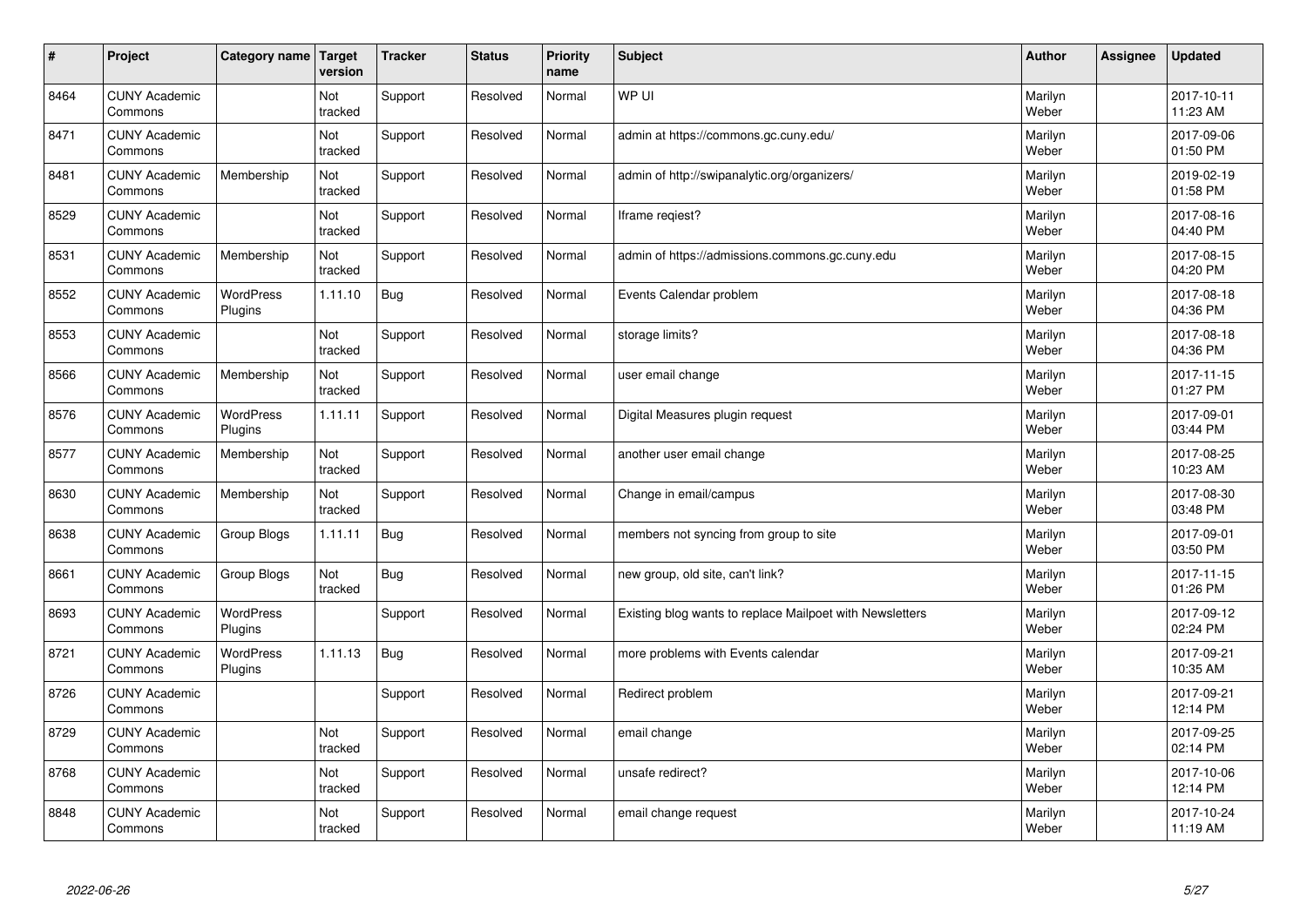| $\sharp$ | Project                         | Category name                     | Target<br>version     | <b>Tracker</b> | <b>Status</b> | <b>Priority</b><br>name | <b>Subject</b>                                     | <b>Author</b>    | <b>Assignee</b> | <b>Updated</b>         |
|----------|---------------------------------|-----------------------------------|-----------------------|----------------|---------------|-------------------------|----------------------------------------------------|------------------|-----------------|------------------------|
| 8855     | <b>CUNY Academic</b><br>Commons |                                   | Not<br>tracked        | Support        | Resolved      | Normal                  | another email change request                       | Marilyn<br>Weber |                 | 2017-10-25<br>10:55 AM |
| 8873     | <b>CUNY Academic</b><br>Commons |                                   | Not<br>tracked        | Support        | Resolved      | Normal                  | maximum file upload size?                          | Marilyn<br>Weber |                 | 2017-10-30<br>11:23 AM |
| 8882     | <b>CUNY Academic</b><br>Commons |                                   | Not<br>tracked        | Support        | Resolved      | Normal                  | question about search engines                      | Marilyn<br>Weber |                 | 2017-11-01<br>03:26 PM |
| 8893     | <b>CUNY Academic</b><br>Commons | Social Paper                      | 1.12.1                | Support        | Resolved      | Normal                  | Social paper won't connect to group?               | Marilyn<br>Weber |                 | 2017-12-11<br>01:16 PM |
| 8908     | <b>CUNY Academic</b><br>Commons | <b>WordPress</b><br>Plugins       | 1.12.2                | Support        | Resolved      | Normal                  | Plugin request from Steve Brier                    | Marilyn<br>Weber |                 | 2017-11-27<br>11:39 AM |
| 8937     | <b>CUNY Academic</b><br>Commons |                                   | <b>Not</b><br>tracked | <b>Bug</b>     | Resolved      | Normal                  | videos gone                                        | Marilyn<br>Weber |                 | 2017-12-01<br>11:27 AM |
| 8941     | <b>CUNY Academic</b><br>Commons | <b>WordPress</b><br><b>Themes</b> | 1.13.1                | Support        | Resolved      | Normal                  | Theme request: ColorNews                           | Marilyn<br>Weber |                 | 2018-05-08<br>10:42 AM |
| 8978     | <b>CUNY Academic</b><br>Commons | Groups (misc)                     | Not<br>tracked        | Support        | Resolved      | Normal                  | removing old groups                                | Marilyn<br>Weber |                 | 2018-12-10<br>03:52 PM |
| 9004     | <b>CUNY Academic</b><br>Commons | Membership                        | Not<br>tracked        | Support        | Resolved      | Normal                  | email change request                               | Marilyn<br>Weber |                 | 2017-12-14<br>12:27 PM |
| 9026     | <b>CUNY Academic</b><br>Commons | WordPress<br>Plugins              | 1.12.6                | Support        | Resolved      | Normal                  | plugin request from Carlos Guevara                 | Marilyn<br>Weber |                 | 2018-01-03<br>09:33 AM |
| 9062     | <b>CUNY Academic</b><br>Commons |                                   | Not<br>tracked        | <b>Bug</b>     | Resolved      | Normal                  | re-add me as admin of https://commons.gc.cuny.edu/ | Marilyn<br>Weber |                 | 2018-01-08<br>12:03 PM |
| 9087     | <b>CUNY Academic</b><br>Commons | <b>WordPress</b><br>Plugins       | 1.12.7                | Support        | Resolved      | Normal                  | request for WP Social Sharing                      | Marilyn<br>Weber |                 | 2018-01-23<br>11:17 AM |
| 9130     | <b>CUNY Academic</b><br>Commons | Homepage<br>Slides                | Not<br>tracked        | Bug            | Resolved      | Normal                  | too many redirects                                 | Marilyn<br>Weber |                 | 2018-01-29<br>10:27 AM |
| 9131     | <b>CUNY Academic</b><br>Commons |                                   |                       | Support        | Resolved      | Normal                  | webrecorder.io via Firefox                         | Marilyn<br>Weber |                 | 2018-01-29<br>11:11 AM |
| 9223     | <b>CUNY Academic</b><br>Commons |                                   | Not<br>tracked        | Support        | Resolved      | Normal                  | moving wordpress sites                             | Marilyn<br>Weber |                 | 2018-02-18<br>08:44 PM |
| 9282     | <b>CUNY Academic</b><br>Commons | Group Forums                      | 1.12.9                | Bug            | Resolved      | Normal                  | "Forum ID is missing" error?                       | Marilyn<br>Weber |                 | 2018-02-27<br>10:32 AM |
| 9330     | <b>CUNY Academic</b><br>Commons | WordPress<br>Plugins              | 1.12.10               | <b>Bug</b>     | Resolved      | Normal                  | part 2 of problems with the Leaflet plug -in       | Marilyn<br>Weber |                 | 2018-03-04<br>05:58 PM |
| 9355     | <b>CUNY Academic</b><br>Commons |                                   | Not<br>tracked        | Support        | Resolved      | Normal                  | 14gb of video?                                     | Marilyn<br>Weber |                 | 2018-03-13<br>11:56 AM |
| 9470     | <b>CUNY Academic</b><br>Commons |                                   |                       | Bug            | Resolved      | Normal                  | Users not appearing via "Add New"                  | Marilyn<br>Weber |                 | 2018-03-22<br>07:44 PM |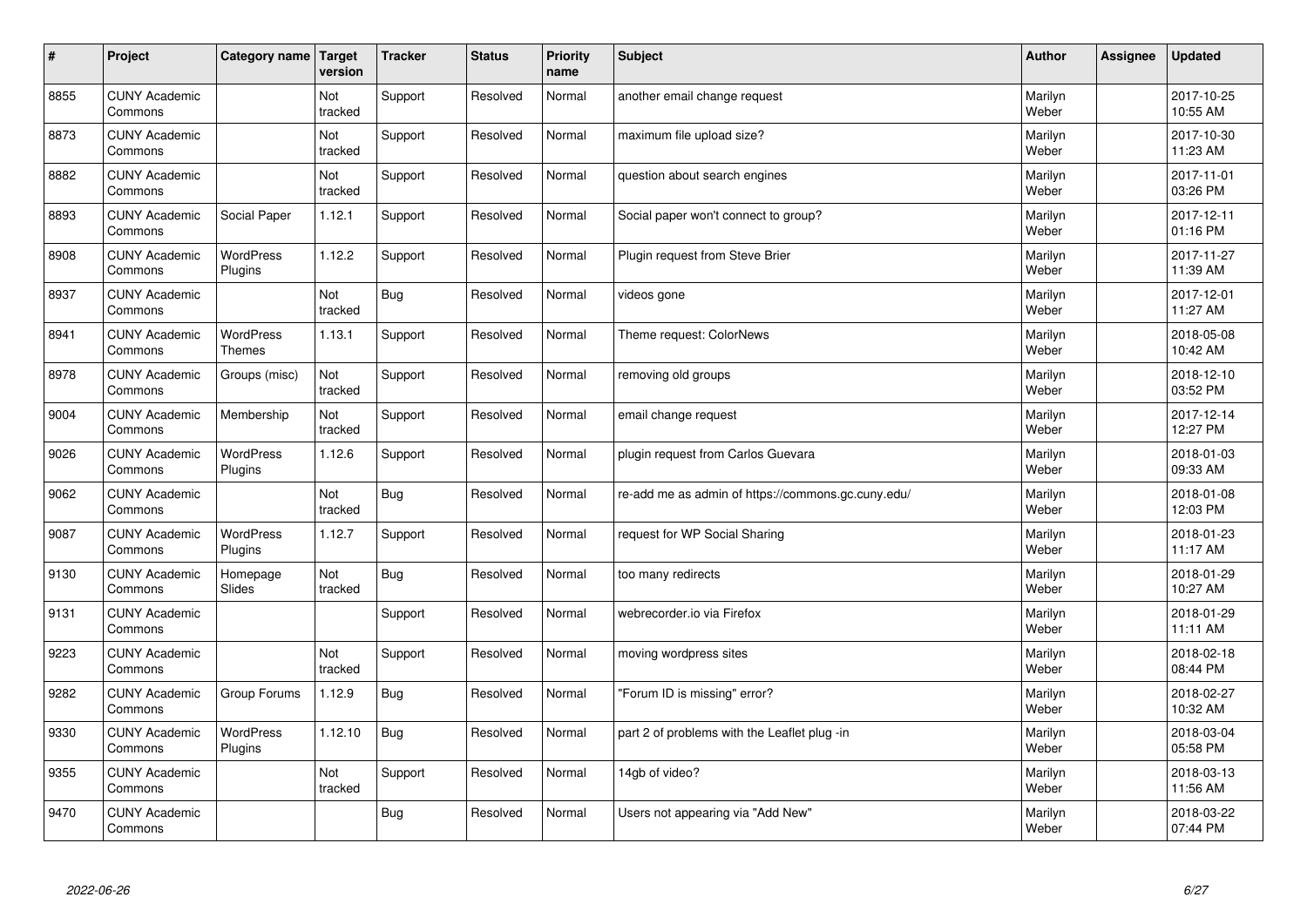| #     | Project                         | Category name               | Target<br>version | <b>Tracker</b> | <b>Status</b> | <b>Priority</b><br>name | <b>Subject</b>                                          | <b>Author</b>    | Assignee | <b>Updated</b>         |
|-------|---------------------------------|-----------------------------|-------------------|----------------|---------------|-------------------------|---------------------------------------------------------|------------------|----------|------------------------|
| 9604  | <b>CUNY Academic</b><br>Commons |                             | Not<br>tracked    | Support        | Resolved      | Normal                  | l (Marilyn) can only log into cdev as teststudent       | Marilyn<br>Weber |          | 2018-04-21<br>10:20 AM |
| 9725  | <b>CUNY Academic</b><br>Commons |                             | Not<br>tracked    | Support        | Resolved      | Normal                  | problems with deleting a site                           | Marilyn<br>Weber |          | 2018-05-07<br>10:24 PM |
| 9767  | <b>CUNY Academic</b><br>Commons | Registration                | Not<br>tracked    | Support        | Resolved      | Normal                  | user deleted account but now needs one                  | Marilyn<br>Weber |          | 2018-05-11<br>02:39 PM |
| 9779  | <b>CUNY Academic</b><br>Commons | Membership                  | Not<br>tracked    | Support        | Resolved      | Normal                  | user not sure if she is registered.                     | Marilyn<br>Weber |          | 2018-12-10<br>03:53 PM |
| 9780  | <b>CUNY Academic</b><br>Commons |                             | Not<br>tracked    | Support        | Resolved      | Normal                  | remove the phone number on this profile?                | Marilyn<br>Weber |          | 2018-05-15<br>10:35 AM |
| 9886  | <b>CUNY Academic</b><br>Commons | cuny.is                     | Not<br>tracked    | Support        | Resolved      | Normal                  | cuny.is SSL                                             | Marilyn<br>Weber |          | 2018-10-26<br>02:07 PM |
| 9888  | <b>CUNY Academic</b><br>Commons | WordPress<br>Plugins        | 1.13.3            | Support        | Resolved      | Normal                  | Business directory Plug-in request                      | Marilyn<br>Weber |          | 2018-06-12<br>11:52 AM |
| 9889  | <b>CUNY Academic</b><br>Commons |                             | Not<br>tracked    | Support        | Resolved      | Normal                  | remove comments from activity feed?                     | Marilyn<br>Weber |          | 2018-12-10<br>03:53 PM |
| 9919  | <b>CUNY Academic</b><br>Commons |                             | Not<br>tracked    | Bug            | Resolved      | Normal                  | admin of https://sphcurriculum.commons.gc.cuny.edu      | Marilyn<br>Weber |          | 2018-06-12<br>09:37 PM |
| 9992  | <b>CUNY Academic</b><br>Commons |                             | 1.13.6            | <b>Bug</b>     | Resolved      | Normal                  | ACERT website down again                                | Marilyn<br>Weber |          | 2018-07-10<br>12:15 PM |
| 10006 | <b>CUNY Academic</b><br>Commons | Membership                  | Not<br>tracked    | Support        | Resolved      | Normal                  | another email change request                            | Marilyn<br>Weber |          | 2018-07-13<br>12:36 PM |
| 10035 | <b>CUNY Academic</b><br>Commons |                             | Not<br>tracked    | <b>Bug</b>     | Resolved      | Normal                  | Reconnecting user to site                               | Marilyn<br>Weber |          | 2018-07-23<br>11:55 AM |
| 10059 | <b>CUNY Academic</b><br>Commons | <b>WordPress</b><br>Themes  | Not<br>tracked    | Support        | Resolved      | Normal                  | Magazine Premium theme for new site                     | Marilyn<br>Weber |          | 2020-02-17<br>03:39 PM |
| 10066 | <b>CUNY Academic</b><br>Commons | Membership                  | Not<br>tracked    | Support        | Resolved      | Normal                  | add me as an admin to https://pkms.commons.gc.cuny.edu/ | Marilyn<br>Weber |          | 2018-07-26<br>11:54 AM |
| 10101 | <b>CUNY Academic</b><br>Commons |                             | 1.13.7            | <b>Bug</b>     | Resolved      | Normal                  | URL changes within Manage section of groups             | Marilyn<br>Weber |          | 2018-08-03<br>01:54 PM |
| 10133 | <b>CUNY Academic</b><br>Commons | <b>WordPress</b><br>(misc)  | Not<br>tracked    | Support        | Resolved      | Normal                  | two Commons sites to be migrated elsewhere              | Marilyn<br>Weber |          | 2018-12-10<br>03:54 PM |
| 10239 | <b>CUNY Academic</b><br>Commons |                             | Not<br>tracked    | Support        | Resolved      | Normal                  | musicroombooking.commons.gc.cuny.edu                    | Marilyn<br>Weber |          | 2018-08-29<br>03:06 PM |
| 10240 | <b>CUNY Academic</b><br>Commons | <b>WordPress</b><br>Plugins | 1.13.8            | Support        | Resolved      | Normal                  | require-featured-image plug-in request                  | Marilyn<br>Weber |          | 2018-08-29<br>05:15 PM |
| 10257 | <b>CUNY Academic</b><br>Commons | Membership                  | Not<br>tracked    | Support        | Resolved      | Normal                  | change the email from @login.cuny.edu to campu email    | Marilyn<br>Weber |          | 2018-12-10<br>03:55 PM |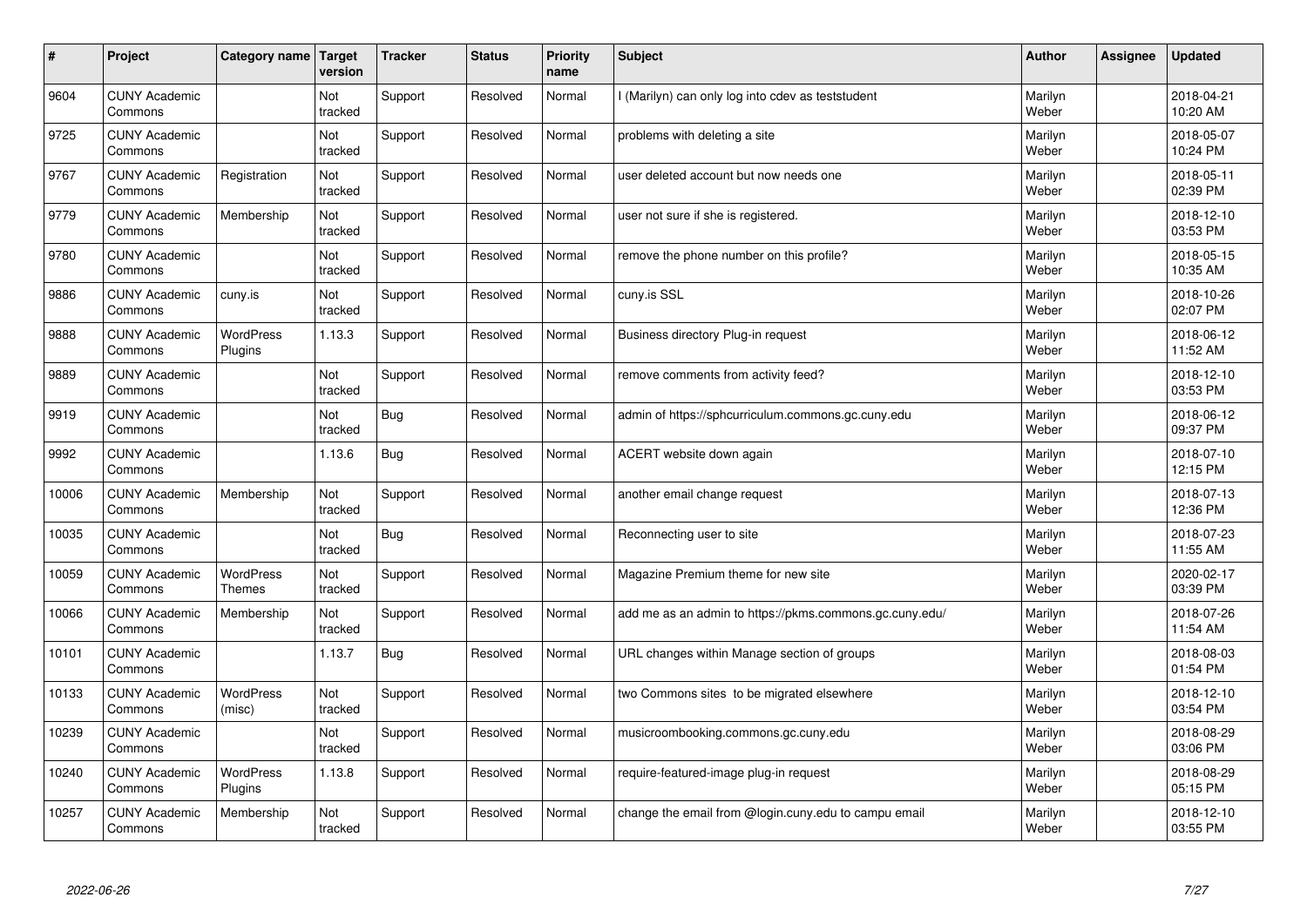| $\sharp$ | Project                         | Category name              | Target<br>version | <b>Tracker</b> | <b>Status</b> | <b>Priority</b><br>name | <b>Subject</b>                              | <b>Author</b>    | <b>Assignee</b> | <b>Updated</b>         |
|----------|---------------------------------|----------------------------|-------------------|----------------|---------------|-------------------------|---------------------------------------------|------------------|-----------------|------------------------|
| 10298    | <b>CUNY Academic</b><br>Commons |                            | Not<br>tracked    | Support        | Resolved      | Normal                  | RSS feed to itunes problem                  | Marilyn<br>Weber |                 | 2018-12-10<br>03:57 PM |
| 10361    | <b>CUNY Academic</b><br>Commons | Group Forums               | 1.13.10           | <b>Bug</b>     | Resolved      | Normal                  | forum post pending oddity                   | Marilyn<br>Weber |                 | 2018-09-25<br>10:45 AM |
| 10387    | <b>CUNY Academic</b><br>Commons | Membership                 | Not<br>tracked    | Support        | Resolved      | Normal                  | remove user page                            | Marilyn<br>Weber |                 | 2018-09-28<br>02:26 PM |
| 10440    | <b>CUNY Academic</b><br>Commons |                            | Not<br>tracked    | Support        | Resolved      | Normal                  | Acert post problem                          | Marilyn<br>Weber |                 | 2018-12-10<br>03:57 PM |
| 10537    | <b>CUNY Academic</b><br>Commons |                            | Not<br>tracked    | <b>Bug</b>     | Resolved      | Normal                  | jpegs not showing                           | Marilyn<br>Weber |                 | 2018-10-23<br>10:51 AM |
| 10606    | <b>CUNY Academic</b><br>Commons | cdev.gc.cuny.ed<br>u       | Not<br>tracked    | Support        | Resolved      | Normal                  | problems with testing environment           | Marilyn<br>Weber |                 | 2018-11-02<br>10:27 AM |
| 10772    | <b>CUNY Academic</b><br>Commons | Groups (misc)              | 1.14.2            | Bug            | Resolved      | Normal                  | can't create groups                         | Marilyn<br>Weber |                 | 2018-12-04<br>10:42 AM |
| 10810    | <b>CUNY Academic</b><br>Commons | <b>WordPress</b><br>(misc) | 1.14.2            | Bug            | Resolved      | Normal                  | Sites set as public are becoming private    | Marilyn<br>Weber |                 | 2018-12-11<br>10:15 AM |
| 10820    | <b>CUNY Academic</b><br>Commons |                            | Not<br>tracked    | Support        | Resolved      | Normal                  | retrieve deleted pages/posts                | Marilyn<br>Weber |                 | 2018-12-13<br>06:33 PM |
| 10910    | <b>CUNY Academic</b><br>Commons | Membership                 | Not<br>tracked    | Support        | Resolved      | Normal                  | request to be an admin to a prof's site     | Marilyn<br>Weber |                 | 2019-01-04<br>10:45 AM |
| 10941    | <b>CUNY Academic</b><br>Commons | Membership                 | Not<br>tracked    | Support        | Resolved      | Normal                  | update user email                           | Marilyn<br>Weber |                 | 2019-02-13<br>02:24 PM |
| 10986    | <b>CUNY Academic</b><br>Commons |                            | Not<br>tracked    | Support        | Resolved      | Normal                  | PDF embedder provoking error                | Marilyn<br>Weber |                 | 2019-03-29<br>04:28 PM |
| 11002    | <b>CUNY Academic</b><br>Commons |                            | Not<br>tracked    | Support        | Resolved      | Normal                  | open link in a new tab not working          | Marilyn<br>Weber |                 | 2019-06-03<br>07:57 PM |
| 11003    | <b>CUNY Academic</b><br>Commons |                            | Not<br>tracked    | Support        | Resolved      | Normal                  | user email change                           | Marilyn<br>Weber |                 | 2019-01-24<br>02:50 PM |
| 11006    | <b>CUNY Academic</b><br>Commons | Groups (misc)              | 1.14.6            | Support        | Resolved      | Normal                  | removing members from a group isn't working | Marilyn<br>Weber |                 | 2019-01-24<br>03:18 PM |
| 11017    | <b>CUNY Academic</b><br>Commons |                            | Not<br>tracked    | Support        | Resolved      | Normal                  | site didn't save?                           | Marilyn<br>Weber |                 | 2019-01-25<br>03:47 PM |
| 11031    | <b>CUNY Academic</b><br>Commons |                            | Not<br>tracked    | Support        | Resolved      | Normal                  | new group with seemingly old topics         | Marilyn<br>Weber |                 | 2019-02-11<br>12:17 PM |
| 11088    | <b>CUNY Academic</b><br>Commons | Group Blogs                | Not<br>tracked    | <b>Bug</b>     | Resolved      | Normal                  | no notification for comments                | Marilyn<br>Weber |                 | 2019-02-15<br>03:30 PM |
| 11091    | <b>CUNY Academic</b><br>Commons | <b>BuddyPress</b><br>Docs  | 1.14.7            | Support        | Resolved      | Normal                  | word limit for comments on a group doc?     | Marilyn<br>Weber |                 | 2019-02-26<br>02:04 PM |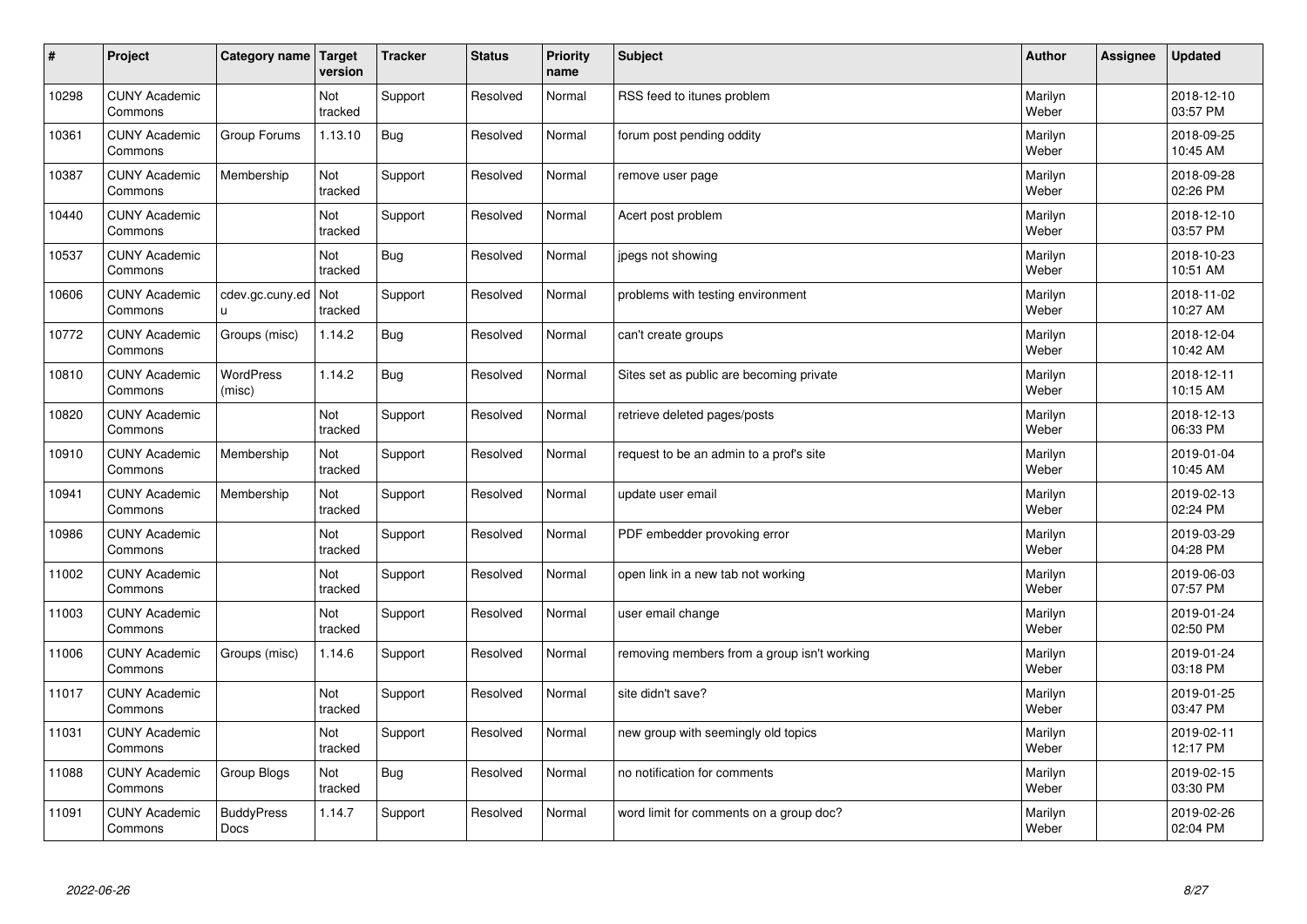| $\sharp$ | Project                         | Category name                     | Target<br>version | <b>Tracker</b> | <b>Status</b> | <b>Priority</b><br>name | <b>Subject</b>                                                                                         | <b>Author</b>    | Assignee | <b>Updated</b>         |
|----------|---------------------------------|-----------------------------------|-------------------|----------------|---------------|-------------------------|--------------------------------------------------------------------------------------------------------|------------------|----------|------------------------|
| 11127    | <b>CUNY Academic</b><br>Commons | Membership                        | Not<br>tracked    | Support        | Resolved      | Normal                  | user with new campus affiliation                                                                       | Marilyn<br>Weber |          | 2019-02-19<br>02:09 PM |
| 11147    | <b>CUNY Academic</b><br>Commons | Membership                        | Not<br>tracked    | Support        | Resolved      | Normal                  | employee email change                                                                                  | Marilyn<br>Weber |          | 2019-03-12<br>03:58 PM |
| 11198    | <b>CUNY Academic</b><br>Commons |                                   | Not<br>tracked    | Support        | Resolved      | Normal                  | former CUNY employee                                                                                   | Marilyn<br>Weber |          | 2019-03-07<br>02:21 PM |
| 11210    | <b>CUNY Academic</b><br>Commons | Membership                        | Not<br>tracked    | Support        | Resolved      | Normal                  | Please change the email                                                                                | Marilyn<br>Weber |          | 2019-03-11<br>04:16 PM |
| 11211    | <b>CUNY Academic</b><br>Commons | <b>WordPress</b><br><b>Themes</b> | 1.14.8            | Support        | Resolved      | Normal                  | user needs to edit the HTML coding                                                                     | Marilyn<br>Weber |          | 2019-03-12<br>11:20 AM |
| 11217    | <b>CUNY Academic</b><br>Commons | Membership                        | Not<br>tracked    | Support        | Resolved      | Normal                  | Another email update                                                                                   | Marilyn<br>Weber |          | 2019-03-12<br>03:37 PM |
| 11225    | <b>CUNY Academic</b><br>Commons |                                   | Not<br>tracked    | Support        | Resolved      | Normal                  | bulk upload?                                                                                           | Marilyn<br>Weber |          | 2019-09-18<br>10:31 AM |
| 11233    | <b>CUNY Academic</b><br>Commons |                                   | 1.14.9            | Support        | Resolved      | Normal                  | Hotiar?                                                                                                | Marilyn<br>Weber |          | 2019-03-26<br>12:10 PM |
| 11483    | <b>CUNY Academic</b><br>Commons |                                   | 1.15.2            | Bug            | Resolved      | Normal                  | "Add New user" not working                                                                             | Marilyn<br>Weber |          | 2019-05-21<br>02:26 PM |
| 11516    | <b>CUNY Academic</b><br>Commons | Membership                        | Not<br>tracked    | Support        | Resolved      | Normal                  | request for email change                                                                               | Marilyn<br>Weber |          | 2019-06-04<br>01:48 PM |
| 11609    | <b>CUNY Academic</b><br>Commons |                                   | 1.15.5            | Support        | Resolved      | Normal                  | Mixed Content flag                                                                                     | Marilyn<br>Weber |          | 2019-06-27<br>06:54 PM |
| 11647    | <b>CUNY Academic</b><br>Commons |                                   | 1.15.6            | Support        | Resolved      | Normal                  | <b>Tribulant Newsletters update</b>                                                                    | Marilyn<br>Weber |          | 2019-07-18<br>02:27 PM |
| 11650    | <b>CUNY Academic</b><br>Commons |                                   | Not<br>tracked    | Support        | Resolved      | Normal                  | https://commons.gc.cuny.edu/groups/introduction-to-literary-studies-engl<br>ish-252-at-hunter-college/ | Marilyn<br>Weber |          | 2019-07-18<br>02:28 PM |
| 11813    | <b>CUNY Academic</b><br>Commons | <b>WordPress</b><br>Plugins       | 1.15.9            | Support        | Resolved      | Normal                  | "Change Password Protected Message" plugin requests                                                    | Marilyn<br>Weber |          | 2019-09-10<br>05:57 PM |
| 11832    | <b>CUNY Academic</b><br>Commons | <b>WordPress</b><br>Plugins       | 1.15.11           | Support        | Resolved      | Normal                  | Yoast SEO premium for sexgenlab.org                                                                    | Marilyn<br>Weber |          | 2019-10-08<br>11:22 AM |
| 11896    | <b>CUNY Academic</b><br>Commons |                                   | Not<br>tracked    | Support        | Resolved      | Normal                  | https://thenurseswritingproject.commons.gc.cuny.edu                                                    | Marilyn<br>Weber |          | 2019-09-24<br>08:09 AM |
| 11907    | <b>CUNY Academic</b><br>Commons | <b>Public Portfolio</b>           | 1.15.13           | Support        | Resolved      | Normal                  | more publications problems (in profile)                                                                | Marilyn<br>Weber |          | 2019-11-04<br>11:16 AM |
| 11912    | <b>CUNY Academic</b><br>Commons |                                   |                   | Support        | Resolved      | Normal                  | influence search results?                                                                              | Marilyn<br>Weber |          | 2020-02-11<br>10:51 AM |
| 11915    | <b>CUNY Academic</b><br>Commons |                                   | Not<br>tracked    | Support        | Resolved      | Normal                  | User not in list                                                                                       | Marilyn<br>Weber |          | 2019-10-28<br>10:13 AM |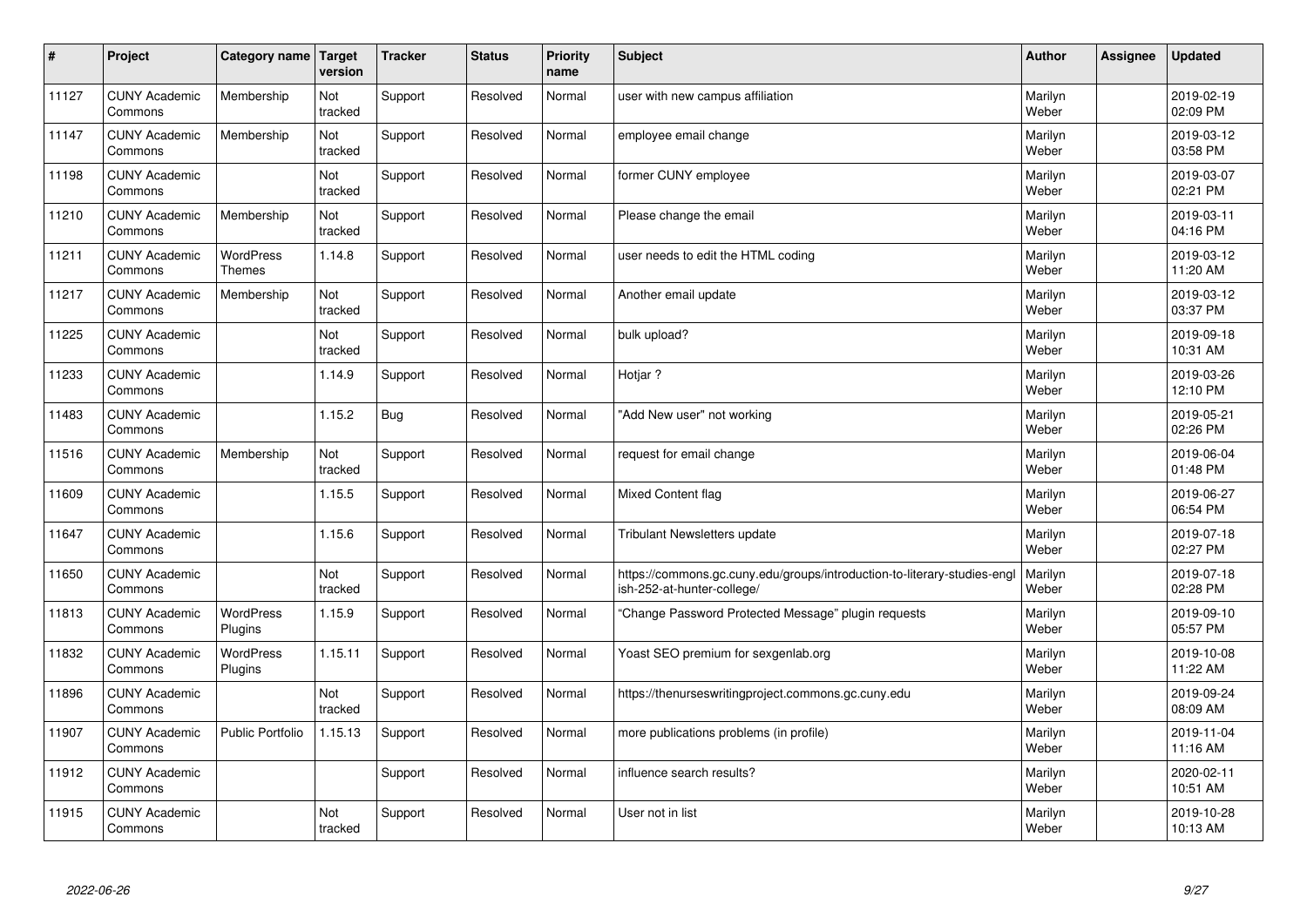| #     | Project                         | Category name                     | Target<br>version | <b>Tracker</b> | <b>Status</b> | <b>Priority</b><br>name | <b>Subject</b>                                                                       | <b>Author</b>    | Assignee | <b>Updated</b>         |
|-------|---------------------------------|-----------------------------------|-------------------|----------------|---------------|-------------------------|--------------------------------------------------------------------------------------|------------------|----------|------------------------|
| 11922 | <b>CUNY Academic</b><br>Commons | Membership                        | Not<br>tracked    | Support        | Resolved      | Normal                  | https://commons.gc.cuny.edu/members/cunyhealthequity/                                | Marilyn<br>Weber |          | 2019-10-02<br>04:05 PM |
| 11961 | <b>CUNY Academic</b><br>Commons | Membership                        | Not<br>tracked    | Support        | Resolved      | Normal                  | switch email for student user                                                        | Marilyn<br>Weber |          | 2019-10-09<br>01:56 PM |
| 11976 | <b>CUNY Academic</b><br>Commons | <b>WordPress</b><br><b>Themes</b> | Not<br>tracked    | Support        | Resolved      | Normal                  | ColorMag request                                                                     | Marilyn<br>Weber |          | 2021-02-01<br>10:25 AM |
| 11977 | <b>CUNY Academic</b><br>Commons |                                   | Not<br>tracked    | Support        | Resolved      | Normal                  | please remove me from many sites                                                     | Marilyn<br>Weber |          | 2019-11-21<br>01:05 PM |
| 12038 | <b>CUNY Academic</b><br>Commons |                                   | 1.15.13           | <b>Bug</b>     | Resolved      | Normal                  | admin visibility problem at careerplan.commons.gc.cuny.edu                           | Marilyn<br>Weber |          | 2019-11-12<br>10:20 AM |
| 12137 | <b>CUNY Academic</b><br>Commons | <b>WordPress</b><br><b>Themes</b> | Not<br>tracked    | Support        | Resolved      | Normal                  | media player problem                                                                 | Marilyn<br>Weber |          | 2019-12-12<br>08:52 PM |
| 12156 | <b>CUNY Academic</b><br>Commons | <b>Blogs</b><br>(BuddyPress)      | Not<br>tracked    | Support        | Resolved      | Normal                  | My Sites list (Commons Profile or Sites directory) doesn't match toolbar<br>dropdown | Marilyn<br>Weber |          | 2019-12-11<br>10:20 AM |
| 12176 | <b>CUNY Academic</b><br>Commons |                                   | Not<br>tracked    | Support        | Resolved      | Normal                  | Mp4s?                                                                                | Marilyn<br>Weber |          | 2019-12-05<br>11:04 AM |
| 12190 | <b>CUNY Academic</b><br>Commons | <b>Blogs</b><br>(BuddyPress)      | Not<br>tracked    | Support        | Resolved      | Normal                  | Site avatar in directory is not what user expects                                    | Marilyn<br>Weber |          | 2019-12-12<br>08:51 PM |
| 12515 | <b>CUNY Academic</b><br>Commons | cuny.is                           | 1.16.7            | Support        | Resolved      | Normal                  | AJAX actions on cuny is admin page are failing                                       | Marilyn<br>Weber |          | 2020-03-10<br>11:57 AM |
| 12676 | <b>CUNY Academic</b><br>Commons | <b>WordPress</b><br>Plugins       | 1.16.10           | Support        | Resolved      | Normal                  | request for Require Post Category plug-in                                            | Marilyn<br>Weber |          | 2020-04-28<br>11:03 AM |
| 12777 | <b>CUNY Academic</b><br>Commons |                                   | 1.16.14           | Support        | Resolved      | Normal                  | request to include custom javascript into a Commons-hosted site                      | Marilyn<br>Weber |          | 2020-06-16<br>04:03 PM |
| 13013 | <b>CUNY Academic</b><br>Commons |                                   | Not<br>tracked    | Bug            | Resolved      | Normal                  | an invite to Group Admins from Brian Foote?!                                         | Marilyn<br>Weber |          | 2020-07-07<br>02:36 PM |
| 13016 | <b>CUNY Academic</b><br>Commons | Shortcodes and<br>embeds          | 1.16.15           | Support        | Resolved      | Normal                  | possible to run code examples, like in Jupyter Notebooks?                            | Marilyn<br>Weber |          | 2020-07-16<br>11:52 AM |
| 13065 | <b>CUNY Academic</b><br>Commons |                                   | Not<br>tracked    | Support        | Resolved      | Normal                  | can't invite new user to group                                                       | Marilyn<br>Weber |          | 2020-07-22<br>04:24 PM |
| 13091 | <b>CUNY Academic</b><br>Commons |                                   | 1.17.0            | Support        | Resolved      | Normal                  | problem with latex (math equations)                                                  | Marilyn<br>Weber |          | 2020-07-28<br>11:09 AM |
| 13134 | <b>CUNY Academic</b><br>Commons | Site cloning                      | 1.17.1            | Support        | Resolved      | Normal                  | New site (a clone) point to old dashboard                                            | Marilyn<br>Weber |          | 2020-08-12<br>03:22 PM |
| 13138 | <b>CUNY Academic</b><br>Commons | Group Library                     | Not<br>tracked    | Support        | Resolved      | Normal                  | moving Library contents for Steve Brier                                              | Marilyn<br>Weber |          | 2020-08-03<br>04:00 PM |
| 13184 | <b>CUNY Academic</b><br>Commons | <b>WordPress</b><br>Plugins       | 1.17.2            | Support        | Resolved      | Normal                  | google translate plugin                                                              | Marilyn<br>Weber |          | 2020-08-25<br>11:36 AM |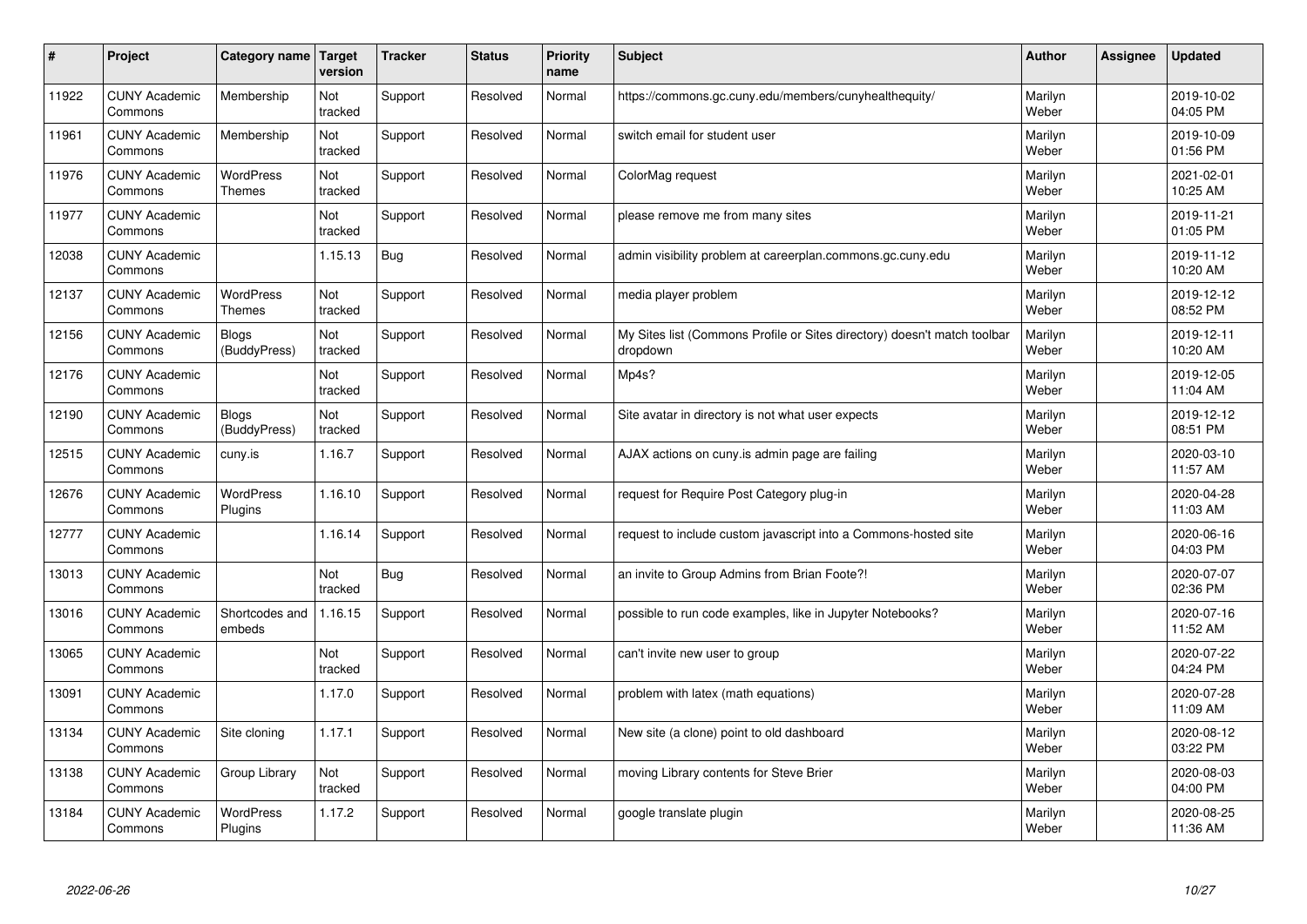| $\sharp$ | Project                         | Category name                     | Target<br>version | <b>Tracker</b> | <b>Status</b> | <b>Priority</b><br>name | <b>Subject</b>                           | <b>Author</b>    | Assignee | <b>Updated</b>         |
|----------|---------------------------------|-----------------------------------|-------------------|----------------|---------------|-------------------------|------------------------------------------|------------------|----------|------------------------|
| 13185    | <b>CUNY Academic</b><br>Commons | <b>WordPress</b><br>Themes        | 1.17.2            | Support        | Resolved      | Normal                  | Less theme?                              | Marilyn<br>Weber |          | 2020-08-25<br>11:26 AM |
| 13295    | <b>CUNY Academic</b><br>Commons |                                   | Not<br>tracked    | Support        | Resolved      | Normal                  | can't find new user                      | Marilyn<br>Weber |          | 2020-09-08<br>10:18 AM |
| 13378    | <b>CUNY Academic</b><br>Commons |                                   | 1.17.5            | <b>Bug</b>     | Resolved      | Normal                  | problem on one of my sites               | Marilyn<br>Weber |          | 2020-09-24<br>05:27 PM |
| 13441    | <b>CUNY Academic</b><br>Commons |                                   | 1.17.5            | Support        | Resolved      | Normal                  | ongoing user problems with daily digests | Marilyn<br>Weber |          | 2020-10-13<br>10:02 AM |
| 13512    | <b>CUNY Academic</b><br>Commons | <b>WordPress</b><br><b>Themes</b> | 1.17.7            | Support        | Resolved      | Normal                  | theme update                             | Marilyn<br>Weber |          | 2020-11-16<br>04:46 PM |
| 13541    | <b>CUNY Academic</b><br>Commons |                                   | Not<br>tracked    | Support        | Resolved      | Normal                  | add a page template to OER site.         | Marilyn<br>Weber |          | 2020-11-11<br>11:12 AM |
| 13710    | <b>CUNY Academic</b><br>Commons |                                   | Not<br>tracked    | Support        | Resolved      | Normal                  | small change to Hosting Partner Handbook | Marilyn<br>Weber |          | 2020-12-16<br>04:29 PM |
| 13738    | <b>CUNY Academic</b><br>Commons |                                   | 1.18.1            | Support        | Resolved      | Normal                  | theme requests from a non-CUY person     | Marilyn<br>Weber |          | 2020-12-23<br>11:34 AM |
| 13741    | <b>CUNY Academic</b><br>Commons | <b>WordPress</b><br>Plugins       | 1.18.3            | Support        | Resolved      | Normal                  | Ensemble Video Plugin                    | Marilyn<br>Weber |          | 2021-01-26<br>04:43 PM |
| 13783    | <b>CUNY Academic</b><br>Commons |                                   | 1.18.2            | Support        | Resolved      | Normal                  | new CUNY OneSearch url                   | Marilyn<br>Weber |          | 2021-01-14<br>04:53 PM |
| 13826    | <b>CUNY Academic</b><br>Commons |                                   |                   | Support        | Resolved      | Normal                  | January 14th                             | Marilyn<br>Weber |          | 2021-01-26<br>04:26 PM |
| 13846    | <b>CUNY Academic</b><br>Commons | <b>WordPress</b><br>Plugins       | 1.18.3            | Support        | Resolved      | Normal                  | Yoast SEO plugin problem                 | Marilyn<br>Weber |          | 2021-01-19<br>05:34 PM |
| 13944    | <b>CUNY Academic</b><br>Commons | <b>WordPress</b><br>Plugins       | 1.18.4            | Support        | Resolved      | Normal                  | 3D FlipBook request                      | Marilyn<br>Weber |          | 2021-02-09<br>11:05 AM |
| 13958    | <b>CUNY Academic</b><br>Commons |                                   | 1.18.4            | Support        | Resolved      | Normal                  | calendar widget problem                  | Marilyn<br>Weber |          | 2021-02-09<br>11:05 AM |
| 14242    | <b>CUNY Academic</b><br>Commons |                                   |                   | Support        | Resolved      | Normal                  | LAILAC site missing content              | Marilyn<br>Weber |          | 2021-03-27<br>08:40 AM |
| 14246    | <b>CUNY Academic</b><br>Commons |                                   | 1.18.8            | Support        | Resolved      | Normal                  | "Weekly jQuery Migrate Status Update"    | Marilyn<br>Weber |          | 2021-04-13<br>11:08 AM |
| 14270    | <b>CUNY Academic</b><br>Commons | WordPress<br>Themes               | 1.18.8            | Support        | Resolved      | Normal                  | grid theme?                              | Marilyn<br>Weber |          | 2021-04-13<br>11:20 AM |
| 14369    | <b>CUNY Academic</b><br>Commons | WordPress -<br>Media              | Not<br>tracked    | Support        | Resolved      | Normal                  | renewed problem with ppsx files          | Marilyn<br>Weber |          | 2021-04-27<br>12:44 PM |
| 14378    | <b>CUNY Academic</b><br>Commons |                                   | Not<br>tracked    | Support        | Resolved      | Normal                  | PPTX files unfetchable                   | Marilyn<br>Weber |          | 2021-05-11<br>11:25 AM |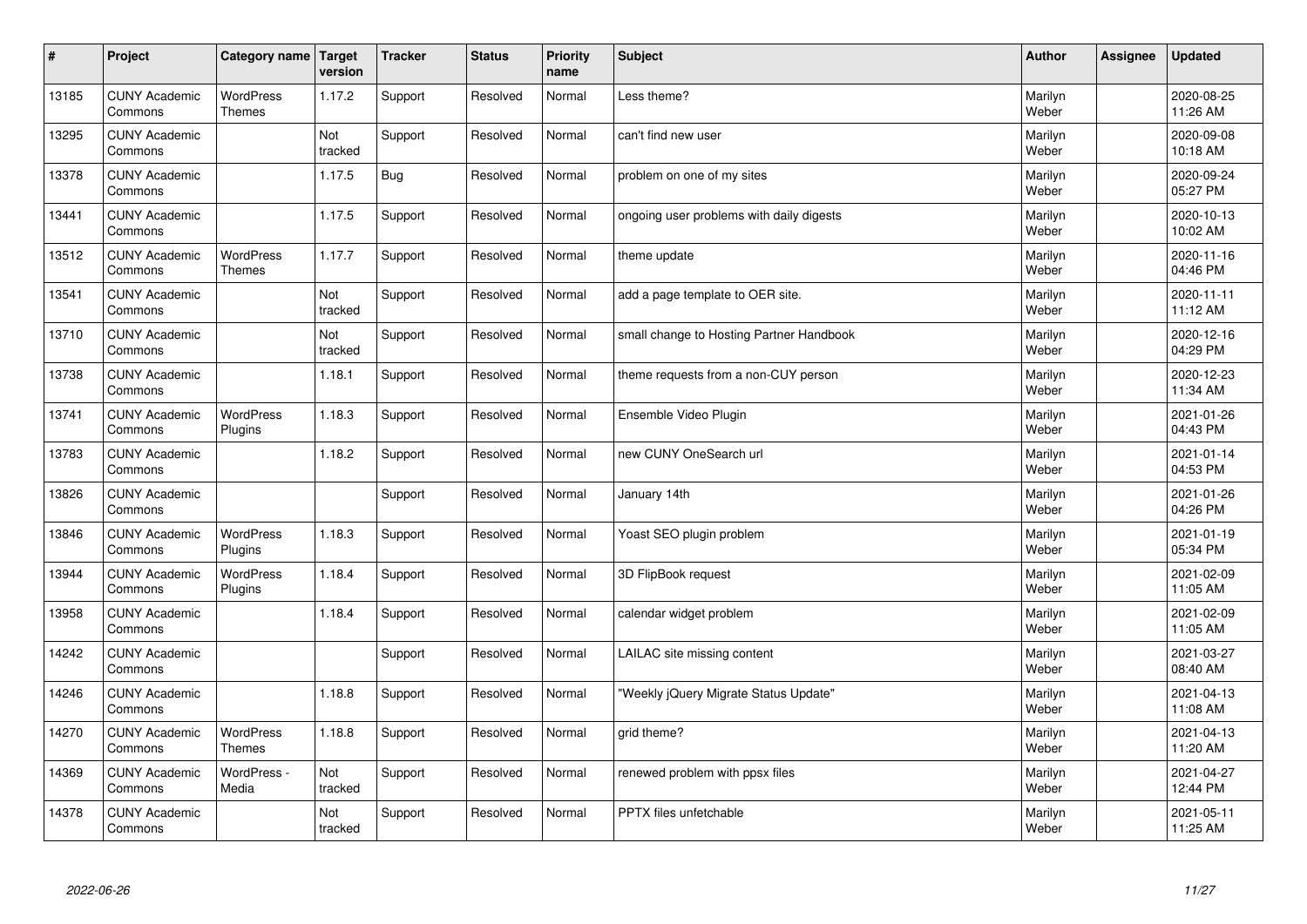| $\sharp$ | Project                         | Category name   Target            | version        | <b>Tracker</b> | <b>Status</b> | <b>Priority</b><br>name | <b>Subject</b>                         | <b>Author</b>    | Assignee | <b>Updated</b>         |
|----------|---------------------------------|-----------------------------------|----------------|----------------|---------------|-------------------------|----------------------------------------|------------------|----------|------------------------|
| 14404    | <b>CUNY Academic</b><br>Commons |                                   | Not<br>tracked | Support        | Resolved      | Normal                  | blocked IP of user?                    | Marilyn<br>Weber |          | 2021-05-10<br>01:00 PM |
| 14410    | <b>CUNY Academic</b><br>Commons |                                   | 1.18.10        | <b>Bug</b>     | Resolved      | Normal                  | events calendar problem?               | Marilyn<br>Weber |          | 2021-05-10<br>04:45 PM |
| 14411    | <b>CUNY Academic</b><br>Commons | <b>WordPress</b><br><b>Themes</b> | 1.18.10        | <b>Bug</b>     | Resolved      | Normal                  | logo problems                          | Marilyn<br>Weber |          | 2021-05-03<br>04:37 PM |
| 14509    | <b>CUNY Academic</b><br>Commons | <b>WordPress</b><br>Plugins       | 1.18.12        | <b>Bug</b>     | Resolved      | Normal                  | Elementor Editor problem               | Marilyn<br>Weber |          | 2021-06-08<br>09:55 AM |
| 14534    | <b>CUNY Academic</b><br>Commons | <b>WordPress</b><br>Plugins       | 1.18.12        | Support        | Resolved      | Normal                  | Share This Image plugin?               | Marilyn<br>Weber |          | 2021-06-08<br>11:50 AM |
| 14594    | <b>CUNY Academic</b><br>Commons |                                   | Not<br>tracked | Support        | Resolved      | Normal                  | Administration email verification?     | Marilyn<br>Weber |          | 2021-07-12<br>11:40 AM |
| 14718    | <b>CUNY Academic</b><br>Commons |                                   | Not<br>tracked | Support        | Resolved      | Normal                  | User wants to recover deleted account  | Marilyn<br>Weber |          | 2021-08-30<br>02:46 PM |
| 14812    | <b>CUNY Academic</b><br>Commons |                                   | Not<br>tracked | Support        | Resolved      | Normal                  | Custom Sidebars and Wordpress 5.6      | Marilyn<br>Weber |          | 2021-09-30<br>10:43 AM |
| 14813    | <b>CUNY Academic</b><br>Commons |                                   | Not<br>tracked | Support        | Resolved      | Normal                  | raise the file size limit              | Marilyn<br>Weber |          | 2021-09-30<br>12:02 PM |
| 14891    | <b>CUNY Academic</b><br>Commons |                                   | Not<br>tracked | Support        | Resolved      | Normal                  | changing site template after creation? | Marilyn<br>Weber |          | 2022-04-27<br>04:58 PM |
| 14973    | <b>CUNY Academic</b><br>Commons |                                   |                | Support        | Resolved      | Normal                  | Mail Poet                              | Marilyn<br>Weber |          | 2021-12-06<br>10:20 AM |
| 15120    | <b>CUNY Academic</b><br>Commons |                                   |                | Support        | Resolved      | Normal                  | embed Zoom recordings in a post?       | Marilyn<br>Weber |          | 2021-12-29<br>08:15 AM |
| 15266    | <b>CUNY Academic</b><br>Commons |                                   |                | Support        | Resolved      | Normal                  | Just an appreciation                   | Marilyn<br>Weber |          | 2022-02-07<br>10:42 AM |
| 15269    | <b>CUNY Academic</b><br>Commons | Redmine                           | Not<br>tracked | Support        | Resolved      | Normal                  | Segal Theater sites                    | Marilyn<br>Weber |          | 2022-02-07<br>04:11 PM |
| 13935    | <b>CUNY Academic</b><br>Commons | WordPress<br>Plugins              | 1.18.4         | Support        | Resolved      | Low                     | Add Users sidebar widget not working   | Marilyn<br>Weber |          | 2021-02-09<br>11:05 AM |
| 15686    | <b>CUNY Academic</b><br>Commons | ZenDesk                           | Not<br>tracked | Support        | Resolved      | Low                     | ZenDesk introducing "triggers"         | Marilyn<br>Weber |          | 2022-03-22<br>09:37 AM |
| 6800     | <b>CUNY Academic</b><br>Commons |                                   |                | <b>Bug</b>     | Rejected      | Immediate               | Is something going on?                 | Marilyn<br>Weber |          | 2016-11-18<br>04:40 PM |
| 15022    | <b>CUNY Academic</b><br>Commons |                                   |                | Support        | Rejected      | High                    | ArabStages                             | Marilyn<br>Weber |          | 2021-12-06<br>10:16 AM |
| 3673     | <b>CUNY Academic</b><br>Commons |                                   |                | Bug            | Rejected      | Normal                  | CBox pagination issue with the Wiki    | Marilyn<br>Weber |          | 2014-11-20<br>04:08 PM |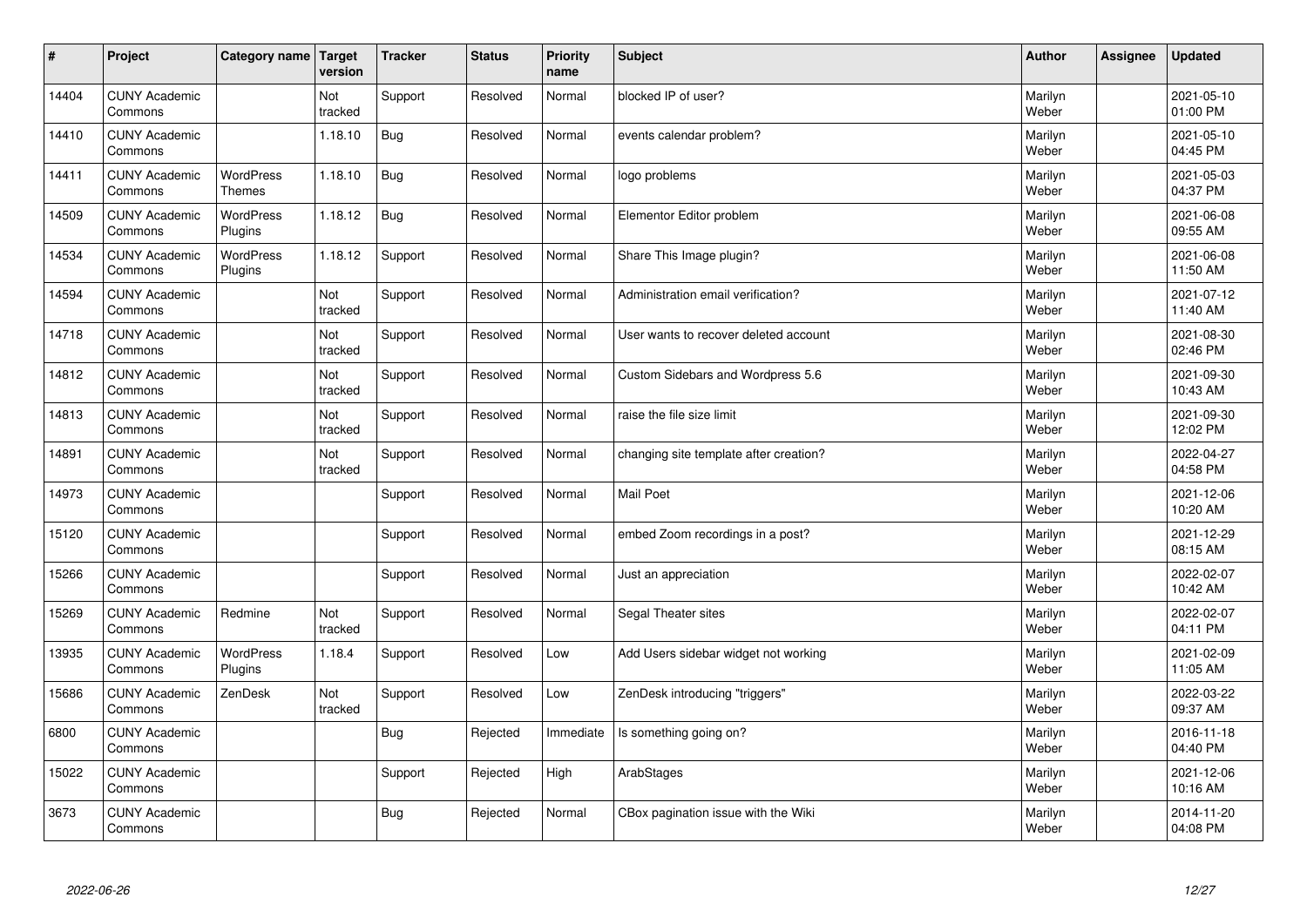| $\vert$ # | Project                         | Category name   Target      | version        | <b>Tracker</b> | <b>Status</b> | <b>Priority</b><br>name | <b>Subject</b>                                                       | <b>Author</b>    | Assignee | <b>Updated</b>         |
|-----------|---------------------------------|-----------------------------|----------------|----------------|---------------|-------------------------|----------------------------------------------------------------------|------------------|----------|------------------------|
| 3674      | <b>CUNY Academic</b><br>Commons |                             |                | Bug            | Rejected      | Normal                  | CBox pagination issue with the Wiki                                  | Marilyn<br>Weber |          | 2014-11-20<br>05:03 PM |
| 6575      | <b>CUNY Academic</b><br>Commons | Groups (misc)               |                | Bug            | Rejected      | Normal                  | No papers link for the group "social paper"                          | Marilyn<br>Weber |          | 2016-11-02<br>10:39 PM |
| 7668      | <b>CUNY Academic</b><br>Commons | <b>WordPress</b><br>Plugins |                | Support        | Rejected      | Normal                  | Iframes question                                                     | Marilyn<br>Weber |          | 2017-04-11<br>09:29 PM |
| 8071      | <b>CUNY Academic</b><br>Commons | <b>WordPress</b><br>Plugins | Not<br>tracked | Support        | Rejected      | Normal                  | Anthologize                                                          | Marilyn<br>Weber |          | 2017-05-10<br>10:15 AM |
| 8195      | <b>CUNY Academic</b><br>Commons |                             |                | Support        | Rejected      | Normal                  | possible to make the Profile pic semi-hidden?                        | Marilyn<br>Weber |          | 2017-05-24<br>11:00 PM |
| 9033      | <b>CUNY Academic</b><br>Commons |                             |                | Support        | Rejected      | Normal                  | Site search terms                                                    | Marilyn<br>Weber |          | 2017-12-22<br>01:10 PM |
| 9587      | <b>CUNY Academic</b><br>Commons |                             |                | Support        | Rejected      | Normal                  | possible request for the "PDF Poster" plugin                         | Marilyn<br>Weber |          | 2018-04-24<br>10:52 AM |
| 9684      | <b>CUNY Academic</b><br>Commons |                             |                | Support        | Rejected      | Normal                  | SEO cleanup for newlaborforum.cuny.edu                               | Marilyn<br>Weber |          | 2018-04-30<br>10:29 AM |
| 9885      | <b>CUNY Academic</b><br>Commons |                             |                | Support        | Rejected      | Normal                  | Publications field problem                                           | Marilyn<br>Weber |          | 2018-06-06<br>01:18 PM |
| 9955      | <b>CUNY Academic</b><br>Commons | <b>WordPress</b><br>Plugins | 1.13.4         | Support        | Rejected      | Normal                  | docx converter plugin?                                               | Marilyn<br>Weber |          | 2018-06-26<br>11:39 AM |
| 9996      | <b>CUNY Academic</b><br>Commons | Membership                  | Not<br>tracked | Support        | Rejected      | Normal                  | user email change request                                            | Marilyn<br>Weber |          | 2018-07-16<br>10:49 AM |
| 10260     | <b>CUNY Academic</b><br>Commons |                             |                | <b>Bug</b>     | Rejected      | Normal                  | bad activation email                                                 | Marilyn<br>Weber |          | 2018-08-30<br>01:25 PM |
| 10562     | <b>CUNY Academic</b><br>Commons |                             |                | Bug            | Rejected      | Normal                  | Commons is down                                                      | Marilyn<br>Weber |          | 2018-10-23<br>10:49 AM |
| 10838     | <b>CUNY Academic</b><br>Commons |                             | 1.15.3         | Support        | Rejected      | Normal                  | two plugin/theme requests from a digital fellow                      | Marilyn<br>Weber |          | 2019-06-11<br>10:31 AM |
| 10850     | <b>CUNY Academic</b><br>Commons |                             |                | Support        | Rejected      | Normal                  | Gravity form being resent                                            | Marilyn<br>Weber |          | 2018-12-20<br>10:18 PM |
| 11267     | <b>CUNY Academic</b><br>Commons |                             |                | Support        | Rejected      | Normal                  | signing up with a nonCUNY signup code from the Register page         | Marilyn<br>Weber |          | 2019-03-26<br>03:00 PM |
| 12205     | <b>CUNY Academic</b><br>Commons |                             |                | Support        | Rejected      | Normal                  | possible update to the 2019 theme?                                   | Marilyn<br>Weber |          | 2020-01-14<br>12:08 PM |
| 12986     | <b>CUNY Academic</b><br>Commons |                             |                | Support        | Rejected      | Normal                  | Someone is trying to create accounts using random CUNY entity emails | Marilyn<br>Weber |          | 2020-07-02<br>09:47 PM |
| 13121     | <b>CUNY Academic</b><br>Commons |                             |                | Support        | Rejected      | Normal                  | embed a DropBox Paper file                                           | Marilyn<br>Weber |          | 2020-08-25<br>10:56 AM |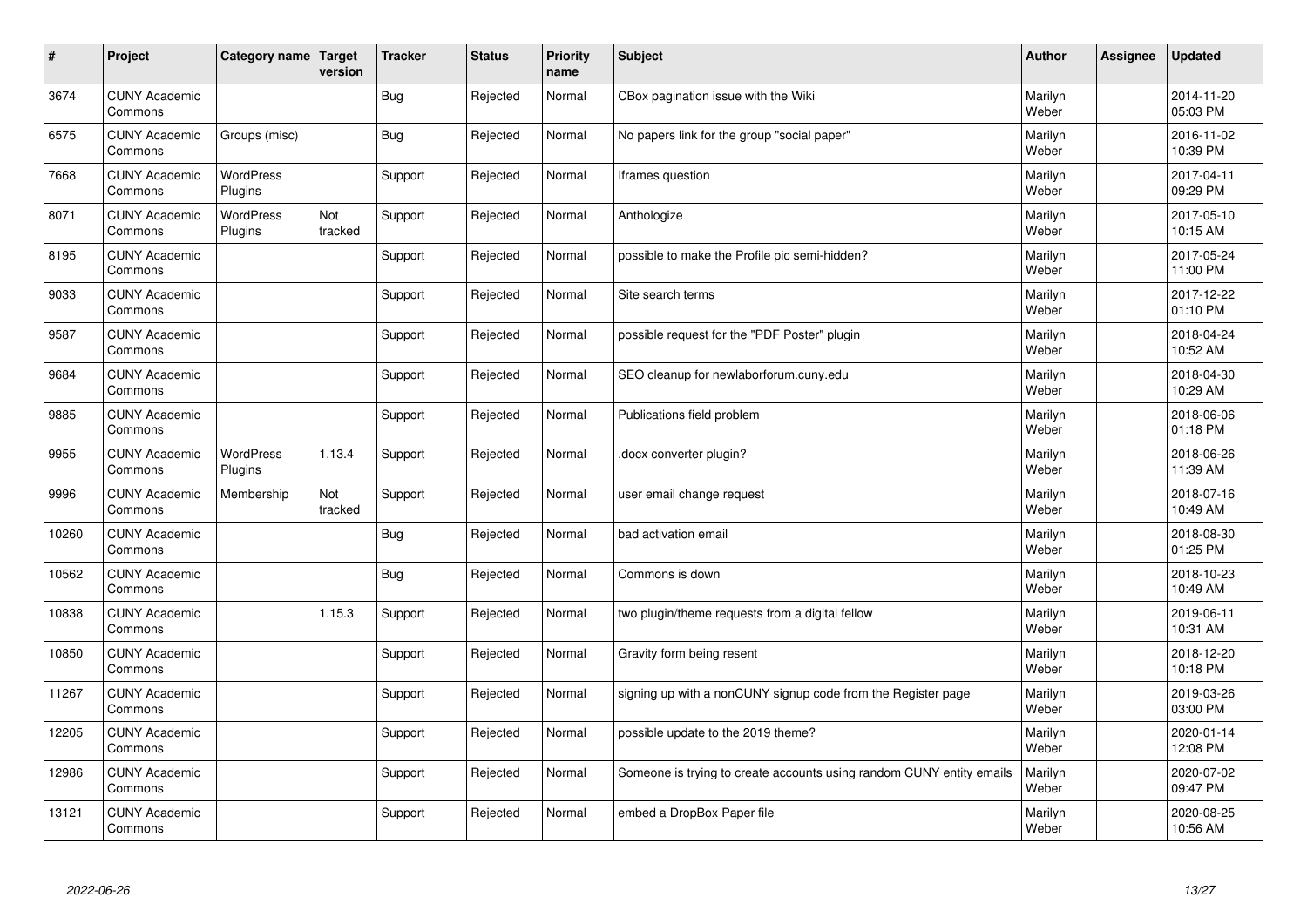| $\sharp$ | Project                         | Category name   Target      | version        | <b>Tracker</b> | <b>Status</b> | <b>Priority</b><br>name | <b>Subject</b>                             | <b>Author</b>    | Assignee | <b>Updated</b>         |
|----------|---------------------------------|-----------------------------|----------------|----------------|---------------|-------------------------|--------------------------------------------|------------------|----------|------------------------|
| 13160    | <b>CUNY Academic</b><br>Commons |                             |                | Support        | Rejected      | Normal                  | site not working on iphone                 | Marilyn<br>Weber |          | 2020-08-25<br>10:58 AM |
| 13169    | <b>CUNY Academic</b><br>Commons |                             | 1.17.4         | Support        | Rejected      | Normal                  | footer logo image has no alt-text          | Marilyn<br>Weber |          | 2020-09-22<br>10:18 AM |
| 13217    | <b>CUNY Academic</b><br>Commons |                             |                | Support        | Rejected      | Normal                  | upload recordings of our past webinars?    | Marilyn<br>Weber |          | 2020-08-25<br>07:56 AM |
| 13916    | <b>CUNY Academic</b><br>Commons |                             |                | Support        | Rejected      | Normal                  | <b>Custom Sidebars</b>                     | Marilyn<br>Weber |          | 2021-02-23<br>10:45 AM |
| 13918    | <b>CUNY Academic</b><br>Commons |                             | Not<br>tracked | Support        | Rejected      | Normal                  | MailPoet Newsletters Premium plugin        | Marilyn<br>Weber |          | 2021-02-09<br>11:01 AM |
| 14016    | <b>CUNY Academic</b><br>Commons |                             |                | Support        | Rejected      | Normal                  | PDFs not downloading                       | Marilyn<br>Weber |          | 2021-02-22<br>11:00 AM |
| 14360    | <b>CUNY Academic</b><br>Commons |                             |                | Support        | Rejected      | Normal                  | danielgerouldarchives.org?                 | Marilyn<br>Weber |          | 2021-04-27<br>10:42 AM |
| 14606    | <b>CUNY Academic</b><br>Commons | <b>WordPress</b><br>(misc)  | Not<br>tracked | Support        | Rejected      | Normal                  | calendar wrong month                       | Marilyn<br>Weber |          | 2021-07-23<br>12:11 PM |
| 14625    | <b>CUNY Academic</b><br>Commons |                             | Not<br>tracked | Support        | Rejected      | Normal                  | image won't appear in slideshow.           | Marilyn<br>Weber |          | 2021-07-27<br>10:33 AM |
| 14711    | <b>CUNY Academic</b><br>Commons |                             |                | Support        | Rejected      | Normal                  | Custom Facebook Feed plugin problem        | Marilyn<br>Weber |          | 2022-04-27<br>04:29 PM |
| 14972    | <b>CUNY Academic</b><br>Commons |                             |                | Support        | Rejected      | Normal                  | Mailchimp plugin                           | Marilyn<br>Weber |          | 2021-11-17<br>02:13 PM |
| 15279    | <b>CUNY Academic</b><br>Commons |                             |                | <b>Bug</b>     | Rejected      | Normal                  | big delay - cloning the history site       | Marilyn<br>Weber |          | 2022-02-09<br>01:49 PM |
| 13201    | <b>CUNY Academic</b><br>Commons |                             |                | Support        | Rejected      | Low                     | PDF embedder                               | Marilyn<br>Weber |          | 2020-09-29<br>11:37 AM |
| 7226     | <b>CUNY Academic</b><br>Commons | Registration                | Not<br>tracked | <b>Bug</b>     | Abandoned     | Normal                  | Community college student cannot register? | Marilyn<br>Weber |          | 2017-11-15<br>01:55 PM |
| 7770     | <b>CUNY Academic</b><br>Commons | <b>WordPress</b><br>Plugins | Not<br>tracked | <b>Bug</b>     | Abandoned     | Normal                  | Timeline.js problem                        | Marilyn<br>Weber |          | 2017-11-15<br>01:43 PM |
| 8098     | <b>CUNY Academic</b><br>Commons | <b>Public Portfolio</b>     | Not<br>tracked | <b>Bug</b>     | Abandoned     | Normal                  | Widget in profile not working              | Marilyn<br>Weber |          | 2017-11-15<br>01:28 PM |
| 9726     | <b>CUNY Academic</b><br>Commons | <b>WordPress</b><br>Plugins | Not<br>tracked | Support        | Abandoned     | Normal                  | technical error on Contact page            | Marilyn<br>Weber |          | 2018-12-10<br>03:53 PM |
| 10571    | <b>CUNY Academic</b><br>Commons |                             | Not<br>tracked | Support        | Abandoned     | Normal                  | newsletter queue problem                   | Marilyn<br>Weber |          | 2018-12-10<br>03:58 PM |
| 13288    | <b>CUNY Academic</b><br>Commons |                             |                | Support        | Abandoned     | Normal                  | log in problems on iPhone 6                | Marilyn<br>Weber |          | 2020-10-27<br>10:26 AM |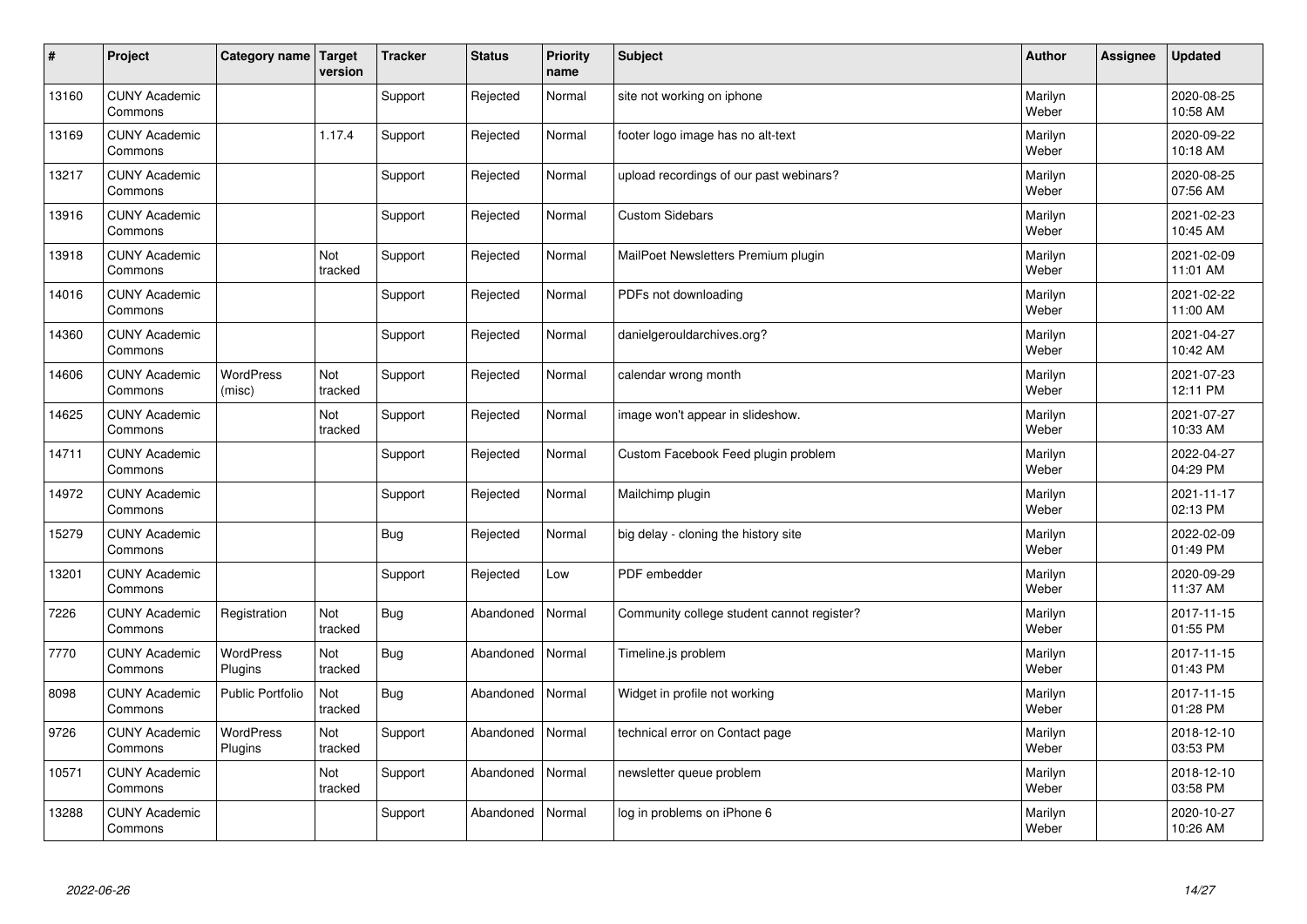| #     | Project                         | Category name   Target | version           | <b>Tracker</b> | <b>Status</b>        | <b>Priority</b><br>name | <b>Subject</b>                                                      | <b>Author</b>    | Assignee        | <b>Updated</b>         |
|-------|---------------------------------|------------------------|-------------------|----------------|----------------------|-------------------------|---------------------------------------------------------------------|------------------|-----------------|------------------------|
| 13584 | <b>CUNY Academic</b><br>Commons |                        |                   | Support        | Abandoned            | Normal                  | Graphy theme question                                               | Marilyn<br>Weber |                 | 2021-09-14<br>10:41 AM |
| 13596 | <b>CUNY Academic</b><br>Commons |                        |                   | Support        | Abandoned            | Normal                  | invited as Author but show as Contributor                           | Marilyn<br>Weber |                 | 2021-09-14<br>10:41 AM |
| 13637 | <b>CUNY Academic</b><br>Commons |                        |                   | Support        | Abandoned            | Normal                  | All-in-One Migration plugin request                                 | Marilyn<br>Weber |                 | 2020-12-08<br>10:46 AM |
| 14148 | <b>CUNY Academic</b><br>Commons |                        |                   | Support        | Abandoned            | Normal                  | post notification problem                                           | Marilyn<br>Weber |                 | 2021-09-14<br>10:43 AM |
| 14389 | <b>CUNY Academic</b><br>Commons |                        |                   | Support        | Abandoned            | Normal                  | WebflowIO?                                                          | Marilyn<br>Weber |                 | 2021-09-14<br>10:45 AM |
| 14850 | <b>CUNY Academic</b><br>Commons |                        |                   | Support        | Abandoned            | Normal                  | brooklyn waterfront site "connection not secure"                    | Marilyn<br>Weber |                 | 2022-04-27<br>04:56 PM |
| 4013  | <b>CUNY Academic</b><br>Commons |                        |                   | <b>Bug</b>     | Duplicate            | Normal                  | Math question?                                                      | Marilyn<br>Weber |                 | 2015-04-22<br>04:05 PM |
| 6313  | <b>CUNY Academic</b><br>Commons | Groups (misc)          |                   | <b>Bug</b>     | Duplicate            | Normal                  | group member no longer in group, can't rejoin.                      | Marilyn<br>Weber |                 | 2016-10-14<br>09:27 PM |
| 9133  | <b>CUNY Academic</b><br>Commons |                        |                   | Support        | Duplicate            | Normal                  | webrecorder.io                                                      | Marilyn<br>Weber |                 | 2018-01-29<br>10:34 AM |
| 9834  | <b>CUNY Academic</b><br>Commons |                        |                   | Support        | Duplicate            | Normal                  | add a "like" function                                               | Marilyn<br>Weber |                 | 2018-05-25<br>10:38 AM |
| 11811 | <b>CUNY Academic</b><br>Commons |                        | Not<br>tracked    | Support        | Duplicate            | Normal                  | Content of Publications widget on profile page being erased on save | Marilyn<br>Weber |                 | 2019-10-08<br>11:16 AM |
| 15025 | <b>CUNY Academic</b><br>Commons |                        |                   | Support        | Duplicate            | Normal                  | emails for all the papers on the commons that have been changed     | Marilyn<br>Weber |                 | 2021-12-02<br>11:57 AM |
| 5052  | <b>CUNY Academic</b><br>Commons | Social Paper           | Future<br>release | Feature        | <b>New</b>           | Low                     | Sentence by sentence or line by line comments (SP suggestion #3)    | Marilyn<br>Weber | Boone<br>Gorges | 2016-02-11<br>10:24 PM |
| 9207  | <b>CUNY Academic</b><br>Commons |                        | Future<br>release | Support        | Reporter<br>Feedback | Normal                  | display dashboards made in Tableau?                                 | Marilyn<br>Weber | Boone<br>Gorges | 2018-04-10<br>10:42 AM |
| 5872  | <b>CUNY Academic</b><br>Commons | Server                 | Not<br>tracked    | <b>Bug</b>     | Resolved             | Immediate               | Whole Commons is down                                               | Marilyn<br>Weber | Boone<br>Gorges | 2016-08-12<br>12:04 AM |
| 6286  | <b>CUNY Academic</b><br>Commons | Groups (misc)          | Not<br>tracked    | <b>Bug</b>     | Resolved             | Immediate               | Groups pages not displaying at all!                                 | Marilyn<br>Weber | Boone<br>Gorges | 2017-11-15<br>10:57 AM |
| 12006 | <b>CUNY Academic</b><br>Commons | Group<br>Invitations   | 1.15.13           | Bug            | Resolved             | Immediate               | Invite system is broken.                                            | Marilyn<br>Weber | Boone<br>Gorges | 2019-10-23<br>10:16 AM |
| 4649  | <b>CUNY Academic</b><br>Commons | Registration           | Not<br>tracked    | Bug            | Resolved             | Urgent                  | Submit button has disappeared                                       | Marilyn<br>Weber | Boone<br>Gorges | 2015-09-22<br>11:47 AM |
| 8878  | <b>CUNY Academic</b><br>Commons | cuny.is                | Not<br>tracked    | <b>Bug</b>     | Resolved             | Urgent                  | cuny is site link won't work                                        | Marilyn<br>Weber | Boone<br>Gorges | 2017-11-01<br>03:06 PM |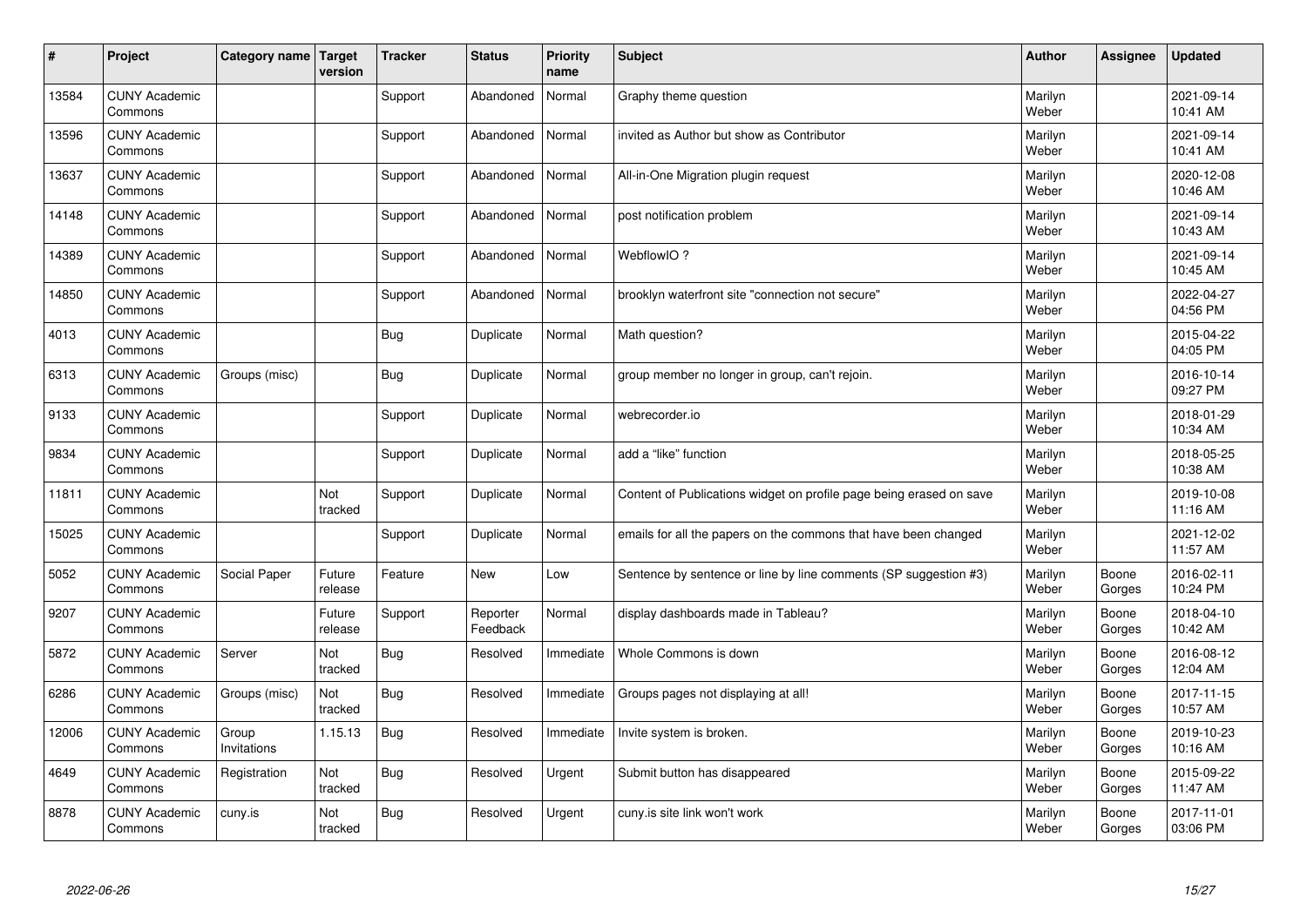| $\sharp$ | Project                         | Category name   Target            | version               | <b>Tracker</b> | <b>Status</b> | <b>Priority</b><br>name | <b>Subject</b>                                        | <b>Author</b>    | Assignee        | <b>Updated</b>         |
|----------|---------------------------------|-----------------------------------|-----------------------|----------------|---------------|-------------------------|-------------------------------------------------------|------------------|-----------------|------------------------|
| 2994     | <b>CUNY Academic</b><br>Commons | <b>BuddyPress</b><br>(misc)       | 1.5.16                | Bug            | Resolved      | High                    | "My forums" link gives "page not found" error         | Marilyn<br>Weber | Boone<br>Gorges | 2014-01-29<br>03:44 PM |
| 3121     | <b>CUNY Academic</b><br>Commons | <b>WordPress</b><br><b>Themes</b> | 1.5.21                | Bug            | Resolved      | High                    | Add Academica theme?                                  | Marilyn<br>Weber | Boone<br>Gorges | 2014-03-24<br>11:04 AM |
| 3593     | <b>CUNY Academic</b><br>Commons | Registration                      | 1.7.2                 | <b>Bug</b>     | Resolved      | High                    | registration problems                                 | Marilyn<br>Weber | Boone<br>Gorges | 2014-11-01<br>02:57 PM |
| 4734     | <b>CUNY Academic</b><br>Commons | <b>BuddyPress</b><br><b>Docs</b>  | 1.8.13                | Bug            | Resolved      | High                    | Problems with "Create New Doc"                        | Marilyn<br>Weber | Boone<br>Gorges | 2015-10-09<br>07:53 AM |
| 6101     | <b>CUNY Academic</b><br>Commons | <b>Public Portfolio</b>           |                       | Bug            | Resolved      | High                    | Profile update problems                               | Marilyn<br>Weber | Boone<br>Gorges | 2016-12-01<br>03:50 PM |
| 6107     | <b>CUNY Academic</b><br>Commons |                                   |                       | Bug            | Resolved      | High                    | site redirect?                                        | Marilyn<br>Weber | Boone<br>Gorges | 2016-09-29<br>03:45 PM |
| 7100     | <b>CUNY Academic</b><br>Commons | <b>WordPress</b><br>Plugins       | 1.10.5                | Bug            | Resolved      | High                    | Cincopa plugin problem                                | Marilyn<br>Weber | Boone<br>Gorges | 2016-12-19<br>10:32 AM |
| 8917     | <b>CUNY Academic</b><br>Commons | Group Files                       | 1.12.3                | Bug            | Resolved      | High                    | Files not downloading from Groups properly            | Marilyn<br>Weber | Boone<br>Gorges | 2017-11-29<br>10:04 PM |
| 9768     | <b>CUNY Academic</b><br>Commons |                                   | 1.13.2                | Bug            | Resolved      | High                    | search function on the Directory page                 | Marilyn<br>Weber | Boone<br>Gorges | 2018-05-14<br>08:45 PM |
| 2777     | <b>CUNY Academic</b><br>Commons | <b>WordPress</b><br>(misc)        | Not<br>tracked        | <b>Bug</b>     | Resolved      | Normal                  | Hero slide access                                     | Marilyn<br>Weber | Boone<br>Gorges | 2013-09-07<br>12:26 PM |
| 3001     | <b>CUNY Academic</b><br>Commons | <b>WordPress</b><br>(misc)        | Not<br>tracked        | Support        | Resolved      | Normal                  | shortlink requested                                   | Marilyn<br>Weber | Boone<br>Gorges | 2014-01-30<br>01:26 PM |
| 3029     | <b>CUNY Academic</b><br>Commons | cuny.is                           | Not<br>tracked        | Support        | Resolved      | Normal                  | shortlink request                                     | Marilyn<br>Weber | Boone<br>Gorges | 2014-02-12<br>10:03 AM |
| 3071     | <b>CUNY Academic</b><br>Commons | WordPress<br>Themes               | 1.5.22                | <b>Bug</b>     | Resolved      | Normal                  | Twenty Fourteen theme differences                     | Marilyn<br>Weber | Boone<br>Gorges | 2014-04-01<br>08:18 PM |
| 3116     | <b>CUNY Academic</b><br>Commons | <b>WordPress</b><br>(Permissions) |                       | Bug            | Resolved      | Normal                  | Updating the FAQ page                                 | Marilyn<br>Weber | Boone<br>Gorges | 2014-04-01<br>10:12 PM |
| 3197     | <b>CUNY Academic</b><br>Commons | Groups (misc)                     | 1.6.4                 | Bug            | Resolved      | Normal                  | trying to set up a hidden group blog with no RSS feed | Marilyn<br>Weber | Boone<br>Gorges | 2014-05-21<br>09:39 PM |
| 3466     | <b>CUNY Academic</b><br>Commons | Membership                        | 1.6.16                | Feature        | Resolved      | Normal                  | restricting undergrad registration                    | Marilyn<br>Weber | Boone<br>Gorges | 2014-09-18<br>12:02 AM |
| 3592     | <b>CUNY Academic</b><br>Commons | <b>WordPress</b><br>(Permissions) | <b>Not</b><br>tracked | Publicity      | Resolved      | Normal                  | Oops - Announcing 1.6!                                | Marilyn<br>Weber | Boone<br>Gorges | 2014-10-22<br>03:03 PM |
| 4496     | <b>CUNY Academic</b><br>Commons | cuny.is                           | 1.8.9                 | <b>Bug</b>     | Resolved      | Normal                  | Quick links broken?                                   | Marilyn<br>Weber | Boone<br>Gorges | 2015-08-28<br>10:39 AM |
| 4542     | <b>CUNY Academic</b><br>Commons | <b>WordPress</b><br>Plugins       | 1.8.10                | <b>Bug</b>     | Resolved      | Normal                  | Emailing group users problem                          | Marilyn<br>Weber | Boone<br>Gorges | 2015-09-11<br>11:16 AM |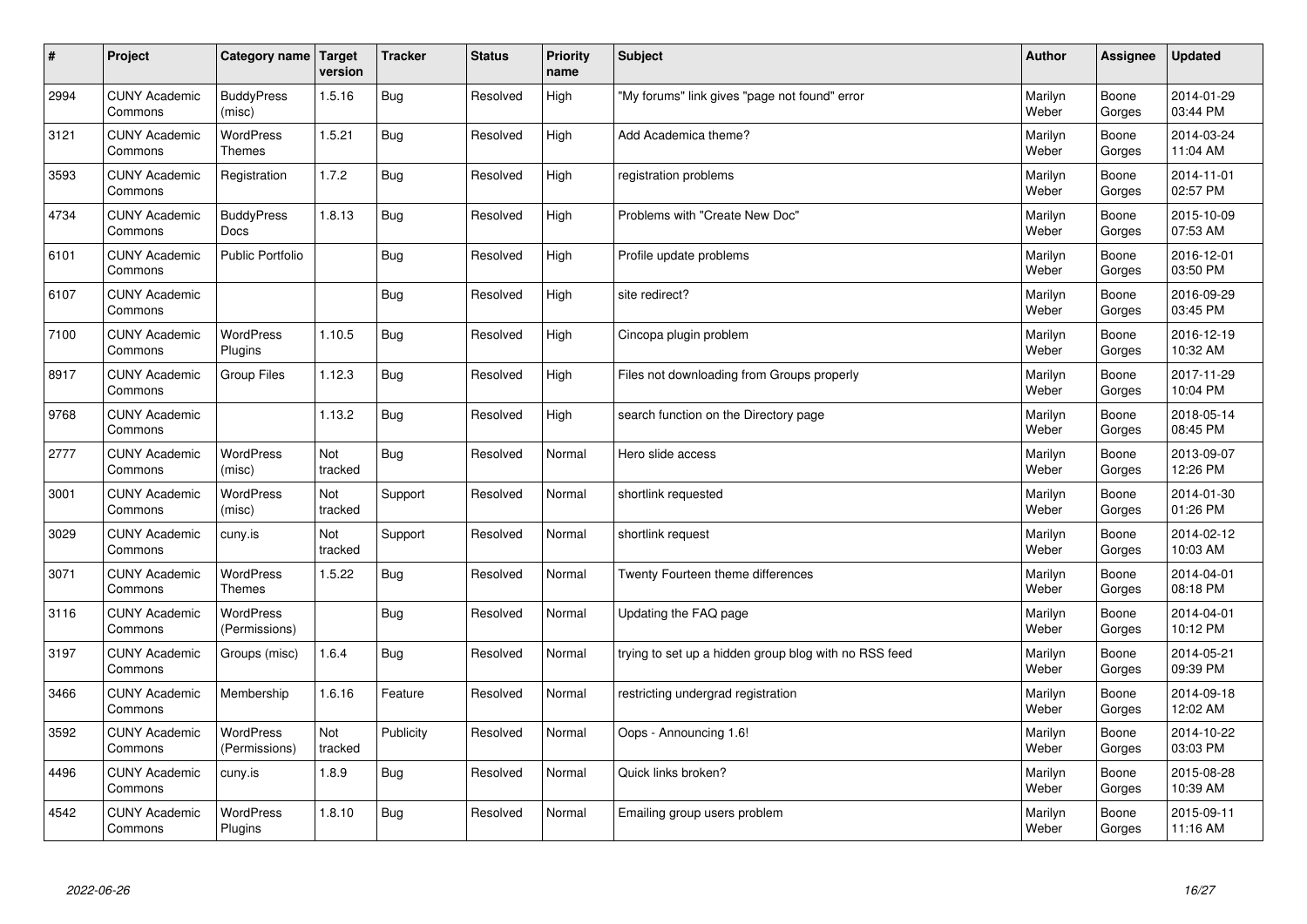| $\sharp$ | Project                         | Category name   Target            | version        | <b>Tracker</b> | <b>Status</b> | <b>Priority</b><br>name | <b>Subject</b>                                             | <b>Author</b>    | Assignee        | <b>Updated</b>         |
|----------|---------------------------------|-----------------------------------|----------------|----------------|---------------|-------------------------|------------------------------------------------------------|------------------|-----------------|------------------------|
| 4577     | <b>CUNY Academic</b><br>Commons | Registration                      | Not<br>tracked | Bug            | Resolved      | Normal                  | New users are not getting their email verification         | Marilyn<br>Weber | Boone<br>Gorges | 2016-01-26<br>03:30 PM |
| 4831     | <b>CUNY Academic</b><br>Commons | <b>Public Portfolio</b>           | 1.9.4          | Bug            | Resolved      | Normal                  | User cannot update profile                                 | Marilyn<br>Weber | Boone<br>Gorges | 2016-01-11<br>10:46 PM |
| 4834     | <b>CUNY Academic</b><br>Commons | Blogs<br>(BuddyPress)             |                | <b>Bug</b>     | Resolved      | Normal                  | Admin invite problem                                       | Marilyn<br>Weber | Boone<br>Gorges | 2015-11-13<br>12:25 PM |
| 4965     | <b>CUNY Academic</b><br>Commons | <b>WordPress</b><br><b>Themes</b> | Not<br>tracked | Feature        | Resolved      | Normal                  | Theme requested                                            | Marilyn<br>Weber | Boone<br>Gorges | 2016-02-24<br>09:46 PM |
| 4997     | <b>CUNY Academic</b><br>Commons | <b>WordPress</b><br>Plugins       | 1.9.4          | Feature        | Resolved      | Normal                  | ability to embed maps from StoryMapJS?                     | Marilyn<br>Weber | Boone<br>Gorges | 2016-01-07<br>12:34 PM |
| 5036     | <b>CUNY Academic</b><br>Commons | WordPress<br>Plugins              | 1.9.1.1        | Feature        | Resolved      | Normal                  | <b>Embeds request</b>                                      | Marilyn<br>Weber | Boone<br>Gorges | 2015-12-18<br>10:12 PM |
| 5037     | <b>CUNY Academic</b><br>Commons | Registration                      | Not<br>tracked | Support        | Resolved      | Normal                  | Another Forgotten password for user with new email address | Marilyn<br>Weber | Boone<br>Gorges | 2015-12-22<br>05:24 PM |
| 5176     | <b>CUNY Academic</b><br>Commons | <b>Public Portfolio</b>           | 1.9.6          | Bug            | Resolved      | Normal                  | Widgets in Profile not saving                              | Marilyn<br>Weber | Boone<br>Gorges | 2016-02-01<br>11:07 AM |
| 5302     | <b>CUNY Academic</b><br>Commons | <b>WordPress</b><br>Plugins       | 1.9.10         | Feature        | Resolved      | Normal                  | request for WP Gallery Custom Links plug-in                | Marilyn<br>Weber | Boone<br>Gorges | 2016-03-11<br>09:20 PM |
| 5346     | <b>CUNY Academic</b><br>Commons | Toolbar                           | 1.9.11         | Bug            | Resolved      | Normal                  | possible dynamic HTML code bug?                            | Marilyn<br>Weber | Boone<br>Gorges | 2016-03-22<br>10:53 AM |
| 5436     | <b>CUNY Academic</b><br>Commons |                                   | Not<br>tracked | Bug            | Resolved      | Normal                  | Trying to change email settings for                        | Marilyn<br>Weber | Boone<br>Gorges | 2016-04-21<br>10:12 PM |
| 5522     | <b>CUNY Academic</b><br>Commons | <b>WordPress</b><br>Plugins       | 1.9.15         | Feature        | Resolved      | Normal                  | plugin request                                             | Marilyn<br>Weber | Boone<br>Gorges | 2016-05-09<br>10:36 AM |
| 5621     | <b>CUNY Academic</b><br>Commons | <b>WordPress</b><br>Plugins       | 1.9.17         | Feature        | Resolved      | Normal                  | Taxonomy plugin request                                    | Marilyn<br>Weber | Boone<br>Gorges | 2016-06-01<br>11:28 PM |
| 5630     | <b>CUNY Academic</b><br>Commons | <b>WordPress</b><br><b>Themes</b> | 1.9.17         | Feature        | Resolved      | Normal                  | Bavota magazine Pro theme                                  | Marilyn<br>Weber | Boone<br>Gorges | 2016-06-02<br>12:09 AM |
| 5657     | <b>CUNY Academic</b><br>Commons | <b>WordPress</b><br>Plugins       | 1.9.18         | Feature        | Resolved      | Normal                  | Plugin Request - Instagram Feed WD                         | Marilyn<br>Weber | Boone<br>Gorges | 2016-06-08<br>12:36 PM |
| 5667     | <b>CUNY Academic</b><br>Commons | <b>Public Portfolio</b>           | 1.9.18         | Bug            | Resolved      | Normal                  | publication section on my public portfolio won't update    | Marilyn<br>Weber | Boone<br>Gorges | 2016-06-12<br>10:19 AM |
| 5684     | <b>CUNY Academic</b><br>Commons | Group Files                       | Not<br>tracked | Bug            | Resolved      | Normal                  | Making Group files appear as Blog entries                  | Marilyn<br>Weber | Boone<br>Gorges | 2017-11-20<br>03:28 PM |
| 5753     | <b>CUNY Academic</b><br>Commons | WordPress<br>(misc)               | Not<br>tracked | Support        | Resolved      | Normal                  | merging blogs and groups                                   | Marilyn<br>Weber | Boone<br>Gorges | 2016-08-29<br>03:09 PM |
| 5799     | <b>CUNY Academic</b><br>Commons | Blogs<br>(BuddyPress)             | Not<br>tracked | Feature        | Resolved      | Normal                  | removing one's own access to sites?                        | Marilyn<br>Weber | Boone<br>Gorges | 2016-07-26<br>01:55 PM |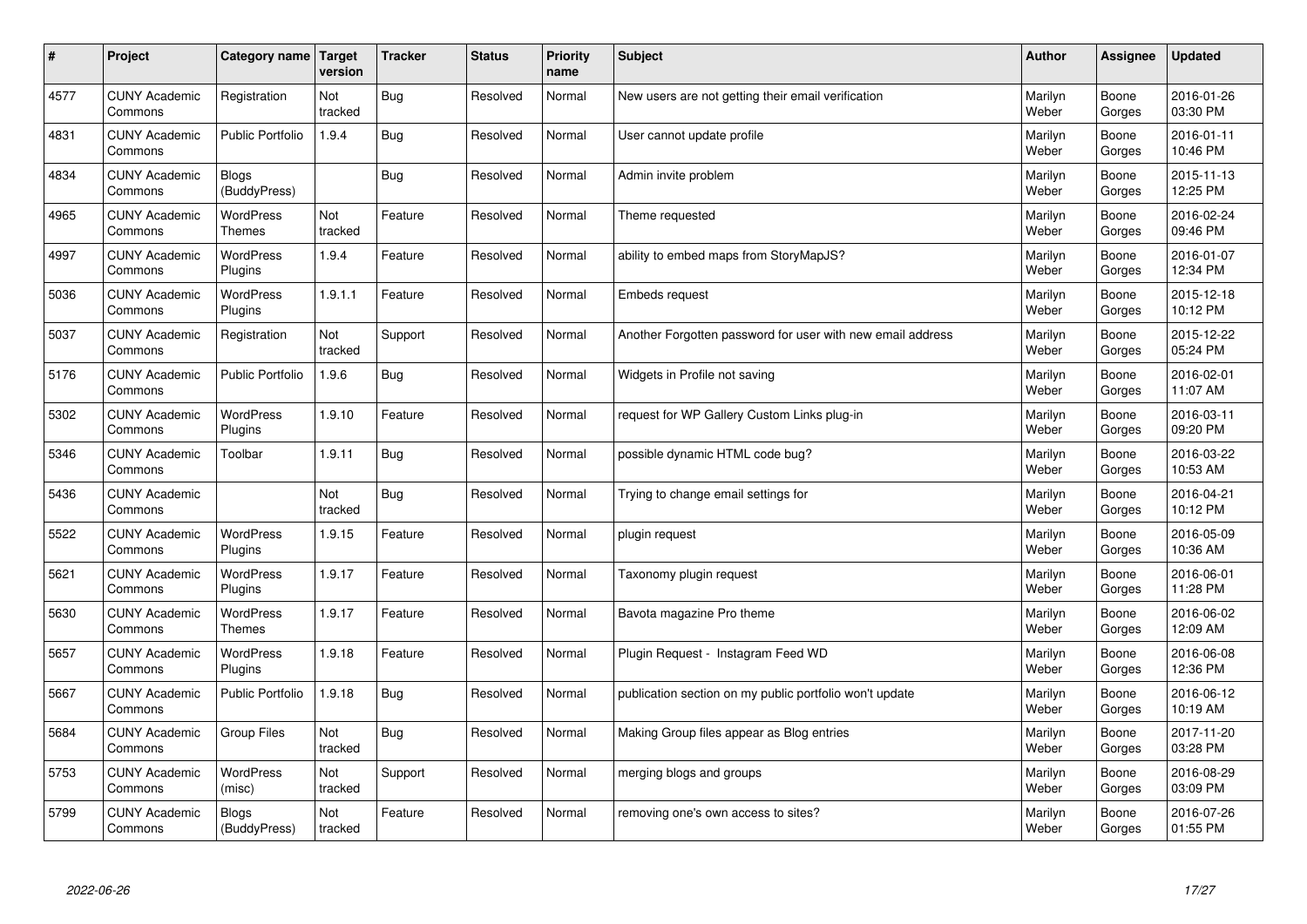| $\sharp$ | Project                         | Category name   Target       | version        | <b>Tracker</b> | <b>Status</b> | <b>Priority</b><br>name | <b>Subject</b>                                                              | <b>Author</b>    | Assignee        | <b>Updated</b>         |
|----------|---------------------------------|------------------------------|----------------|----------------|---------------|-------------------------|-----------------------------------------------------------------------------|------------------|-----------------|------------------------|
| 5834     | <b>CUNY Academic</b><br>Commons |                              |                | Bug            | Resolved      | Normal                  | My access to cdev                                                           | Marilyn<br>Weber | Boone<br>Gorges | 2016-07-25<br>03:12 PM |
| 5969     | <b>CUNY Academic</b><br>Commons | Registration                 | 1.9.27         | <b>Bug</b>     | Resolved      | Normal                  | Queens students unable to join                                              | Marilyn<br>Weber | Boone<br>Gorges | 2016-09-04<br>09:41 PM |
| 5985     | <b>CUNY Academic</b><br>Commons | Support                      | Not<br>tracked | Support        | Resolved      | Normal                  | change user's email address (she cannot access old)                         | Marilyn<br>Weber | Boone<br>Gorges | 2016-09-07<br>01:43 PM |
| 6025     | <b>CUNY Academic</b><br>Commons | Search                       | Not<br>tracked | Bug            | Resolved      | Normal                  | Search function not working                                                 | Marilyn<br>Weber | Boone<br>Gorges | 2016-10-12<br>09:41 AM |
| 6091     | <b>CUNY Academic</b><br>Commons | Group<br>Invitations         | Not<br>tracked | Bug            | Resolved      | Normal                  | User cannot re-join a group                                                 | Marilyn<br>Weber | Boone<br>Gorges | 2016-09-28<br>01:47 PM |
| 6626     | <b>CUNY Academic</b><br>Commons | Group Files                  | 1.10.1         | <b>Bug</b>     | Resolved      | Normal                  | Files from non-member showing up in private group                           | Marilyn<br>Weber | Boone<br>Gorges | 2016-11-07<br>03:54 PM |
| 6857     | <b>CUNY Academic</b><br>Commons | <b>Blogs</b><br>(BuddyPress) | Not<br>tracked | Support        | Resolved      | Normal                  | Committee on Religion website                                               | Marilyn<br>Weber | Boone<br>Gorges | 2017-08-17<br>10:24 AM |
| 6860     | <b>CUNY Academic</b><br>Commons | User<br>Onboarding           | 1.12           | <b>Bug</b>     | Resolved      | Normal                  | Invitation to join a group is appearing as an invitiation to join the site! | Marilyn<br>Weber | Boone<br>Gorges | 2017-10-30<br>10:03 AM |
| 6893     | <b>CUNY Academic</b><br>Commons | Group Forums                 |                | Bug            | Resolved      | Normal                  | Forum for CUNY Academic Commons Team is gone                                | Marilyn<br>Weber | Boone<br>Gorges | 2016-12-01<br>08:08 AM |
| 6899     | <b>CUNY Academic</b><br>Commons | Account<br>settings          | Not<br>tracked | Support        | Resolved      | Normal                  | New user has misspelled her own name                                        | Marilyn<br>Weber | Boone<br>Gorges | 2016-12-01<br>05:10 PM |
| 7223     | <b>CUNY Academic</b><br>Commons | Membership                   | Not<br>tracked | Bug            | Resolved      | Normal                  | User with two profiles would like to merge them                             | Marilyn<br>Weber | Boone<br>Gorges | 2017-01-10<br>02:07 PM |
| 7310     | <b>CUNY Academic</b><br>Commons |                              | 1.10.7         | Bug            | Resolved      | Normal                  | Friendship request mystery.                                                 | Marilyn<br>Weber | Boone<br>Gorges | 2017-01-05<br>03:12 PM |
| 7349     | <b>CUNY Academic</b><br>Commons | Membership                   | Not<br>tracked | Bug            | Resolved      | Normal                  | <b>LACUNY</b> Institute website                                             | Marilyn<br>Weber | Boone<br>Gorges | 2017-01-11<br>04:26 PM |
| 7460     | <b>CUNY Academic</b><br>Commons | WordPress<br><b>Themes</b>   | 1.10.8         | Support        | Resolved      | Normal                  | install Independent Publisher theme?                                        | Marilyn<br>Weber | Boone<br>Gorges | 2017-01-21<br>09:34 PM |
| 7613     | <b>CUNY Academic</b><br>Commons | Registration                 | Not<br>tracked | Support        | Resolved      | Normal                  | non-matriculated students                                                   | Marilyn<br>Weber | Boone<br>Gorges | 2017-11-15<br>11:03 AM |
| 7678     | <b>CUNY Academic</b><br>Commons | Groups (misc)                | Not<br>tracked | Support        | Resolved      | Normal                  | add admin to student group                                                  | Marilyn<br>Weber | Boone<br>Gorges | 2017-02-15<br>11:58 AM |
| 7685     | <b>CUNY Academic</b><br>Commons | Password<br>Reset            | Not<br>tracked | Support        | Resolved      | Normal                  | temporary password                                                          | Marilyn<br>Weber | Boone<br>Gorges | 2017-02-15<br>07:36 PM |
| 7771     | <b>CUNY Academic</b><br>Commons | Membership                   | Not<br>tracked | Support        | Resolved      | Normal                  | User would like to be uncoupled from sites                                  | Marilyn<br>Weber | Boone<br>Gorges | 2017-03-09<br>12:38 PM |
| 7785     | <b>CUNY Academic</b><br>Commons |                              | Not<br>tracked | Support        | Resolved      | Normal                  | ftp access or files?                                                        | Marilyn<br>Weber | Boone<br>Gorges | 2017-03-13<br>02:34 PM |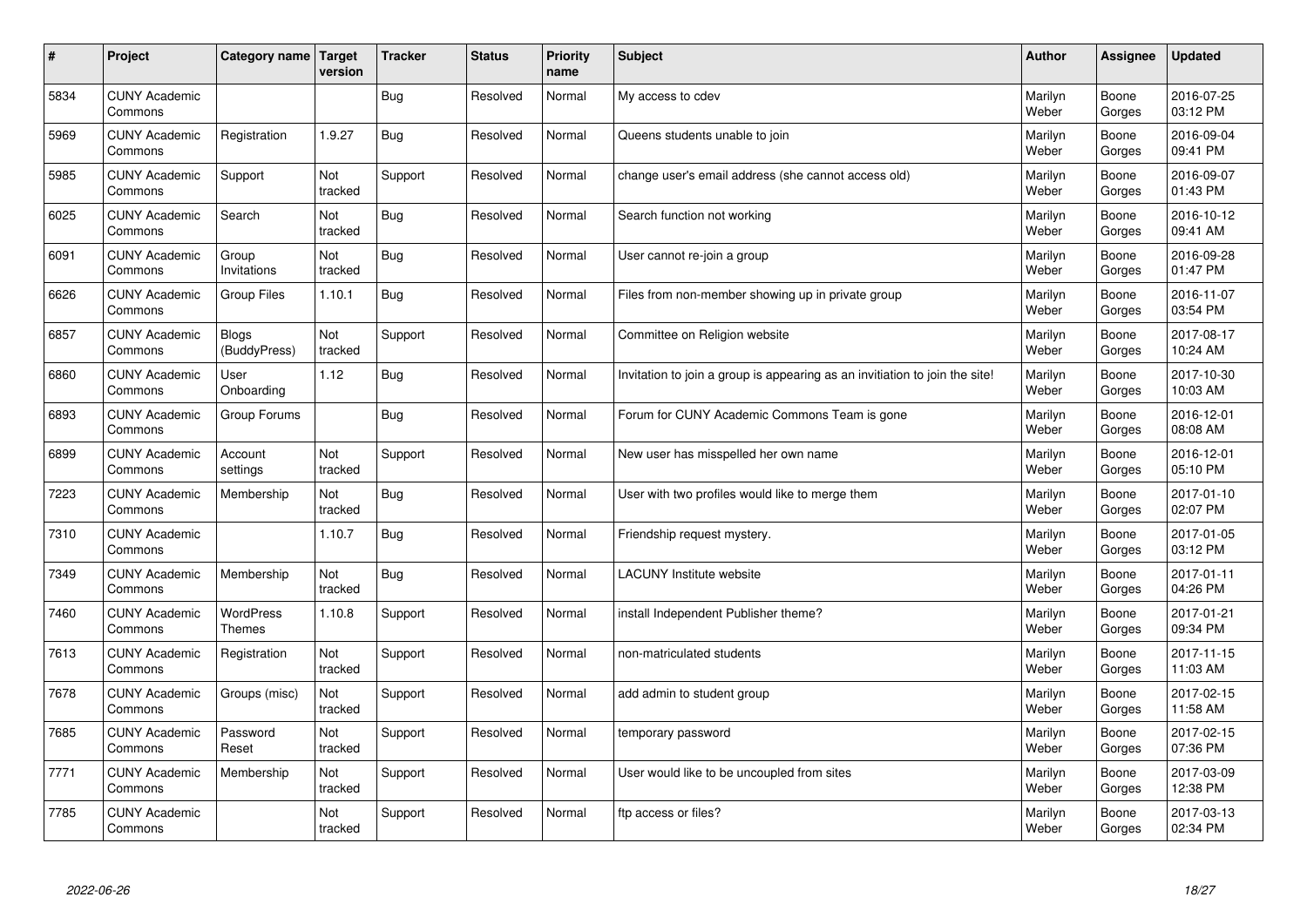| $\sharp$ | Project                         | Category name   Target      | version        | <b>Tracker</b> | <b>Status</b> | Priority<br>name | <b>Subject</b>                                                    | <b>Author</b>    | <b>Assignee</b> | <b>Updated</b>         |
|----------|---------------------------------|-----------------------------|----------------|----------------|---------------|------------------|-------------------------------------------------------------------|------------------|-----------------|------------------------|
| 8131     | <b>CUNY Academic</b><br>Commons | <b>WordPress</b><br>Plugins | 1.11           | <b>Bug</b>     | Resolved      | Normal           | Newsletters plug-in                                               | Marilyn<br>Weber | Boone<br>Gorges | 2017-05-11<br>09:42 PM |
| 8200     | <b>CUNY Academic</b><br>Commons | Groups (misc)               | Not<br>tracked | Bug            | Resolved      | Normal           | Announcements has disappeared                                     | Marilyn<br>Weber | Boone<br>Gorges | 2017-05-26<br>04:04 PM |
| 8222     | <b>CUNY Academic</b><br>Commons | Membership                  | Not<br>tracked | Support        | Resolved      | Normal           | Admin for iletc.commons.gc.cuny.edu                               | Marilyn<br>Weber | Boone<br>Gorges | 2017-06-08<br>10:06 AM |
| 8401     | <b>CUNY Academic</b><br>Commons | Membership                  | Not<br>tracked | Support        | Resolved      | Normal           | add me as an admin                                                | Marilyn<br>Weber | Boone<br>Gorges | 2017-07-11<br>11:40 AM |
| 8429     | <b>CUNY Academic</b><br>Commons | Membership                  | Not<br>tracked | Support        | Resolved      | Normal           | Please make me an admin of https://arc.commons.gc.cuny.edu        | Marilyn<br>Weber | Boone<br>Gorges | 2017-07-24<br>03:33 PM |
| 9192     | <b>CUNY Academic</b><br>Commons | WordPress<br>Plugins        | 1.12.8         | Bug            | Resolved      | Normal           | problems with the Leaflet plug -in                                | Marilyn<br>Weber | Boone<br>Gorges | 2018-02-13<br>11:07 AM |
| 9224     | <b>CUNY Academic</b><br>Commons | <b>Group Files</b>          | 1.13           | Feature        | Resolved      | Normal           | attachments to forum posts clutter up Files area                  | Marilyn<br>Weber | Boone<br>Gorges | 2018-03-22<br>03:34 PM |
| 9335     | <b>CUNY Academic</b><br>Commons | WordPress<br><b>Themes</b>  | 1.12.10        | Bug            | Resolved      | Normal           | clone http://digitalscholarship.ccny.cuny.edu site?               | Marilyn<br>Weber | Boone<br>Gorges | 2018-03-14<br>12:43 PM |
| 9949     | <b>CUNY Academic</b><br>Commons |                             | 1.13.4         | Support        | Resolved      | Normal           | raise storage space limit?                                        | Marilyn<br>Weber | Boone<br>Gorges | 2018-06-26<br>12:00 PM |
| 10407    | <b>CUNY Academic</b><br>Commons |                             | Not<br>tracked | Support        | Resolved      | Normal           | toolbar problem                                                   | Marilyn<br>Weber | Boone<br>Gorges | 2018-10-23<br>10:52 AM |
| 11567    | <b>CUNY Academic</b><br>Commons | <b>Group Files</b>          | 1.15.4         | Bug            | Resolved      | Normal           | Group files pagination doesn't work properly in folders           | Marilyn<br>Weber | Boone<br>Gorges | 2019-06-25<br>04:22 PM |
| 11865    | <b>CUNY Academic</b><br>Commons | Onboarding                  | 1.15.10        | <b>Bug</b>     | Resolved      | Normal           | Site name not appearing in "Membership" lists of Invitation modal | Marilyn<br>Weber | Boone<br>Gorges | 2019-09-24<br>11:09 AM |
| 12165    | <b>CUNY Academic</b><br>Commons | <b>BuddyPress</b><br>(misc) | Not<br>tracked | Support        | Resolved      | Normal           | two reports of Profile problems                                   | Marilyn<br>Weber | Boone<br>Gorges | 2019-12-04<br>05:06 PM |
| 12905    | <b>CUNY Academic</b><br>Commons |                             | 1.16.14        | Support        | Resolved      | Normal           | trouble embedding a flipbook from Flipsnack                       | Marilyn<br>Weber | Boone<br>Gorges | 2020-06-23<br>10:53 AM |
| 12960    | <b>CUNY Academic</b><br>Commons |                             | 1.16.14        | Support        | Resolved      | Normal           | mutiple plugin in requests                                        | Marilyn<br>Weber | Boone<br>Gorges | 2020-06-23<br>10:53 AM |
| 12999    | <b>CUNY Academic</b><br>Commons |                             | 1.18.1         | Support        | Resolved      | Normal           | request for Dentist theme                                         | Marilyn<br>Weber | Boone<br>Gorges | 2020-12-22<br>03:31 PM |
| 13159    | <b>CUNY Academic</b><br>Commons | Group Library               | Not<br>tracked | Support        | Resolved      | Normal           | changing folder names?                                            | Marilyn<br>Weber | Boone<br>Gorges | 2020-08-27<br>08:59 AM |
| 13641    | <b>CUNY Academic</b><br>Commons |                             | 1.18.2         | Support        | Resolved      | Normal           | follow up to migration request                                    | Marilyn<br>Weber | Boone<br>Gorges | 2021-01-12<br>10:59 AM |
| 13841    | <b>CUNY Academic</b><br>Commons | <b>WordPress</b><br>Plugins | 1.18.3         | Support        | Resolved      | Normal           | Folders plugin request                                            | Marilyn<br>Weber | Boone<br>Gorges | 2021-01-26<br>04:43 PM |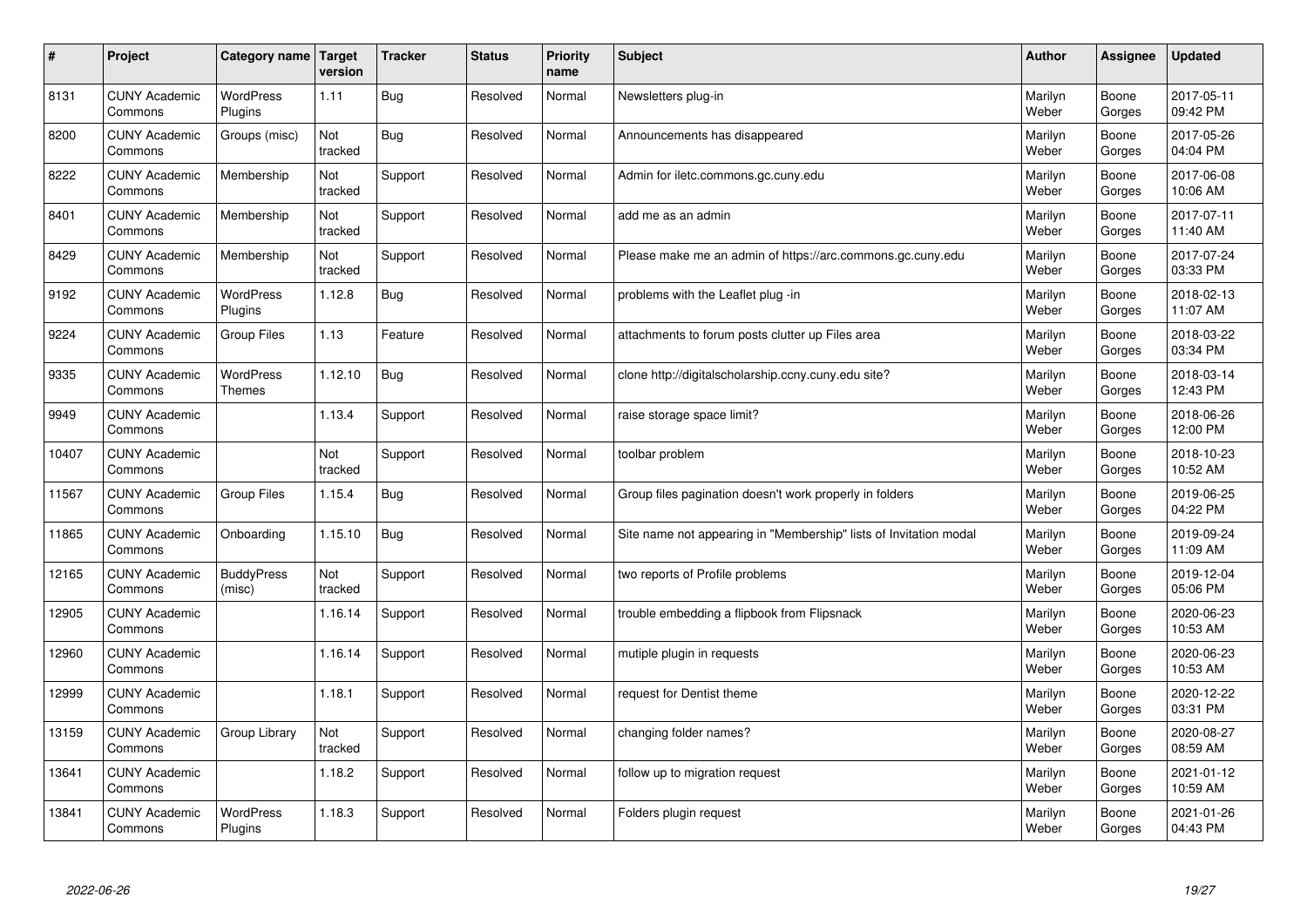| #     | Project                         | Category name                 | <b>Target</b><br>version | <b>Tracker</b> | <b>Status</b> | <b>Priority</b><br>name | <b>Subject</b>                                                                          | <b>Author</b>    | Assignee        | <b>Updated</b>         |
|-------|---------------------------------|-------------------------------|--------------------------|----------------|---------------|-------------------------|-----------------------------------------------------------------------------------------|------------------|-----------------|------------------------|
| 13929 | <b>CUNY Academic</b><br>Commons |                               | 1.18.4                   | Support        | Resolved      | Normal                  | update error message                                                                    | Marilyn<br>Weber | Boone<br>Gorges | 2021-02-09<br>11:05 AM |
| 14012 | <b>CUNY Academic</b><br>Commons | <b>WordPress</b><br>Plugins   | 1.18.5                   | Support        | Resolved      | Normal                  | Open External Links in a New Window plugin?                                             | Marilyn<br>Weber | Boone<br>Gorges | 2021-03-02<br>02:07 PM |
| 14019 | <b>CUNY Academic</b><br>Commons | <b>WordPress</b><br>Plugins   | 1.18.5                   | Bug            | Resolved      | Normal                  | smorales.commons.gc.cuny.edu                                                            | Marilyn<br>Weber | Boone<br>Gorges | 2021-02-23<br>11:06 AM |
| 14075 | <b>CUNY Academic</b><br>Commons | <b>WordPress</b><br>Plugins   | Not<br>tracked           | <b>Bug</b>     | Resolved      | Normal                  | sludigitalportfolios.commons.gc.cuny.edu                                                | Marilyn<br>Weber | Boone<br>Gorges | 2021-03-01<br>10:46 AM |
| 14265 | <b>CUNY Academic</b><br>Commons | <b>WordPress</b><br>Plugins   | 1.18.10                  | Support        | Resolved      | Normal                  | separate the tag cloud in the blog sidebar                                              | Marilyn<br>Weber | Boone<br>Gorges | 2021-05-12<br>05:19 PM |
| 14304 | <b>CUNY Academic</b><br>Commons | Group Library                 | 1.18.8                   | <b>Bug</b>     | Resolved      | Normal                  | Library items change folders when adding subsequent items in new<br>folders             | Marilyn<br>Weber | Boone<br>Gorges | 2021-04-13<br>11:21 AM |
| 15211 | <b>CUNY Academic</b><br>Commons | <b>Blogs</b><br>(BuddyPress)  | 1.19.2                   | Support        | Resolved      | Normal                  | No good error reporting for already-used domain name when creating a<br>site in Firefox | Marilyn<br>Weber | Boone<br>Gorges | 2022-01-25<br>11:33 AM |
| 15241 | <b>CUNY Academic</b><br>Commons | Onboarding                    | 1.19.3                   | Design/UX      | Resolved      | Normal                  | white on gray                                                                           | Marilyn<br>Weber | Boone<br>Gorges | 2022-02-08<br>02:38 PM |
| 15545 | <b>CUNY Academic</b><br>Commons | <b>WordPress</b><br>Plugins   | 1.19.5                   | Feature        | Resolved      | Normal                  | 'ZI Hide Featured Image" plugin request                                                 | Marilyn<br>Weber | Boone<br>Gorges | 2022-03-09<br>10:09 AM |
| 15654 | <b>CUNY Academic</b><br>Commons | WordPress<br>Plugins          | 1.19.6                   | Support        | Resolved      | Normal                  | Numerous Copies of Events showing up                                                    | Marilyn<br>Weber | Boone<br>Gorges | 2022-03-22<br>11:30 AM |
| 16198 | <b>CUNY Academic</b><br>Commons |                               | 2.0.1                    | Bug            | Resolved      | Normal                  | Change role to                                                                          | Marilyn<br>Weber | Boone<br>Gorges | 2022-06-14<br>11:35 AM |
| 3533  | <b>CUNY Academic</b><br>Commons | Group<br>Invitations          | 1.7.8                    | Bug            | Resolved      | Low                     | Trying to invite member to a new group                                                  | Marilyn<br>Weber | Boone<br>Gorges | 2015-04-01<br>09:13 PM |
| 3093  | <b>CUNY Academic</b><br>Commons | <b>WordPress</b><br>Plugins   |                          | Bug            | Rejected      | Normal                  | <b>Custom Google Maps</b>                                                               | Marilyn<br>Weber | Boone<br>Gorges | 2014-05-02<br>10:52 AM |
| 3136  | <b>CUNY Academic</b><br>Commons | WordPress<br>Plugins          |                          | <b>Bug</b>     | Rejected      | Normal                  | The Easy Rotator                                                                        | Marilyn<br>Weber | Boone<br>Gorges | 2014-04-01<br>10:26 PM |
| 5184  | <b>CUNY Academic</b><br>Commons | Social Paper                  |                          | <b>Bug</b>     | Rejected      | Normal                  | Problem linking SP to a group                                                           | Marilyn<br>Weber | Boone<br>Gorges | 2016-02-21<br>12:27 PM |
| 5988  | <b>CUNY Academic</b><br>Commons | Support                       |                          | Support        | Rejected      | Normal                  | Forbidden error when trying to join                                                     | Marilyn<br>Weber | Boone<br>Gorges | 2016-09-08<br>01:42 PM |
| 6338  | <b>CUNY Academic</b><br>Commons |                               |                          | <b>Bug</b>     | Rejected      | Normal                  | Multiple email notifications for each blog post                                         | Marilyn<br>Weber | Boone<br>Gorges | 2016-10-18<br>08:45 PM |
| 7376  | <b>CUNY Academic</b><br>Commons | Email<br><b>Notifications</b> |                          | <b>Bug</b>     | Rejected      | Normal                  | automatic forwarding of blog posts not working                                          | Marilyn<br>Weber | Boone<br>Gorges | 2017-05-01<br>10:36 PM |
| 9275  | <b>CUNY Academic</b><br>Commons |                               |                          | Support        | Rejected      | Normal                  | soft chalk page?                                                                        | Marilyn<br>Weber | Boone<br>Gorges | 2018-04-09<br>10:37 AM |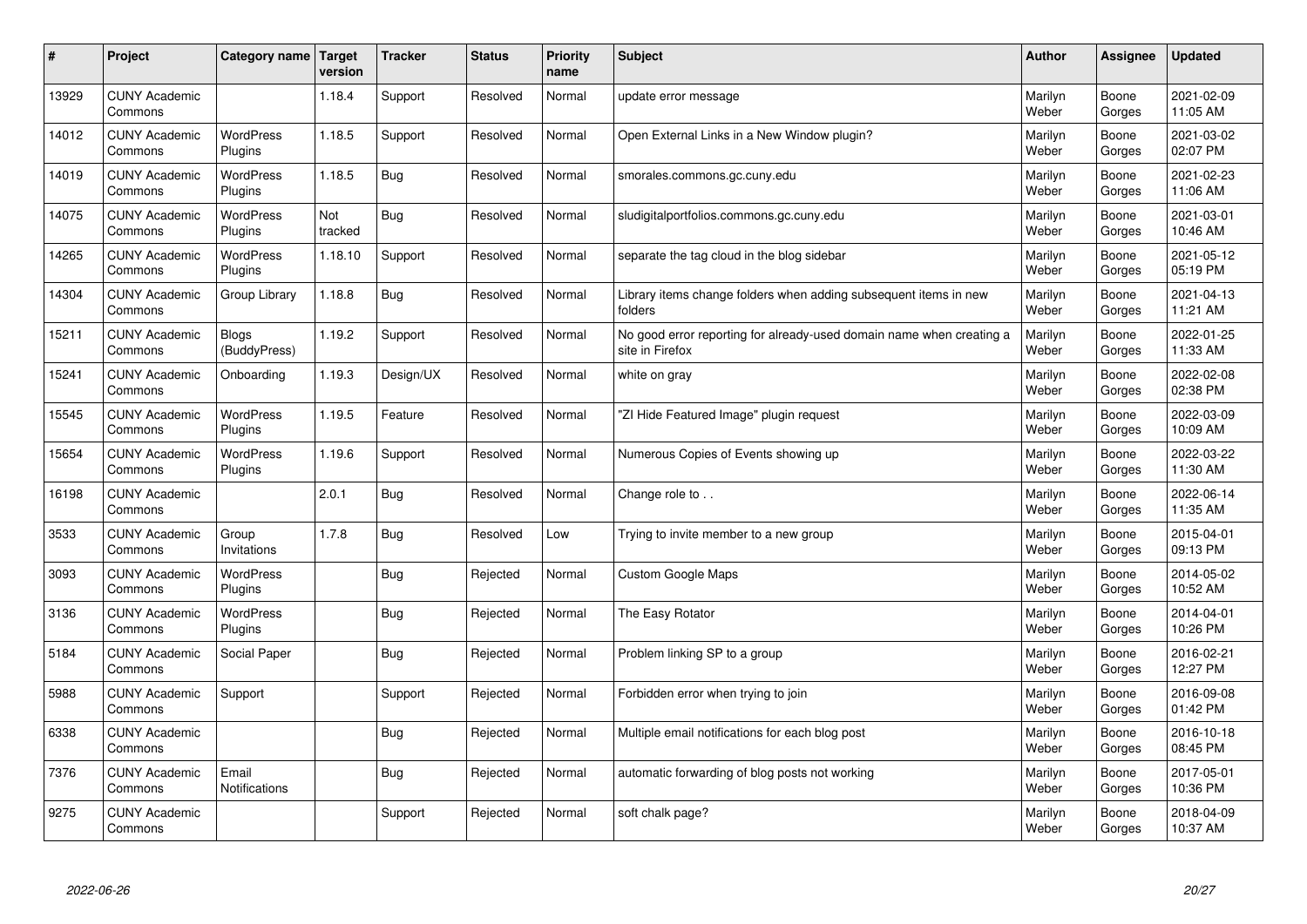| $\sharp$ | Project                         | Category name   Target      | version           | <b>Tracker</b> | <b>Status</b> | Priority<br>name | <b>Subject</b>                                                                        | <b>Author</b>    | <b>Assignee</b>   | <b>Updated</b>         |
|----------|---------------------------------|-----------------------------|-------------------|----------------|---------------|------------------|---------------------------------------------------------------------------------------|------------------|-------------------|------------------------|
| 5713     | <b>CUNY Academic</b><br>Commons | <b>WordPress</b><br>(misc)  | Not<br>tracked    | Bug            | Abandoned     | High             | Site freezing                                                                         | Marilyn<br>Weber | Boone<br>Gorges   | 2017-11-15<br>10:58 AM |
| 7700     | <b>CUNY Academic</b><br>Commons |                             | Not<br>tracked    | Support        | Abandoned     | Normal           | slow loading Page on site                                                             | Marilyn<br>Weber | Boone<br>Gorges   | 2017-11-15<br>11:02 AM |
| 7724     | <b>CUNY Academic</b><br>Commons |                             | Not<br>tracked    | Support        | Abandoned     | Normal           | User name confusion                                                                   | Marilyn<br>Weber | Boone<br>Gorges   | 2017-11-15<br>11:12 AM |
| 6410     | <b>CUNY Academic</b><br>Commons |                             |                   | <b>Bug</b>     | Duplicate     | Immediate        | Cannot log in - gives privacy error                                                   | Marilyn<br>Weber | Boone<br>Gorges   | 2016-10-24<br>10:01 AM |
| 5072     | <b>CUNY Academic</b><br>Commons |                             |                   | Feature        | Duplicate     | Normal           | redirect shortcode handler                                                            | Marilyn<br>Weber | Boone<br>Gorges   | 2016-01-07<br>12:34 PM |
| 3041     | <b>CUNY Academic</b><br>Commons | <b>Ground Control</b>       | Not<br>tracked    | Publicity      | Resolved      | Normal           | <b>Ground Control</b>                                                                 | Marilyn<br>Weber | Chris Stein       | 2016-01-26<br>04:52 PM |
| 5345     | <b>CUNY Academic</b><br>Commons | Social Paper                | 1.9.17            | Feature        | Rejected      | Normal           | Plus symbol problem in SP                                                             | Marilyn<br>Weber | Christian<br>Wach | 2016-05-27<br>04:26 AM |
| 4340     | <b>CUNY Academic</b><br>Commons | WordPress -<br>Media        | 1.8.14            | Feature        | Resolved      | Normal           | embedding a video                                                                     | Marilyn<br>Weber | Daniel<br>Jones   | 2015-10-20<br>12:01 AM |
| 3036     | <b>CUNY Academic</b><br>Commons | <b>Ground Control</b>       | Not<br>tracked    | Publicity      | Deferred      | Normal           | <b>Ground Control</b>                                                                 | Marilyn<br>Weber | Dominic<br>Giglio | 2015-03-21<br>09:10 PM |
| 9835     | <b>CUNY Academic</b><br>Commons | Group Forums                | Future<br>release | Bug            | Assigned      | Normal           | add a "like" function?                                                                | Marilyn<br>Weber | Erik<br>Trainer   | 2018-06-05<br>01:49 PM |
| 13878    | <b>CUNY Academic</b><br>Commons | Group cloning               | 1.18.4            | Support        | Resolved      | High             | When creating Group + Site and choosing 'Clone existing', cannot<br>advance to step 2 | Marilyn<br>Weber | Jeremy<br>Felt    | 2021-02-02<br>11:02 AM |
| 8289     | <b>CUNY Academic</b><br>Commons |                             | Not<br>tracked    | Support        | Resolved      | Normal           | removing my access to sites                                                           | Marilyn<br>Weber | Luke<br>Waltzer   | 2017-06-19<br>12:40 PM |
| 12382    | <b>CUNY Academic</b><br>Commons | Membership                  | Not<br>tracked    | Support        | New           | Normal           | Email request change                                                                  | Marilyn<br>Weber | Marilyn<br>Weber  | 2020-02-06<br>12:56 PM |
| 5019     | <b>CUNY Academic</b><br>Commons | Registration                | Not<br>tracked    | Support        | Resolved      | Normal           | Forgotten password for user with new email address                                    | Marilyn<br>Weber | Marilyn<br>Weber  | 2015-12-11<br>04:18 PM |
| 5319     | <b>CUNY Academic</b><br>Commons |                             | Not<br>tracked    | Bug            | Resolved      | Normal           | <b>Broken URL</b>                                                                     | Marilyn<br>Weber | Marilyn<br>Weber  | 2017-11-15<br>05:46 PM |
| 5875     | <b>CUNY Academic</b><br>Commons | WordPress<br>Plugins        | Not<br>tracked    | Bug            | Resolved      | Normal           | Events Calendar garbled in IE                                                         | Marilyn<br>Weber | Marilyn<br>Weber  | 2017-11-15<br>05:45 PM |
| 3417     | <b>CUNY Academic</b><br>Commons | <b>BuddyPress</b><br>(misc) | Not<br>tracked    | Bug            | Rejected      | High             | copying two commons groups                                                            | Marilyn<br>Weber | Marilyn<br>Weber  | 2014-11-05<br>09:56 AM |
| 5083     | <b>CUNY Academic</b><br>Commons | WordPress<br>Plugins        | 1.9.5             | Support        | Rejected      | Normal           | creating a shortcode for the iframe code of the google form                           | Marilyn<br>Weber | Marilyn<br>Weber  | 2016-01-12<br>04:25 PM |
| 3035     | <b>CUNY Academic</b><br>Commons | <b>Ground Control</b>       | Not<br>tracked    | Publicity      | Deferred      | Normal           | Ground Control article                                                                | Marilyn<br>Weber | Marilyn<br>Weber  | 2015-03-21<br>08:54 PM |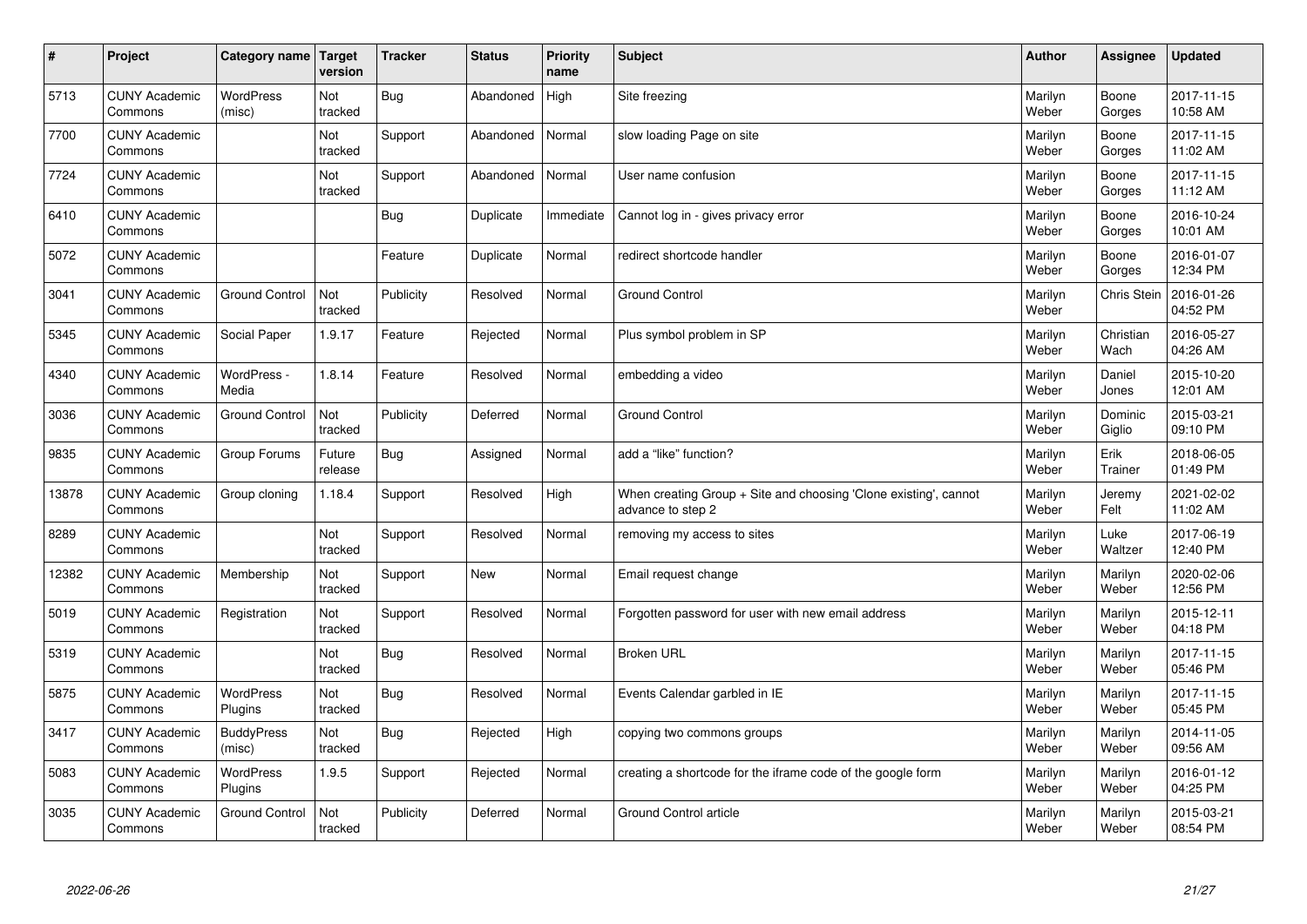| #    | Project                         | Category name         | <b>Target</b><br>version | <b>Tracker</b> | <b>Status</b> | <b>Priority</b><br>name | <b>Subject</b>                                 | <b>Author</b>    | Assignee         | <b>Updated</b>         |
|------|---------------------------------|-----------------------|--------------------------|----------------|---------------|-------------------------|------------------------------------------------|------------------|------------------|------------------------|
| 8607 | <b>CUNY Academic</b><br>Commons |                       | Not<br>tracked           | Support        | <b>New</b>    | Normal                  | Paypal?                                        | Marilyn<br>Weber | Matt Gold        | 2018-05-15<br>01:37 PM |
| 3530 | <b>CUNY Academic</b><br>Commons | Server                | Not<br>tracked           | <b>Bug</b>     | Resolved      | High                    | Commons running very slowly/ "connection lost" | Marilyn<br>Weber | <b>Matt Gold</b> | 2014-10-08<br>09:34 AM |
| 3038 | <b>CUNY Academic</b><br>Commons | <b>Ground Control</b> | Not<br>tracked           | Publicity      | Resolved      | Normal                  | <b>Ground Control</b>                          | Marilyn<br>Weber | <b>Matt Gold</b> | 2016-01-26<br>05:10 PM |
| 5772 | <b>CUNY Academic</b><br>Commons | Membership            | Not<br>tracked           | Support        | Resolved      | Normal                  | User email change and forgotten password       | Marilyn<br>Weber | Matt Gold        | 2017-11-15<br>06:18 PM |
| 5968 | <b>CUNY Academic</b><br>Commons | Membership            | Not<br>tracked           | <b>Bug</b>     | Resolved      | Normal                  | Deleting account without knowing password      | Marilyn<br>Weber | <b>Matt Gold</b> | 2017-11-15<br>06:19 PM |
| 6175 | <b>CUNY Academic</b><br>Commons | Account<br>settings   |                          | Support        | Resolved      | Normal                  | Email address (user cannot access old)         | Marilyn<br>Weber | <b>Matt Gold</b> | 2016-11-29<br>06:31 PM |
| 6656 | <b>CUNY Academic</b><br>Commons | Support               | Not<br>tracked           | Support        | Resolved      | Normal                  | Remove user profile                            | Marilyn<br>Weber | <b>Matt Gold</b> | 2016-11-10<br>02:18 PM |
| 6812 | <b>CUNY Academic</b><br>Commons |                       | Not<br>tracked           | Support        | Resolved      | Normal                  | User cannot change email                       | Marilyn<br>Weber | Matt Gold        | 2016-12-01<br>06:24 PM |
| 6815 | <b>CUNY Academic</b><br>Commons | Password<br>Reset     | Not<br>tracked           | Support        | Resolved      | Normal                  | password reset requested                       | Marilyn<br>Weber | <b>Matt Gold</b> | 2016-11-22<br>10:30 AM |
| 6851 | <b>CUNY Academic</b><br>Commons | Redmine               | Not<br>tracked           | Support        | Resolved      | Normal                  | How do I help users join Redmine?              | Marilyn<br>Weber | <b>Matt Gold</b> | 2016-11-28<br>10:16 AM |
| 6866 | <b>CUNY Academic</b><br>Commons |                       | Not<br>tracked           | Support        | Resolved      | Normal                  | User would like to have her account deleted    | Marilyn<br>Weber | <b>Matt Gold</b> | 2017-11-15<br>05:49 PM |
| 7619 | <b>CUNY Academic</b><br>Commons | Membership            | Not<br>tracked           | Support        | Resolved      | Normal                  | outside users for a site that isn't a class?   | Marilyn<br>Weber | Matt Gold        | 2017-11-15<br>06:18 PM |
| 8906 | <b>CUNY Academic</b><br>Commons | Redmine               | Not<br>tracked           | Support        | Resolved      | Normal                  | Redmine access?                                | Marilyn<br>Weber | Matt Gold        | 2017-11-13<br>06:02 PM |
| 8924 | <b>CUNY Academic</b><br>Commons | WordPress<br>Plugins  | 1.12.4                   | <b>Bug</b>     | Resolved      | Normal                  | auto-remove feature on http://pcp.gc.cuny.edu  | Marilyn<br>Weber | Matt Gold        | 2017-12-04<br>10:18 AM |
| 9162 | <b>CUNY Academic</b><br>Commons | Registration          | Not<br>tracked           | Support        | Resolved      | Normal                  | email change due to user error                 | Marilyn<br>Weber | Matt Gold        | 2018-02-13<br>11:11 AM |
| 9477 | <b>CUNY Academic</b><br>Commons | Account<br>settings   |                          | Support        | Resolved      | Normal                  | email change request                           | Marilyn<br>Weber | Matt Gold        | 2018-03-24<br>08:53 AM |
| 9535 | <b>CUNY Academic</b><br>Commons |                       | Not<br>tracked           | Support        | Resolved      | Normal                  | admin for https://video.commons.gc.cuny.edu/?  | Marilyn<br>Weber | <b>Matt Gold</b> | 2018-04-13<br>05:06 PM |
| 9659 | <b>CUNY Academic</b><br>Commons | Account<br>settings   |                          | Support        | Resolved      | Normal                  | user email change                              | Marilyn<br>Weber | Matt Gold        | 2018-04-24<br>12:08 PM |
| 9787 | <b>CUNY Academic</b><br>Commons | Registration          |                          | Support        | Resolved      | Normal                  | email change request                           | Marilyn<br>Weber | Matt Gold        | 2018-05-16<br>09:55 PM |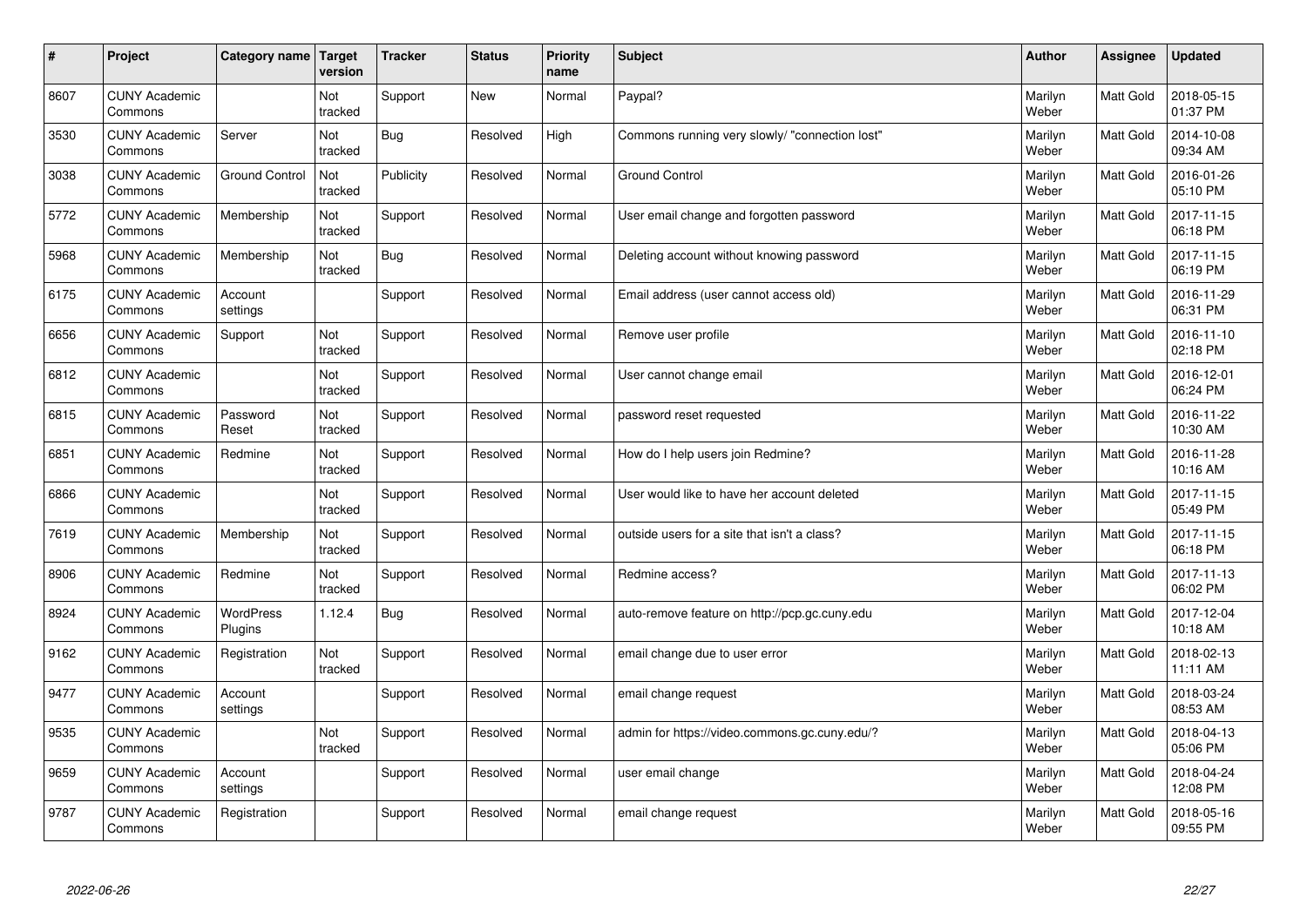| $\#$  | Project                         | Category name   Target        | version           | <b>Tracker</b> | <b>Status</b>        | Priority<br>name | <b>Subject</b>                                                  | <b>Author</b>    | <b>Assignee</b>  | <b>Updated</b>         |
|-------|---------------------------------|-------------------------------|-------------------|----------------|----------------------|------------------|-----------------------------------------------------------------|------------------|------------------|------------------------|
| 9823  | <b>CUNY Academic</b><br>Commons | Account<br>settings           | Not<br>tracked    | Support        | Resolved             | Normal           | email change                                                    | Marilyn<br>Weber | <b>Matt Gold</b> | 2018-05-23<br>01:58 PM |
| 9927  | <b>CUNY Academic</b><br>Commons | Membership                    | Not<br>tracked    | Support        | Resolved             | Normal           | wrong email used                                                | Marilyn<br>Weber | <b>Matt Gold</b> | 2018-06-14<br>10:21 AM |
| 9928  | <b>CUNY Academic</b><br>Commons | Account<br>settings           |                   | Support        | Resolved             | Normal           | email change request from former student                        | Marilyn<br>Weber | <b>Matt Gold</b> | 2018-06-14<br>10:20 AM |
| 10227 | <b>CUNY Academic</b><br>Commons |                               |                   | Support        | Resolved             | Normal           | user incorrectly entered her email address                      | Marilyn<br>Weber | <b>Matt Gold</b> | 2018-08-26<br>08:55 PM |
| 10256 | <b>CUNY Academic</b><br>Commons |                               |                   | Support        | Resolved             | Normal           | email change requested                                          | Marilyn<br>Weber | <b>Matt Gold</b> | 2018-08-29<br>02:52 PM |
| 10266 | <b>CUNY Academic</b><br>Commons |                               |                   | Support        | Resolved             | Normal           | GC email change requested                                       | Marilyn<br>Weber | <b>Matt Gold</b> | 2018-08-30<br>03:07 PM |
| 10932 | <b>CUNY Academic</b><br>Commons |                               |                   | Support        | Resolved             | Normal           | add me as admin to meenaalexander.com                           | Marilyn<br>Weber | Matt Gold        | 2019-01-09<br>02:12 PM |
| 11294 | <b>CUNY Academic</b><br>Commons | Account<br>settings           | Not<br>tracked    | Support        | Resolved             | Normal           | student emgail change                                           | Marilyn<br>Weber | Matt Gold        | 2019-04-07<br>09:11 PM |
| 12334 | <b>CUNY Academic</b><br>Commons |                               |                   | Support        | Resolved             | Normal           | request for a Redmine account                                   | Marilyn<br>Weber | <b>Matt Gold</b> | 2020-01-30<br>12:01 PM |
| 12346 | <b>CUNY Academic</b><br>Commons | Redmine                       |                   | Support        | Resolved             | Normal           | another Redmine request                                         | Marilyn<br>Weber | <b>Matt Gold</b> | 2020-01-30<br>08:20 PM |
| 13085 | <b>CUNY Academic</b><br>Commons | Domain<br>Mapping             | Not<br>tracked    | Support        | Resolved             | Normal           | domain mapping request                                          | Marilyn<br>Weber | <b>Matt Gold</b> | 2020-07-28<br>03:33 PM |
| 9134  | <b>CUNY Academic</b><br>Commons | Membership                    | Not<br>tracked    | Support        | Abandoned            | Normal           | former user                                                     | Marilyn<br>Weber | Matt Gold        | 2019-09-18<br>10:26 AM |
| 3040  | <b>CUNY Academic</b><br>Commons | <b>Ground Control</b>         | Not<br>tracked    | Publicity      | Resolved             | Normal           | <b>Ground Control</b>                                           | Marilyn<br>Weber | Micki<br>Kaufman | 2016-01-26<br>05:16 PM |
| 5991  | <b>CUNY Academic</b><br>Commons | Email<br><b>Notifications</b> | Future<br>release | Support        | Resolved             | Normal           | change format of autogenerated blog emails                      | Marilyn<br>Weber | Paige<br>Dupont  | 2018-01-12<br>02:55 PM |
| 5282  | <b>CUNY Academic</b><br>Commons | Social Paper                  | Future<br>release | Bug            | <b>New</b>           | Normal           | Replying via email directs to paper but not individual comment. | Marilyn<br>Weber | Raymond<br>Hoh   | 2016-03-02<br>01:48 PM |
| 13286 | <b>CUNY Academic</b><br>Commons |                               | Not<br>tracked    | Support        | <b>New</b>           | Normal           | problem connecting with WordPress app                           | Marilyn<br>Weber | Raymond<br>Hoh   | 2020-09-08<br>11:16 AM |
| 11149 | <b>CUNY Academic</b><br>Commons |                               | Not<br>tracked    | Support        | Reporter<br>Feedback | Normal           | comments getting blocked                                        | Marilyn<br>Weber | Raymond<br>Hoh   | 2019-03-26<br>11:40 AM |
| 12741 | <b>CUNY Academic</b><br>Commons | <b>WordPress</b><br>Plugins   | Not<br>tracked    | Support        | Reporter<br>Feedback | Normal           | Tableau Public Viz Block                                        | Marilyn<br>Weber | Raymond<br>Hoh   | 2020-05-12<br>11:00 AM |
| 13328 | <b>CUNY Academic</b><br>Commons | Group Forums                  | Not<br>tracked    | <b>Bug</b>     | Reporter<br>Feedback | Normal           | cross-posting in two related groups                             | Marilyn<br>Weber | Raymond<br>Hoh   | 2020-09-15<br>10:39 PM |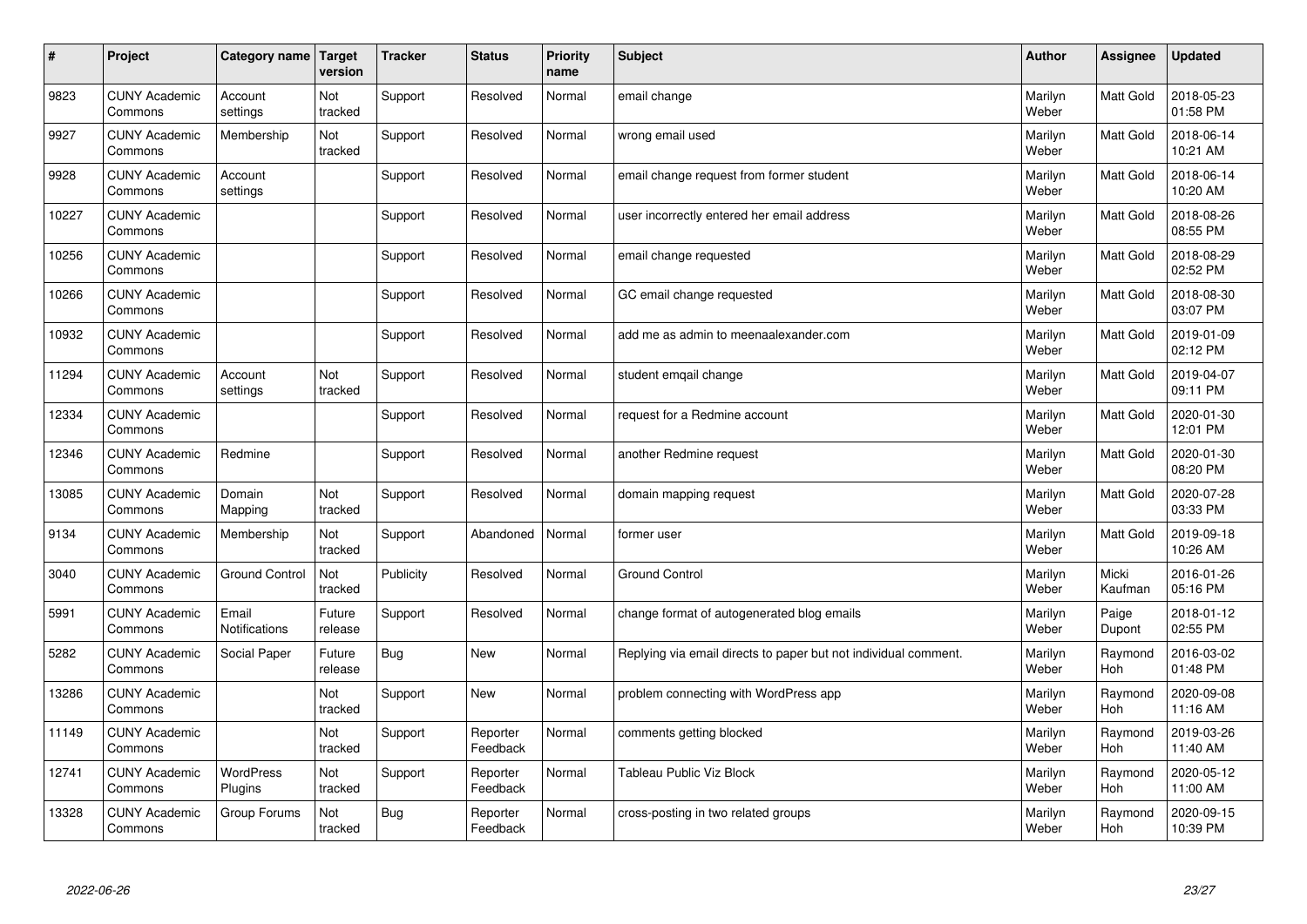| #     | Project                         | Category name                 | <b>Target</b><br>version | <b>Tracker</b> | <b>Status</b>        | <b>Priority</b><br>name | <b>Subject</b>                                                                           | <b>Author</b>    | Assignee       | <b>Updated</b>         |
|-------|---------------------------------|-------------------------------|--------------------------|----------------|----------------------|-------------------------|------------------------------------------------------------------------------------------|------------------|----------------|------------------------|
| 15978 | <b>CUNY Academic</b><br>Commons | WordPress -<br>Media          | 2.0.2                    | Support        | Reporter<br>Feedback | Normal                  | tex files?                                                                               | Marilyn<br>Weber | Raymond<br>Hoh | 2022-06-14<br>11:36 AM |
| 16110 | <b>CUNY Academic</b><br>Commons |                               |                          | Support        | Reporter<br>Feedback | Normal                  | remove Creative Commons license from pages?                                              | Marilyn<br>Weber | Raymond<br>Hoh | 2022-05-17<br>06:11 PM |
| 11971 | <b>CUNY Academic</b><br>Commons | Email<br><b>Notifications</b> | Future<br>release        | <b>Bug</b>     | Reporter<br>Feedback | Low                     | Pictures obscured in emailed post notifications                                          | Marilyn<br>Weber | Raymond<br>Hoh | 2019-11-21<br>01:14 PM |
| 10245 | <b>CUNY Academic</b><br>Commons | Email<br>Notifications        | 1.13.8                   | Support        | Resolved             | Urgent                  | Placeholders in action emails (activation, password reset) not being<br>properly swapped | Marilyn<br>Weber | Raymond<br>Hoh | 2018-08-30<br>04:02 PM |
| 12354 | <b>CUNY Academic</b><br>Commons | <b>WordPress</b><br>Plugins   | 1.16.5                   | Bug            | Resolved             | Urgent                  | sites (including Net-Art) are reporting critical issues                                  | Marilyn<br>Weber | Raymond<br>Hoh | 2020-02-02<br>03:16 PM |
| 12363 | <b>CUNY Academic</b><br>Commons | <b>WordPress</b><br>Plugins   | 1.16.5                   | <b>Bug</b>     | Resolved             | Urgent                  | more bbPress problems - now students unable to post either a new<br>thread or a comment  | Marilyn<br>Weber | Raymond<br>Hoh | 2020-03-17<br>03:07 PM |
| 4657  | <b>CUNY Academic</b><br>Commons | Group Forums                  | 1.8.18                   | <b>Bug</b>     | Resolved             | High                    | Submit button disappears in new post mode in forum                                       | Marilyn<br>Weber | Raymond<br>Hoh | 2015-12-01<br>11:15 PM |
| 4918  | <b>CUNY Academic</b><br>Commons | ZenDesk                       | Not<br>tracked           | <b>Bug</b>     | Resolved             | High                    | Re-directing Help Requests                                                               | Marilyn<br>Weber | Raymond<br>Hoh | 2015-11-23<br>11:15 AM |
| 4962  | <b>CUNY Academic</b><br>Commons | Events                        | 1.8.18                   | Bug            | Resolved             | High                    | Problems with text entry field in the Events Calendar                                    | Marilyn<br>Weber | Raymond<br>Hoh | 2015-12-01<br>06:57 PM |
| 6602  | <b>CUNY Academic</b><br>Commons | ZenDesk                       | 1.10                     | <b>Bug</b>     | Resolved             | High                    | Add Friend button not working                                                            | Marilyn<br>Weber | Raymond<br>Hoh | 2016-11-04<br>12:14 PM |
| 7684  | <b>CUNY Academic</b><br>Commons | Reply By Email                | 1.10.12                  | Bug            | Resolved             | High                    | trying to post too often error                                                           | Marilyn<br>Weber | Raymond<br>Hoh | 2017-02-28<br>12:43 PM |
| 8620  | <b>CUNY Academic</b><br>Commons | ZenDesk                       | 1.11.11                  | Bug            | Resolved             | High                    | 'Send us a message" not working                                                          | Marilyn<br>Weber | Raymond<br>Hoh | 2017-08-29<br>04:13 PM |
| 8934  | <b>CUNY Academic</b><br>Commons | Reply By Email                | 1.12.4                   | Support        | Resolved             | High                    | RBE "could not post" email should have info about attempted From<br>address              | Marilyn<br>Weber | Raymond<br>Hoh | 2017-12-12<br>11:25 AM |
| 9828  | <b>CUNY Academic</b><br>Commons | Domain<br>Mapping             | 1.13.3                   | <b>Bug</b>     | Resolved             | High                    | redirecting problem                                                                      | Marilyn<br>Weber | Raymond<br>Hoh | 2018-05-24<br>02:39 PM |
| 5177  | <b>CUNY Academic</b><br>Commons | Toolbar                       | 1.9.6                    | Bug            | Resolved             | Normal                  | No "My Papers" tab                                                                       | Marilyn<br>Weber | Raymond<br>Hoh | 2016-01-29<br>08:37 AM |
| 7328  | <b>CUNY Academic</b><br>Commons | WordPress<br>Plugins          | Not<br>tracked           | <b>Bug</b>     | Resolved             | Normal                  | technical issue with the Events Manager plugin                                           | Marilyn<br>Weber | Raymond<br>Hoh | 2017-11-15<br>06:19 PM |
| 9078  | <b>CUNY Academic</b><br>Commons | WordPress<br>Plugins          | 1.12.7                   | Support        | Resolved             | Normal                  | arcgis web maps?                                                                         | Marilyn<br>Weber | Raymond<br>Hoh | 2018-01-23<br>11:11 AM |
| 9154  | <b>CUNY Academic</b><br>Commons | Events                        | 1.12.8                   | <b>Bug</b>     | Resolved             | Normal                  | problem with group calendar                                                              | Marilyn<br>Weber | Raymond<br>Hoh | 2018-02-13<br>10:49 AM |
| 9163  | <b>CUNY Academic</b><br>Commons | Layout                        | 1.12.8                   | Support        | Resolved             | Normal                  | Mobile responsiveness issues                                                             | Marilyn<br>Weber | Raymond<br>Hoh | 2018-02-13<br>10:49 AM |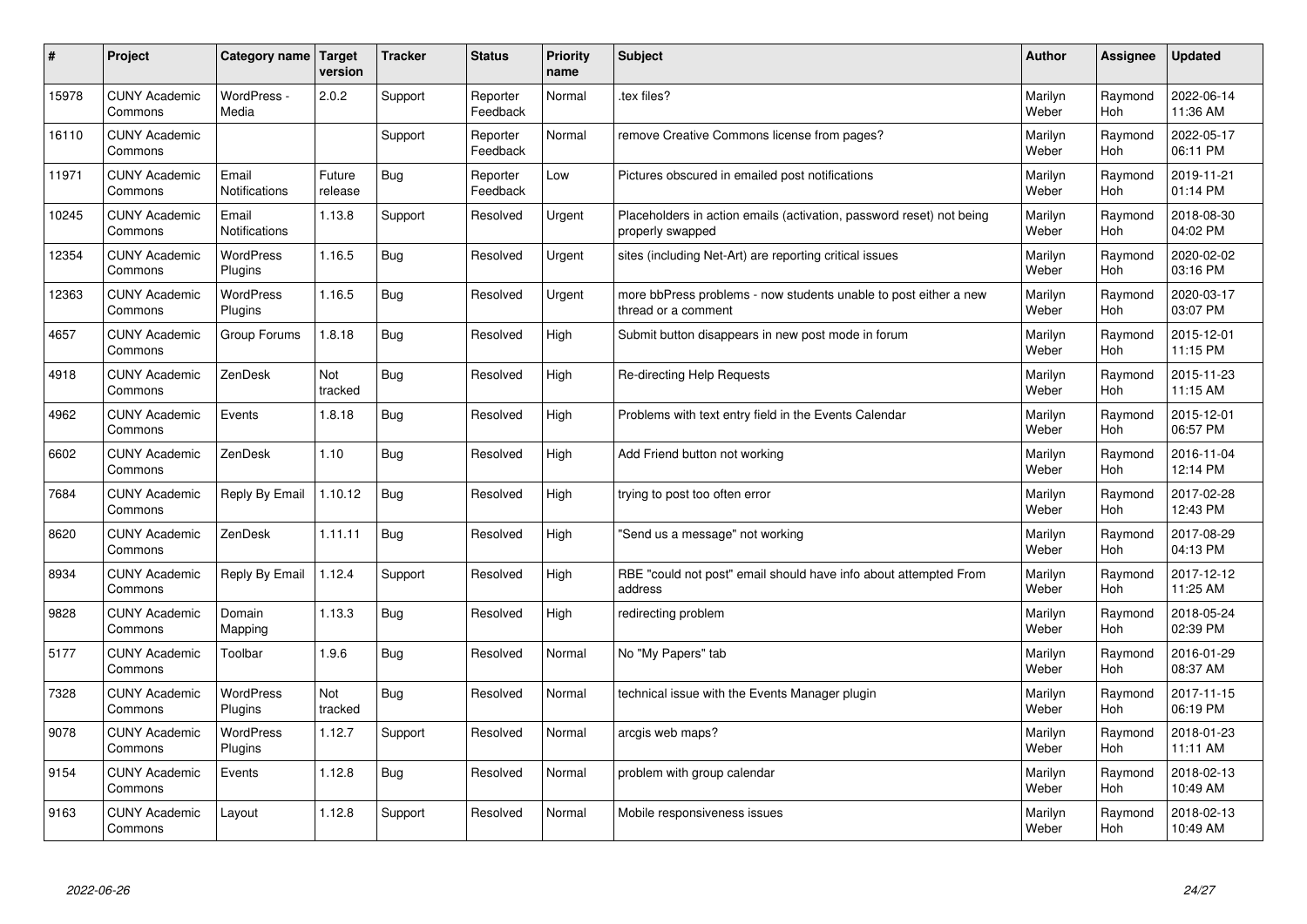| $\vert$ # | Project                         | Category name               | <b>Target</b><br>version | <b>Tracker</b> | <b>Status</b> | <b>Priority</b><br>name | <b>Subject</b>                                                       | <b>Author</b>    | <b>Assignee</b>       | <b>Updated</b>         |
|-----------|---------------------------------|-----------------------------|--------------------------|----------------|---------------|-------------------------|----------------------------------------------------------------------|------------------|-----------------------|------------------------|
| 9340      | <b>CUNY Academic</b><br>Commons | <b>WordPress</b><br>Plugins | 1.12.10                  | Bug            | Resolved      | Normal                  | change the web preview?                                              | Marilyn<br>Weber | Raymond<br><b>Hoh</b> | 2018-03-13<br>11:50 AM |
| 9499      | <b>CUNY Academic</b><br>Commons | <b>WordPress</b><br>(misc)  | Not<br>tracked           | Support        | Resolved      | Normal                  | tiny question - preventing dates on posts?                           | Marilyn<br>Weber | Raymond<br>Hoh        | 2018-04-04<br>03:55 PM |
| 9500      | <b>CUNY Academic</b><br>Commons | WordPress<br>Plugins        | 1.12.12                  | Support        | Resolved      | Normal                  | PowerPoint in the media library?                                     | Marilyn<br>Weber | Raymond<br><b>Hoh</b> | 2018-04-12<br>02:28 PM |
| 9541      | <b>CUNY Academic</b><br>Commons | WordPress<br>(misc)         | Not<br>tracked           | Support        | Resolved      | Normal                  | repeating header banner                                              | Marilyn<br>Weber | Raymond<br><b>Hoh</b> | 2018-04-06<br>12:33 PM |
| 9965      | <b>CUNY Academic</b><br>Commons | <b>WordPress</b><br>Plugins | 1.13.4                   | Support        | Resolved      | Normal                  | plug-in request for OneTone Companion                                | Marilyn<br>Weber | Raymond<br>Hoh        | 2018-06-26<br>12:00 PM |
| 11029     | <b>CUNY Academic</b><br>Commons | Authentication              | 1.14.9                   | Support        | Resolved      | Normal                  | Sujatha Fernandes cannot edit her site                               | Marilyn<br>Weber | Raymond<br>Hoh        | 2019-03-26<br>12:10 PM |
| 11205     | <b>CUNY Academic</b><br>Commons | WordPress<br>Plugins        | Not<br>tracked           | Support        | Resolved      | Normal                  | problems with Google calendar                                        | Marilyn<br>Weber | Raymond<br><b>Hoh</b> | 2019-03-11<br>02:17 PM |
| 11448     | <b>CUNY Academic</b><br>Commons | <b>BuddyPress</b><br>(misc) | 1.15.1                   | Support        | Resolved      | Normal                  | sole administrator listed on sites is not an admin at all?           | Marilyn<br>Weber | Raymond<br>Hoh        | 2019-05-14<br>11:15 AM |
| 11453     | <b>CUNY Academic</b><br>Commons | WordPress<br>(misc)         | 1.15.2                   | Bug            | Resolved      | Normal                  | 403 error on Firefox                                                 | Marilyn<br>Weber | Raymond<br>Hoh        | 2019-05-28<br>11:46 AM |
| 11866     | <b>CUNY Academic</b><br>Commons | WordPress<br><b>Themes</b>  | 1.15.10                  | Support        | Resolved      | Normal                  | problem with project widget and the 'skills' to generate tags        | Marilyn<br>Weber | Raymond<br>Hoh        | 2019-09-19<br>03:20 PM |
| 11908     | <b>CUNY Academic</b><br>Commons | Spam/Spam<br>Prevention     | 1.17.7                   | Support        | Resolved      | Normal                  | overeager spam filter                                                | Marilyn<br>Weber | Raymond<br><b>Hoh</b> | 2020-11-05<br>04:36 PM |
| 11964     | <b>CUNY Academic</b><br>Commons | Layout                      | 1.15.12                  | Bug            | Resolved      | Normal                  | https://commons.gc.cuny.edu/create/ not displaying correctly in Edge | Marilyn<br>Weber | Raymond<br><b>Hoh</b> | 2019-10-22<br>11:54 AM |
| 12302     | <b>CUNY Academic</b><br>Commons | WordPress<br><b>Themes</b>  | 1.16.4                   | Support        | Resolved      | Normal                  | Pictorio theme request                                               | Marilyn<br>Weber | Raymond<br>Hoh        | 2020-01-28<br>11:44 AM |
| 12395     | <b>CUNY Academic</b><br>Commons | Spam/Spam<br>Prevention     | Not<br>tracked           | Support        | Resolved      | Normal                  | comments again being blocked                                         | Marilyn<br>Weber | Raymond<br>Hoh        | 2020-03-10<br>11:13 AM |
| 12487     | <b>CUNY Academic</b><br>Commons | Group Forums                | 1.16.7                   | Bug            | Resolved      | Normal                  | group posting problems?                                              | Marilyn<br>Weber | Raymond<br><b>Hoh</b> | 2020-03-10<br>11:40 AM |
| 12861     | <b>CUNY Academic</b><br>Commons |                             |                          | Support        | Resolved      | Normal                  | trouble with YouTube                                                 | Marilyn<br>Weber | Raymond<br><b>Hoh</b> | 2020-06-09<br>11:16 AM |
| 13116     | <b>CUNY Academic</b><br>Commons | ZenDesk                     | 1.17.1                   | Support        | Resolved      | Normal                  | support/send us a message link obscured                              | Marilyn<br>Weber | Raymond<br><b>Hoh</b> | 2020-07-29<br>09:33 PM |
| 13238     | <b>CUNY Academic</b><br>Commons | WordPress -<br>Media        | 1.17.3                   | Support        | Resolved      | Normal                  | allow ppsx file?                                                     | Marilyn<br>Weber | Raymond<br>Hoh        | 2020-09-10<br>11:46 AM |
| 13341     | <b>CUNY Academic</b><br>Commons | Group Forums                | 1.17.4                   | Bug            | Resolved      | Normal                  | Forum reply problems                                                 | Marilyn<br>Weber | Raymond<br><b>Hoh</b> | 2020-09-22<br>12:08 PM |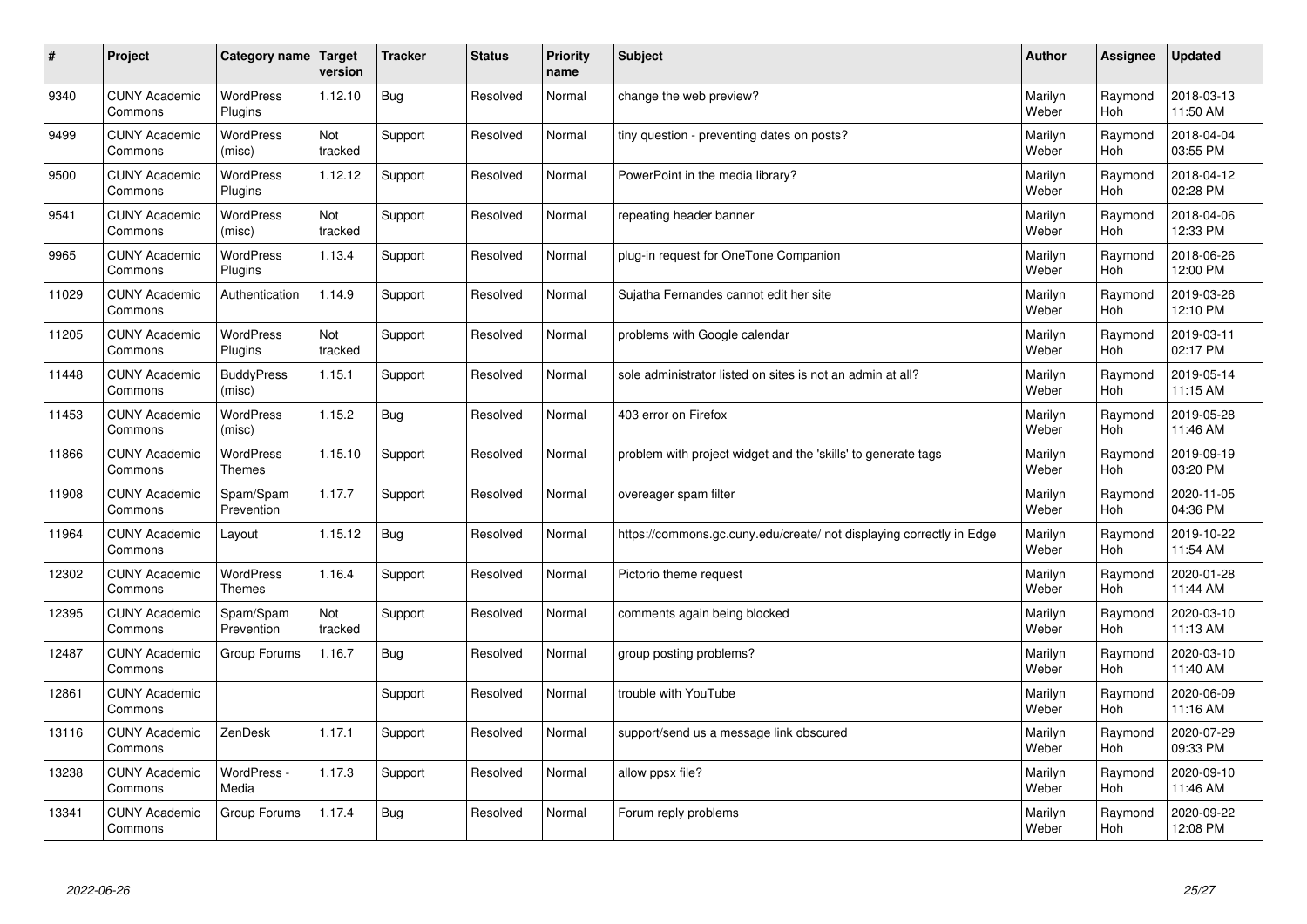| $\sharp$ | Project                         | Category name                 | Target<br>version | <b>Tracker</b> | <b>Status</b> | <b>Priority</b><br>name | <b>Subject</b>                                                                 | <b>Author</b>    | Assignee       | <b>Updated</b>         |
|----------|---------------------------------|-------------------------------|-------------------|----------------|---------------|-------------------------|--------------------------------------------------------------------------------|------------------|----------------|------------------------|
| 13521    | <b>CUNY Academic</b><br>Commons | Onboarding                    | 1.17.7            | Support        | Resolved      | Normal                  | sent invitations page                                                          | Marilyn<br>Weber | Raymond<br>Hoh | 2020-11-10<br>10:31 AM |
| 13699    | <b>CUNY Academic</b><br>Commons |                               | Not<br>tracked    | Support        | Resolved      | Normal                  | Martin Segal Center site down                                                  | Marilyn<br>Weber | Raymond<br>Hoh | 2020-12-22<br>03:03 PM |
| 13768    | <b>CUNY Academic</b><br>Commons | Domain<br>Mapping             | Not<br>tracked    | <b>Bug</b>     | Resolved      | Normal                  | patricksweeney.commons.gc.cuny.edu down                                        | Marilyn<br>Weber | Raymond<br>Hoh | 2021-01-12<br>10:47 AM |
| 13827    | <b>CUNY Academic</b><br>Commons | Group Forums                  | 1.18.3            | Bug            | Resolved      | Normal                  | more forum post problems                                                       | Marilyn<br>Weber | Raymond<br>Hoh | 2021-01-22<br>08:19 PM |
| 13947    | <b>CUNY Academic</b><br>Commons | WordPress<br>Plugins          | 1.18.4            | Bug            | Resolved      | Normal                  | Elementor plugin problem                                                       | Marilyn<br>Weber | Raymond<br>Hoh | 2021-02-08<br>09:34 PM |
| 14077    | <b>CUNY Academic</b><br>Commons | WordPress<br>Plugins          | 1.18.7            | Support        | Resolved      | Normal                  | Elementor Pro plugin for the slider                                            | Marilyn<br>Weber | Raymond<br>Hoh | 2021-03-23<br>11:43 AM |
| 14129    | <b>CUNY Academic</b><br>Commons | Onboarding                    | 1.18.6            | Support        | Resolved      | Normal                  | can only see some invites sent                                                 | Marilyn<br>Weber | Raymond<br>Hoh | 2021-04-09<br>09:00 AM |
| 14344    | <b>CUNY Academic</b><br>Commons | Domain<br>Mapping             | Not<br>tracked    | Support        | Resolved      | Normal                  | arabstages.org site down                                                       | Marilyn<br>Weber | Raymond<br>Hoh | 2021-04-19<br>01:42 PM |
| 14734    | <b>CUNY Academic</b><br>Commons | WordPress<br><b>Themes</b>    | 1.18.18           | Support        | Resolved      | Normal                  | missing section of Sujatha Fernandes' site                                     | Marilyn<br>Weber | Raymond<br>Hoh | 2021-09-06<br>04:15 PM |
| 14885    | <b>CUNY Academic</b><br>Commons | <b>WordPress</b><br>Plugins   | 1.18.22           | Bug            | Resolved      | Normal                  | Long Loading Times -- Wordpress Admin Site                                     | Marilyn<br>Weber | Raymond<br>Hoh | 2021-10-26<br>12:28 PM |
| 14889    | <b>CUNY Academic</b><br>Commons | Events                        | 1.19.0            | Support        | Resolved      | Normal                  | events in group - can they be edited by all admins?                            | Marilyn<br>Weber | Raymond<br>Hoh | 2021-12-13<br>03:31 PM |
| 15252    | <b>CUNY Academic</b><br>Commons | Layout                        | Not<br>tracked    | <b>Bug</b>     | Resolved      | Normal                  | visual glitch with the Segal Center webpage                                    | Marilyn<br>Weber | Raymond<br>Hoh | 2022-02-03<br>04:56 PM |
| 16172    | <b>CUNY Academic</b><br>Commons | <b>WordPress</b><br>(misc)    | 2.0.2             | Bug            | Resolved      | Normal                  | 'Lost your password" link not in error messge                                  | Marilyn<br>Weber | Raymond<br>Hoh | 2022-06-14<br>09:21 PM |
| 5448     | <b>CUNY Academic</b><br>Commons | Email<br><b>Notifications</b> | 1.10.2            | <b>Bug</b>     | Rejected      | Normal                  | garbled CAC activity digests                                                   | Marilyn<br>Weber | Raymond<br>Hoh | 2016-11-20<br>02:38 AM |
| 9518     | <b>CUNY Academic</b><br>Commons |                               | Not<br>tracked    | Support        | Rejected      | Normal                  | problems with site on Internet Explorer                                        | Marilyn<br>Weber | Raymond<br>Hoh | 2019-03-11<br>11:18 PM |
| 11634    | <b>CUNY Academic</b><br>Commons | <b>WordPress</b><br>(misc)    | Not<br>tracked    | <b>Bug</b>     | Rejected      | Normal                  | 'Insert Read More Tag" working oddly                                           | Marilyn<br>Weber | Raymond<br>Hoh | 2019-07-15<br>11:48 PM |
| 13012    | <b>CUNY Academic</b><br>Commons | WordPress<br>(misc)           |                   | Support        | Rejected      | Normal                  | icon image associated with the teaching template's Creative Commons<br>License | Marilyn<br>Weber | Raymond<br>Hoh | 2020-08-25<br>10:56 AM |
| 14448    | <b>CUNY Academic</b><br>Commons | Password<br>Reset             | Not<br>tracked    | <b>Bug</b>     | Rejected      | Normal                  | password reset weirdness                                                       | Marilyn<br>Weber | Raymond<br>Hoh | 2021-05-12<br>01:34 PM |
| 15610    | <b>CUNY Academic</b><br>Commons | <b>WordPress</b><br>Plugins   | Not<br>tracked    | Support        | Rejected      | Normal                  | Loops & Logic plugin                                                           | Marilyn<br>Weber | Raymond<br>Hoh | 2022-03-19<br>11:16 AM |